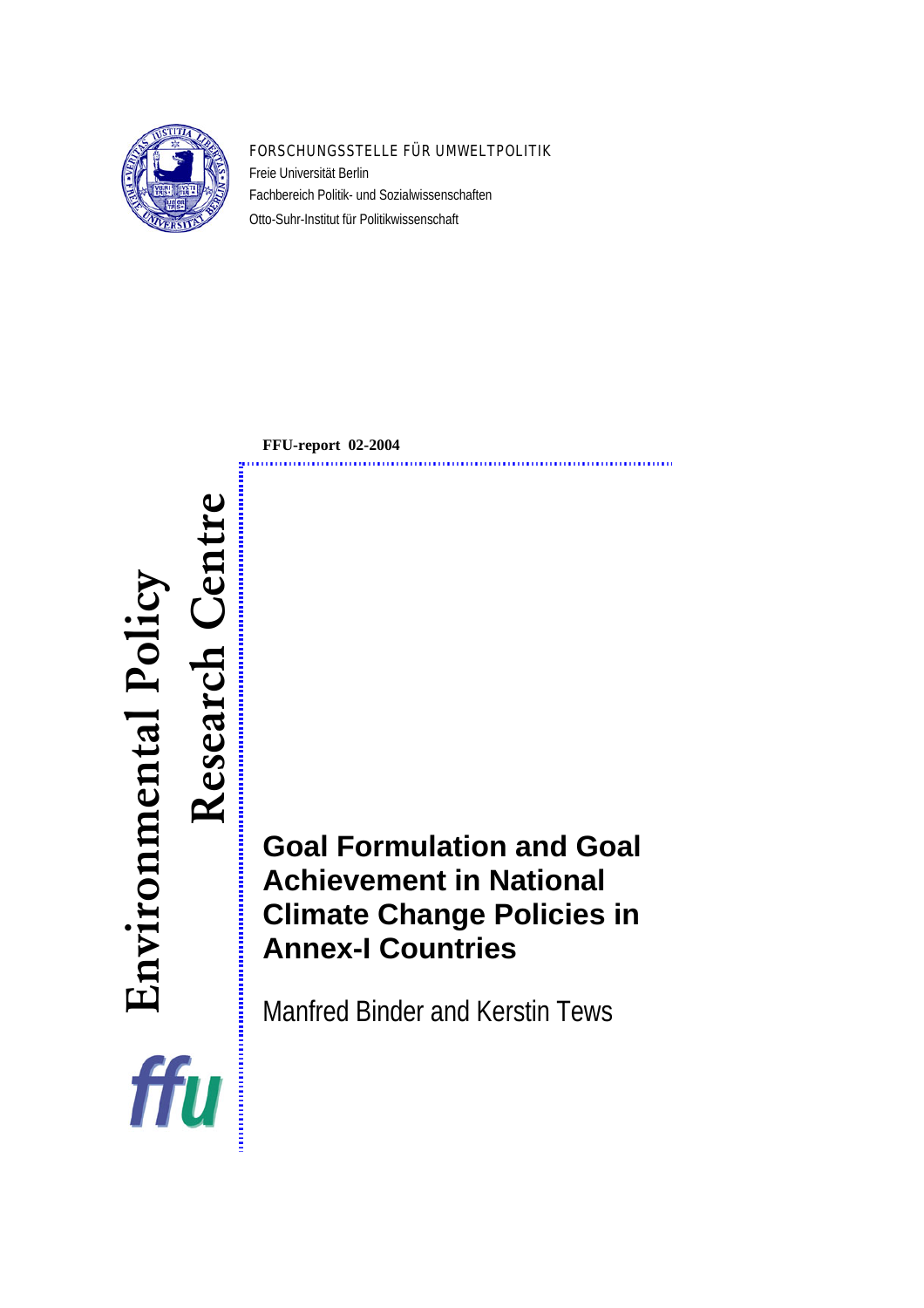*e-mail address:* 

*ktews@zedat.fu-berlin.de mbinder@zedat.fu-berlin.de* 

*The authors would like to thank Corinna Fischer, Klaus Jacob and Axel Volkery for helpful comments to an earlier version of this paper.* 

*This paper bases on findings of the research project "Pioneering Climate Policies. The Nation State Facing Global Challenges" funded by the Volkswagen Foundation* 

# *ISSN 1612-3026 FFU-rep 02-2004*



#### FORSCHUNGSSTELLE FÜR UMWELTPOLITIK

Freie Universität Berlin Fachbereich Politik- und Sozialwissenschaften Otto-Suhr-Institut für Politikwissenschaft

Ihnestr. 22 14195 Berlin

> telefon +49-30-838 566 87 fax +49-30-838 566 85 email [ffu@zedat.fu-berlin.de](mailto:ffu@zedat.fu-berlin.de) internet www.fu-berlin.de/ffu/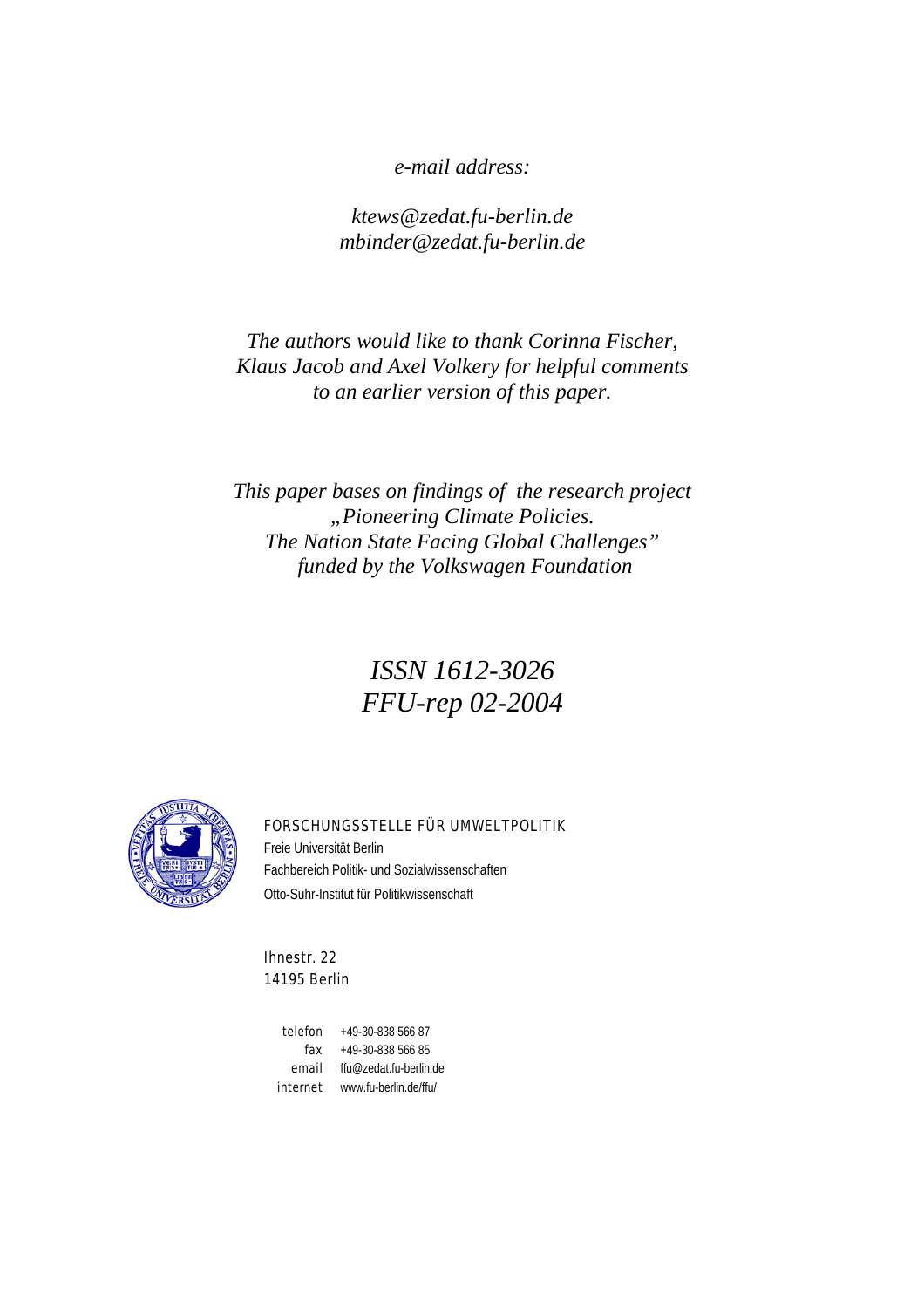## **CONTENTS**

**REFERENCES** 

| 1            |                                                         | <b>INTRODUCTION</b>                                      | 1  |  |  |  |
|--------------|---------------------------------------------------------|----------------------------------------------------------|----|--|--|--|
| $\mathbf{2}$ | <b>GREENHOUSE GAS EMISSION TARGETS AND DEVELOPMENTS</b> |                                                          |    |  |  |  |
|              | 2.1                                                     |                                                          |    |  |  |  |
|              | 2.2                                                     |                                                          |    |  |  |  |
|              | 2.3                                                     |                                                          |    |  |  |  |
|              | 2.4                                                     | AWARENESS, COMPETITION AND BANDWAGONING - THE SOURCES OF |    |  |  |  |
|              |                                                         |                                                          |    |  |  |  |
|              |                                                         |                                                          |    |  |  |  |
|              |                                                         |                                                          |    |  |  |  |
|              |                                                         |                                                          |    |  |  |  |
|              |                                                         |                                                          |    |  |  |  |
|              |                                                         |                                                          |    |  |  |  |
|              |                                                         |                                                          |    |  |  |  |
|              |                                                         |                                                          |    |  |  |  |
|              |                                                         |                                                          |    |  |  |  |
|              |                                                         |                                                          |    |  |  |  |
|              |                                                         |                                                          |    |  |  |  |
|              |                                                         |                                                          |    |  |  |  |
|              | 2.5                                                     |                                                          |    |  |  |  |
|              | 2.6                                                     |                                                          |    |  |  |  |
| 3            |                                                         | <b>CONCLUSION</b>                                        | 32 |  |  |  |

35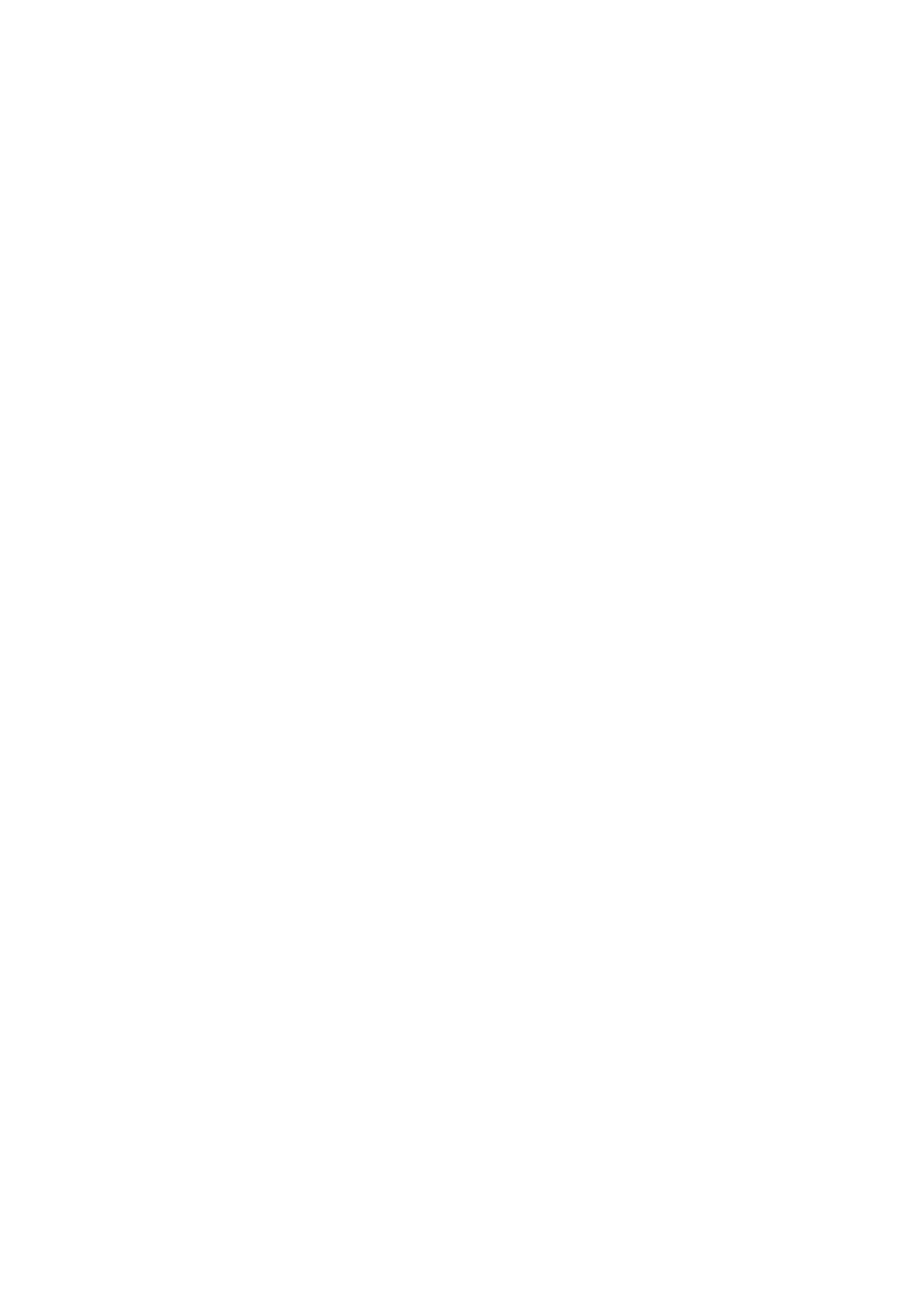# **Abstract**

This paper gives a comprehensive overview on the GHG emission targets and the actual GHG emission developments in industrial countries since 1990. For selected countries, the decisionmaking processes leading to the voluntary targets and the national discussion about them will be outlined. From the background of these empirical results, we a) try to identify the driving forces behind the setting of voluntary national GHG emission targets; b) discuss the reasons for the almost overall failure to meet the target and c) draw some lessons for future goal setting processes.

# **Zusammenfassung**

Dieser Aufsatz gibt einen umfassenden Überblick sowohl über nationale Ziele zur Begrenzung der Treibhausgasemissionen als auch die gegenwärtigen Emissionsentwicklungen in den entwickelten Industrieländern. Für ausgewählte Länder wird der politische Prozess, der zur Zielsetzung führte, näher beleuchtet. Vor dem Hintergrund dieser empirischen Befunde setzt sich der Aufsatz mit folgenden Fragen auseinander: Was veranlasste nationale Entscheidungsträger freiwillige nationale Ziele zur Begrenzung eines globalen Problems zu setzen? Warum scheiterten die meisten Regierungen, diese Ziele zu erreichen und welche Lehren können daraus für zukünftige Zielsetzungsprozesse gezogen werden?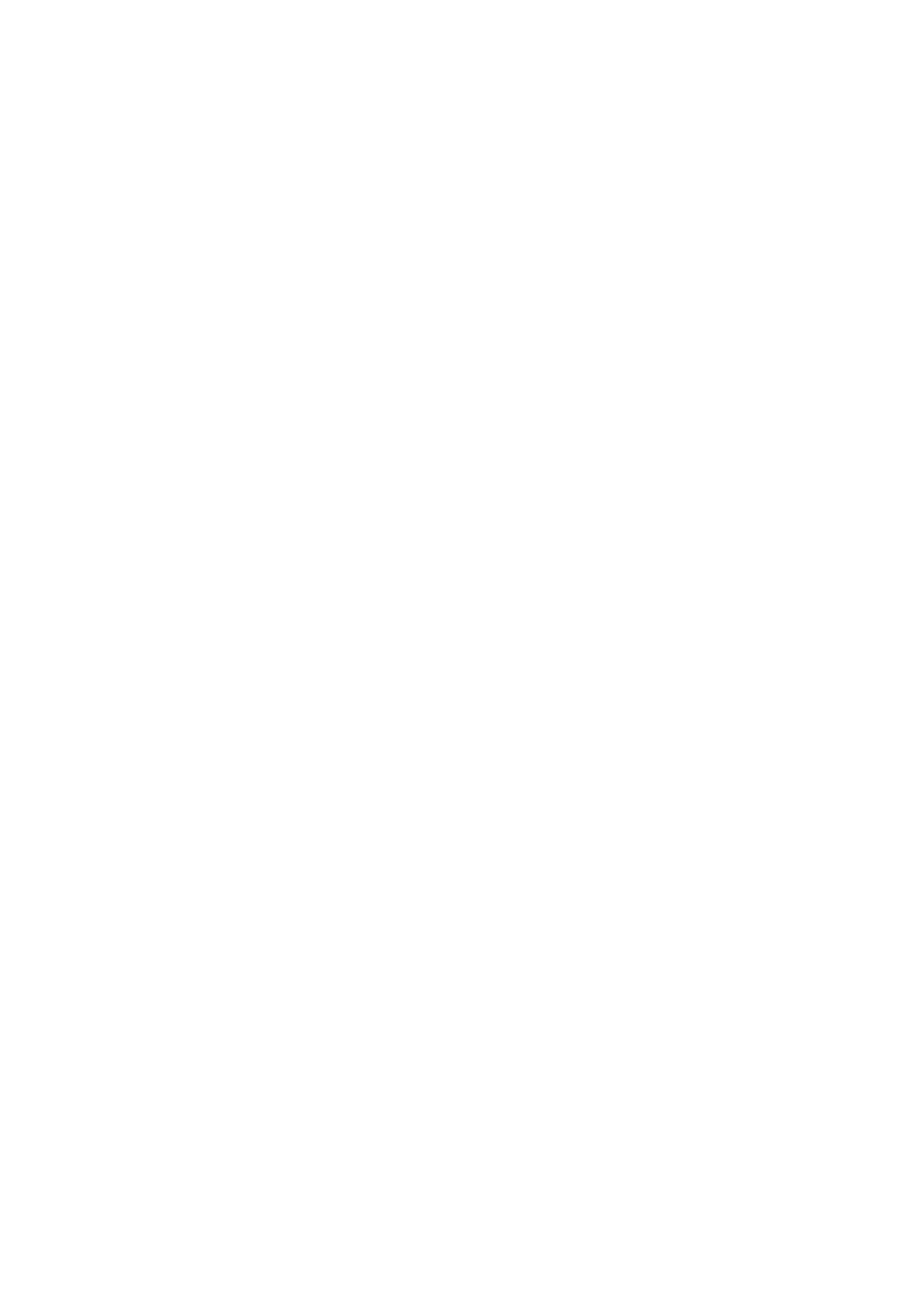# <span id="page-6-0"></span>**1 Introduction**

During the early 1990s, governments of almost all industrial countries set voluntary targets for national emissions of greenhouse gases (GHG), to be met at he beginning of the new millennium. Unfortunately, hardly any of these targets were or will be met as intended. In 1997, the same governments negotiated in Kyoto new national GHG emission targets, to be met in 2010 (+/- 2 years). Several countries, including the United States, have already officially abandoned their Kyoto goals. Among the remaining countries, there have been increasing doubts whether these targets can be – or even should be – met anymore. Many of these countries are prepared to meet their national targets at least partially with the help of the so-called "Kyoto mechanisms" which allow countries to meet their targets by helping to reduce GHG emissions outside their own national territory. In the meantime, discussions about "post-Kyoto" GHG emission targets have already started.

This paper gives a comprehensive overview on the GHG emission targets and the actual GHG emission developments in industrial countries since 1990. For selected countries, the decisionmaking processes leading to the voluntary targets and the national discussion about them will be outlined. From the background of these empirical results, we try to address the following questions:

- 1. Which were the driving forces behind the setting of voluntary national GHG emission targets? Inasmuch were the national developments influenced by the developments in other countries and international discussions, i.e. inasmuch did these targets *diffuse* internationally?
- 2. What might have been the reasons for the almost complete failure in meeting these targets? In addressing this question, we are not trying to explain the actual GHG emission developments but rather ask: Why did governments systematically choose goals they were either not willing or not able to achieve? Under which circumstances might it be conceivable that the public negotiations of a national goal and its official proclamation by the government helps in achieving the goal ("governance by objectives", "goals as instruments") – and what might be the reasons that this has hardly happened in the case of GHG emission reduction?
- 3. What lessons should be drawn for future goal-setting processes?

In this paper, we use the terms "targets", "goals" and "objectives" interchangeably. In general, goals and targets do specify the direction of change, desired end-states and or norms to be attained or maintained. The paper specifically discusses targets to reduce total national GHG emissions or national carbon dioxide  $(CO<sub>2</sub>)$  emissions.

The paper proceeds as follows: In a first step we discuss how national targets can address a global problem and define criteria for the effectiveness of such targets. Characteristic features of the voluntary national targets are described which had been adopted before any international agreement was made. It will be shown that the setting of the initial emission goals follows a pattern of policy diffusion which is described first from a macro perspective pointing to the interplay between international stimuli and the specific national policy response. In the next step, more detailed information is given on the motivations of national policy makers in selected countries.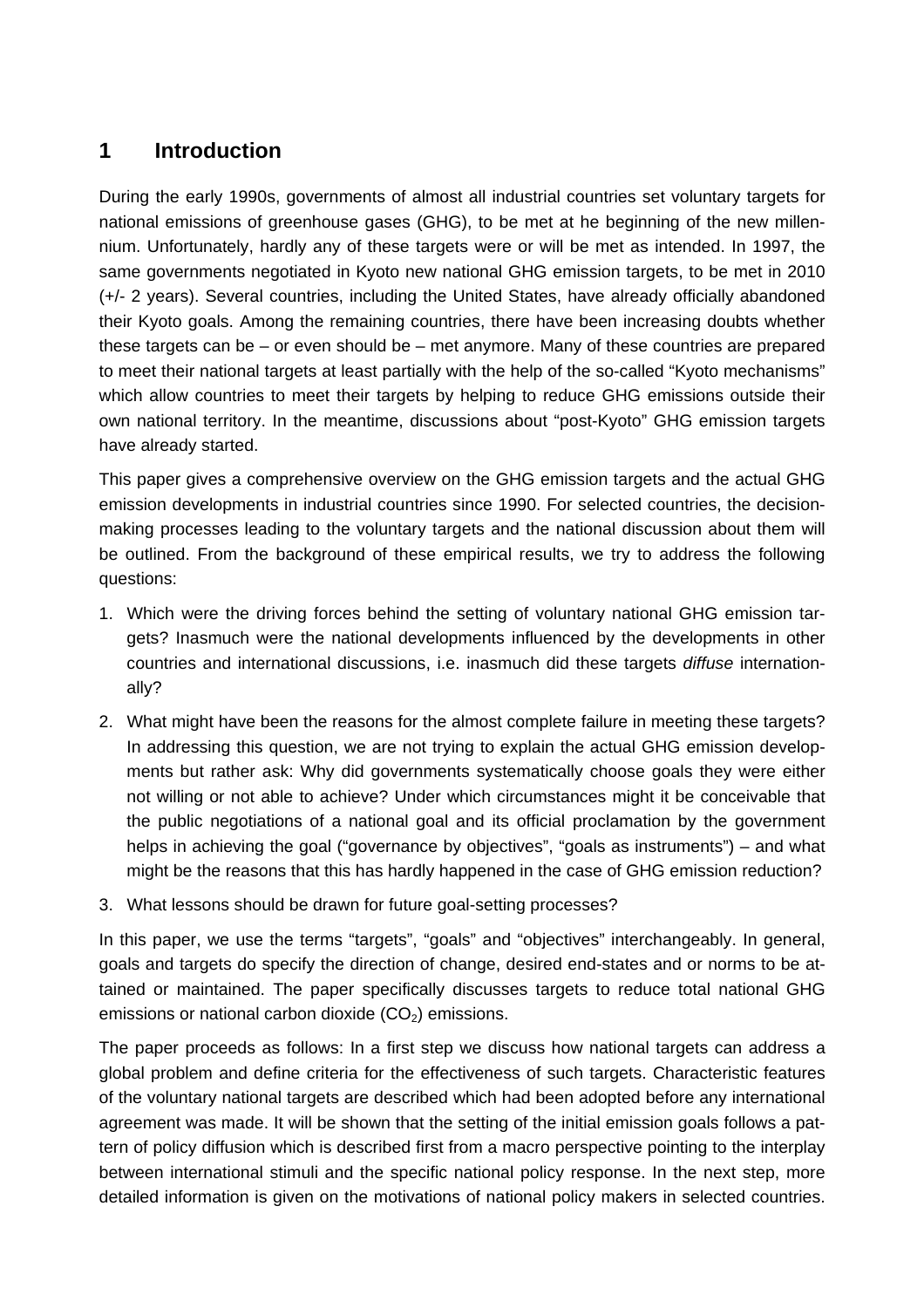<span id="page-7-0"></span>It will be demonstrated that apart from unilaterally pushing for international cooperation to tackle a serious environmental problem, the interplay between emerging global norms and national responses – ranging from jumping on an international bandwagon to domestic party competition – has to be considered when accounting for the avalanche of national adoptions of quantified emission targets in the early 1990s. Within this section the level of national ambitions and the respective changes will be compared with the level of emissions reached at the end of the  $20<sup>th</sup>$ century. The paper proceeds with a discussion of the causes of both the almost over-all failure in achieving the targets announced voluntarily as well as the imminent failure in achieving the targets negotiated in Kyoto and within the EU burden sharing. Starting with a more micro-based discussion why goals might matter, we offer several interpretations of failure and the respective recommendations for goal setters. The paper concludes with addressing the relationship between the governance functions of environmental goals and the distinct requirements to their quality which might depend on the stage of the issue evolution. In contrast to the early phase of the climate change evolution process, today, the sheer proclamation of national ambitions might not suffice anymore in order to stimulate other governments to set more ambitious national goals and to intensify their efforts in GHG emission reductions, unless it can be shown that the new goals will be achieved much more likely than the past ones. Only if the national goals regain some of their lost credibility by real achievements, they have a *chance* of being an environmentally effective policy instrument both domestically and in the international realm.

# **2 Greenhouse Gas Emission Targets and Developments**

## **2.1 National Targets for a Global Problem**

At first sight, it is quite obvious that a *national* target seems to be rather inadequate to solve the *global* problem of climate change. But on the other hand, "solving the problem" is too simple at all to judge such policy targets because global warming, like many other problems, is too complex to be solved once and for all (Levy et al. 2001: 88). Therefore, in order to evaluate whether national targets to reduce greenhouse gas emissions do matter as policy instruments, the perspective has to be broadened. Levy et al. suggest that "[t]he merits of goals and strategies can (…) be judged fairly only according to how well they promote more efficient management – the 'getting on' with the problem at hand." (ibid.).

Surely, environmental effectiveness seems to be the ultimate criterion to assess environmental targets: Environmental effectiveness of emission reduction targets is "fundamentally a question of the magnitude of global GHG emission reductions." (Philibert & Pershing 2001:2). But as far as we intend to assess *national* goals, this criterion is too strict and we assess environmental effectiveness simply as the level of goal achievement, i.e. the difference between the target announced and the domestic emission level achieved.

Of course, this criterion alone would oversimplify the ways targets may matter in policy processes. Marc Levy and colleagues developed some broader criteria for an assessment of the effectiveness of goals in the management of global risks (Levy et al. 2001: 88-89) which we use in a slightly: modified way: Thus, national GHG emission targets can be perceived as effective, if,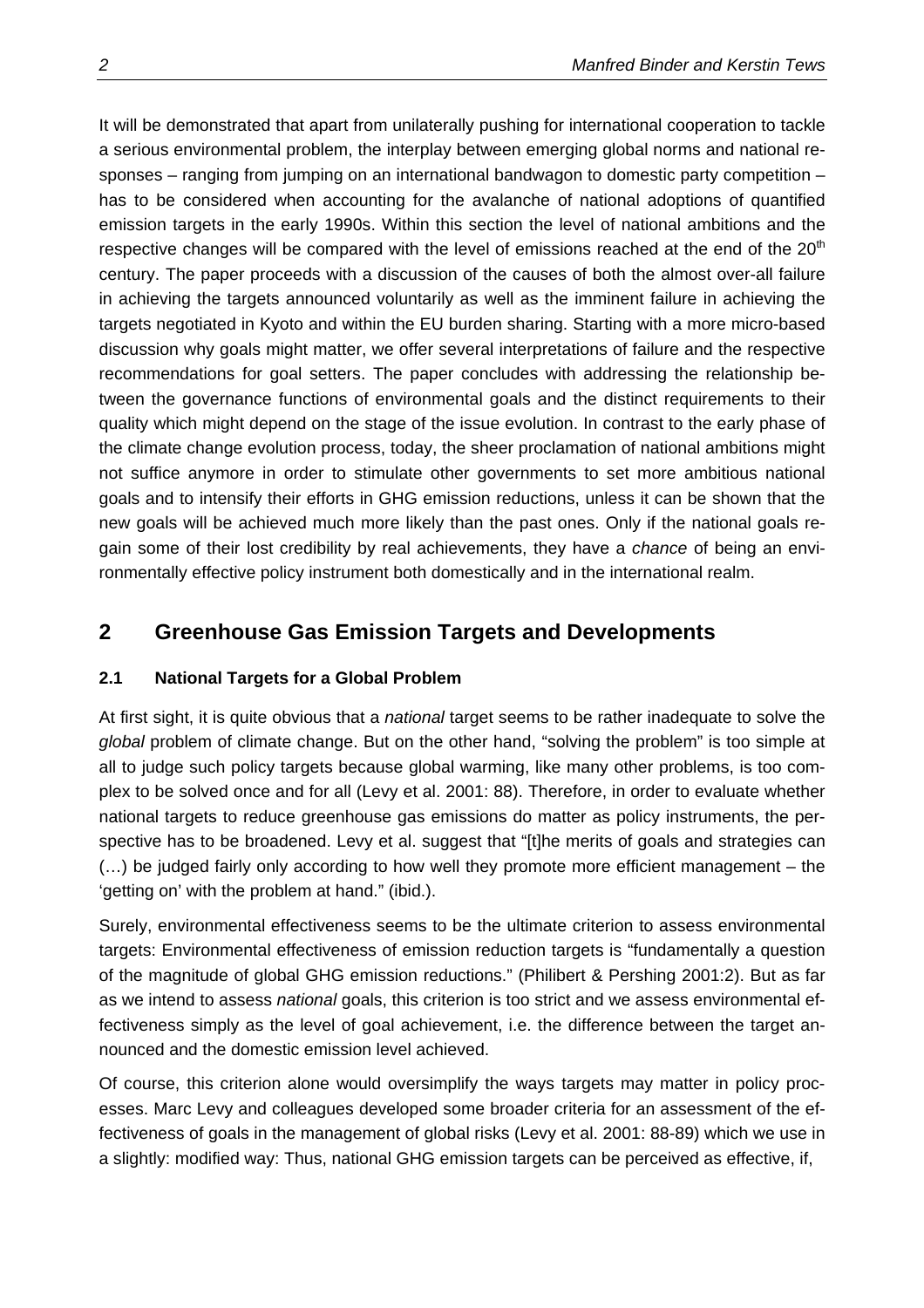- <span id="page-8-0"></span>at the international level, they stimulate others to follow  $-$  i.e. broaden the range of actors and countries actively involved in risk managements efforts (*policy diffusion and regime formation*), eventually resulting in emission reductions in other countries;
- at the domestic level, they prompt and guide the development of policy responses and instruments *(policy evaluation and development of new instruments*) and stimulate non-state actors to collaborate, eventually resulting in domestic emission reductions<sup>[1](#page-8-1)</sup>.

From this perspective, the German Environmental Advisory Council argued that even in the case where goals or targets do not result in immediate policy measures, the process of goal setting itself is an asset, as it may ensure political support, induce or sharpen the problem awareness among relevant actors, and assign environmental policy an own profile among competing policy areas (SRU 1998: 11). Nevertheless, the effectiveness of a target in these respects is much more difficult to evaluate than the simple level of goal achievement – in fact, the simplicity of evaluating the level of goal achievement is one of the major reasons for choosing quantified targets in the first place.

#### **2.2 Voluntary national targets and their features**

Before the Kyoto protocol was agreed upon in December 1997, many governments had already set voluntary goals for the development of national GHG emissions. A streamlining of national goals is a characteristic feature in this early period of these national target settings. Almost all industrial countries had declared their intention

- either to stabilise emission levels until 2000, mostly referring to 1990 as the base year this goal was also adopted by a EU Council decision at the end of October 1990, was internationally promoted by the EU since the second World Climate Conference in Geneva in 1990 (Becker et al. 2001; Gupta & Ringius 2001), and was suggested in 1992 by the Framework Convention on Climate Change (FCCC), Art. 4, 2 a) and b);
- or to reduce emissions by 20% until 2005 in the rest of the paper referred to as "Toronto goal"<sup>[2](#page-8-2)</sup>, because it resembles the most important recommendation which had resulted from the Toronto conference in 1988, i.e. to reduce world  $CO<sub>2</sub>$  emissions by this rate until 2005<sup>[3](#page-8-3)</sup>;
- or both.

Some other countries had adopted quite similar targets: In 1989, the Netherlands declared their intention to stabilize  $CO<sub>2</sub>$  emissions until 1995 compared to 1989, followed by more ambitious goals for 2000 in subsequent years  $(-3.5\%$  CO<sub>2</sub> emissions, set in 1990, and  $-20-25\%$  GHG emissions, set in 1991); Germany's target, set in 1990, was to reduce  $CO<sub>2</sub>$  emissions by 25% until 2005 compared to 1987; the Belgian goal, set in 1991, was to reduce  $CO<sub>2</sub>$  emissions by

<sup>1</sup>

<span id="page-8-2"></span><span id="page-8-1"></span>These criteria are - although slightly modified - adapted from Levy et al. 2001.<br>A couple of countries explicitly refer their national target to the Toronto goal. Austria for example even labelled the national target adopted in 1990 by government in its "Energy Report 2000" as "our Toronto Target" similar to the Slovak Republic in its "Energy Strategy and Policy up to the year 2005" in 1992 – that means already before it became an independent state (January 1993).<br><sup>3</sup> Other recommendations of Toronto's conference final resolution included the reduction of CO<sub>2</sub> and other GHG

<span id="page-8-3"></span>emissions by 50% until 2050 and an increase in energy efficiency by 10% until 2005. Nevertheless, it should be noted, that the actual Toronto goal of 25% decrease in world emissions would be impossible to achieve, if the industrial countries would not reduce a much greater share of their emissions, because developing countries are not expected to reduce their emissions that strongly.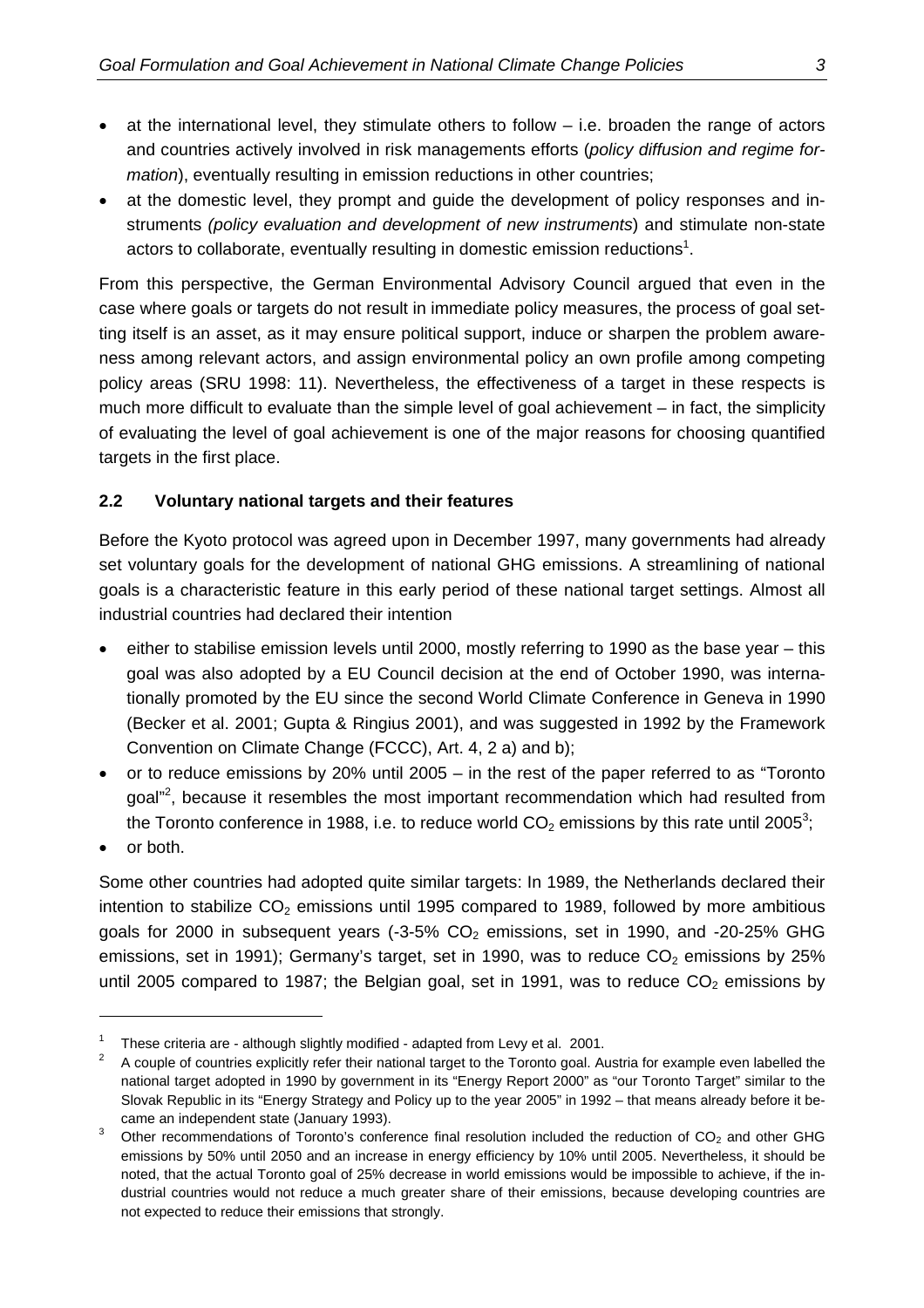<span id="page-9-0"></span>5% compared to 1990 until 2000; the current British one, set in 1997, was to reduce GHG emissions by 20% until 2010.

Only some fast-growing and poorer European countries adopted emission targets totally different from stabilisation until 2000 or 20% reduction until 2005 (all for  $CO<sub>2</sub>$  and 1990-2000): Spain (in 1992, first +25%, then changed to +15%), Ireland (in 1993, +20%), Greece (in 1995, +15%) and Portugal (1996, +40%). Among the Annex-II countries of the FCCC, only Italy and Turkey have not set any national emission targets (Turkey has not even signed the FCCC).

Thus, it is fair to say, that the voluntary goal setting process before Kyoto focussed almost entirely on the two options mentioned, with very little national variations except for poor countries. But contrary to these pretty similar goals, the development of GHG emissions has differed tremendously among industrial countries, and only very few countries achieved their voluntary goals or are likely to achieve them in the near future (see chapter 2.4).

#### **2.3 Diffusion of voluntary domestic targets**

It is not surprising that the process of developing national climate change policies is strongly influenced by international policy developments concerning this global risk. Nevertheless, looking at the pattern of subsequent adoptions of national reduction goals reveals differences in the countries' responses to these international drivers. We can distinguish three stages in the development of an international norm and respectively of national GHG emissions targets ([Fig. 1\)](#page-9-1).



#### <span id="page-9-1"></span>**Fig. 1: Development of voluntary national targets to reduce greenhouse gas emissions**

*First period Toronto (1988) – Rio (1992):* It is quite interesting to see that a majority of industrialized countries already in this early stage of the international norm building process adopted national targets to reduce greenhouse gas emissions *(example setters and early norm adopters)*.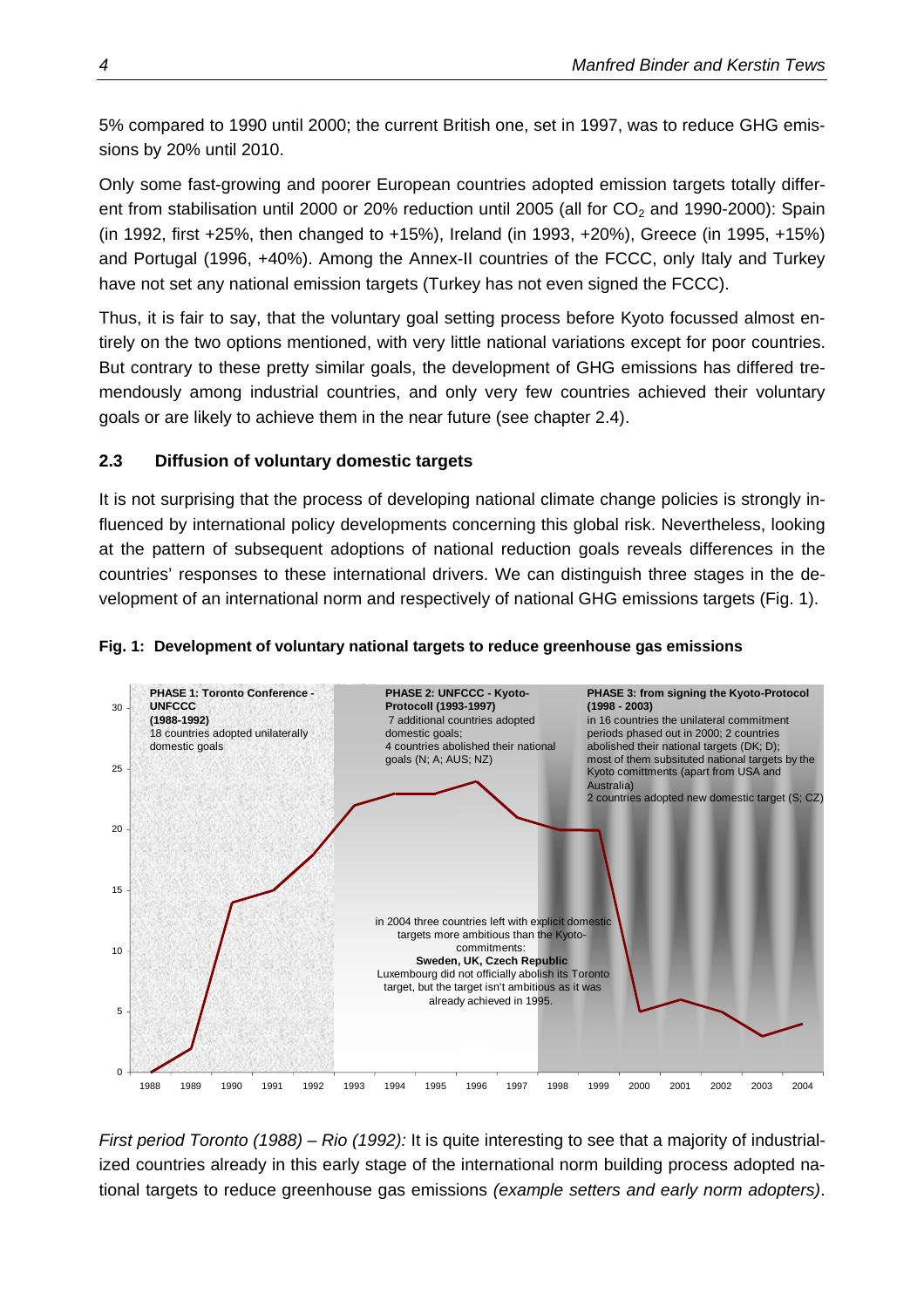Most of the early mover countries explicitly expressed their ambition to be among the front runners in the process of establishing an international climate change regime. They demonstratively adopted national targets unilaterally to set standards to be followed by others. Especially the Netherlands and Norway demonstrated this type of leadership in international processes which refers to the domestic policy development. This period is characterized by a shift of the key actors: Originally, scientific and NGO networks promoted the issue for at least a decade. But, increasingly, states started to define the rules of the emerging "negotiation game". They were influenced by domestic interest groups which awoke to the issue by the increasing international and domestic attention it had gained. This phase is framed by a variety of international conferences which established the climate change challenge on the international political agenda. The cornerstones were the Toronto conference in June 1988, the Second World Climate Conference in October/November 1990 in Geneva and the Rio conference in June 1992 where the UNFCCC was signed by 154 countries. In 1990 alone, an avalanche of 12 national adoptions of unilateral emission targets increased the number of countries with domestic goals to 14 (plus Norway and the Netherlands in 1989). By the year 1992, 18 countries had announced voluntary targets.

*Second period Rio (1992) – Kyoto (1997):* In this phase almost all remaining industrialized countries adopted national targets, mostly as a response to the commitment made by signing the – albeit in this respect non-binding – UNFCCC *(late norm adopters*). This period is characterized by international negotiations to develop an international regime of binding targets and timetables for climate protection.

*From 1997 up to now:* This period is characterised by a process of abolishing the originally defined national targets and/or their substitution by the negotiated Kyoto commitments. Sporadic unilateral adoption of more ambitious national target in selected countries occurred *(new pushers and example setters).*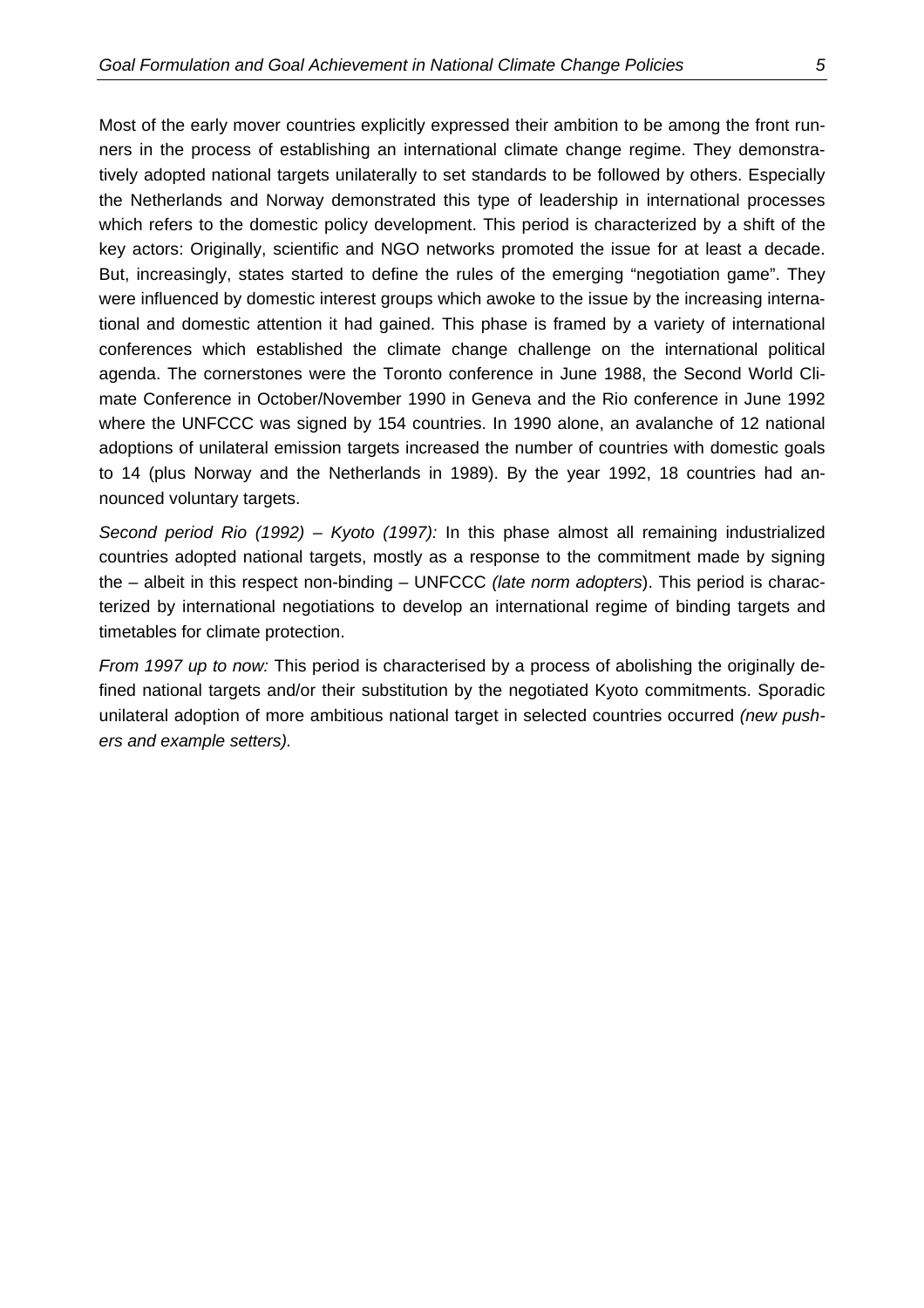| <b>Country (Annex 1)</b> | <b>Year of</b><br>adoption | <b>National Reduction Target</b>                                             | <b>Subsequent amendments</b> |                                                                                                       |               |                                       |
|--------------------------|----------------------------|------------------------------------------------------------------------------|------------------------------|-------------------------------------------------------------------------------------------------------|---------------|---------------------------------------|
| Norway                   | 1989                       | Stabilization CO <sub>2</sub> (1989-2000)                                    | 1995                         | abolishment of target                                                                                 |               |                                       |
| <b>Netherlands</b>       | 1989                       | Stabilization CO <sub>2</sub> (1989-2000)                                    | 1990                         | Stabilisation (1989-1995); minus 3-<br>5% (1989/90-2000)                                              | 1991          | minus 20-25% GHG(1989/90-2000)        |
| Denmark                  | 1990                       | minus 20% CO <sub>2</sub> (1988-2005)                                        | 2002                         | abolishment of target                                                                                 |               |                                       |
| Germany                  | 1990                       | minus 25-30% CO <sub>2</sub> (1987-2005)                                     | 2003                         | abolishment of target                                                                                 |               |                                       |
| France                   | 1990                       | Stabilization CO <sub>2</sub> (1990-2000)                                    |                              |                                                                                                       |               |                                       |
| Japan                    | 1990                       | Stabilization CO <sub>2</sub> (1990-2000)                                    |                              |                                                                                                       |               |                                       |
| Canada                   | 1990                       | Stabilization GHG (1990 - 2000)                                              |                              |                                                                                                       |               |                                       |
| Austria                  | 1990                       | minus 20% CO <sub>2</sub> (1988-2005)                                        | 1997                         | abolishment of target                                                                                 |               |                                       |
| Switzerland              | 1990                       | Stabilization CO <sub>2</sub> (1990-2000)                                    |                              |                                                                                                       |               |                                       |
| Australia                | 1990                       | Stabilization GHG (1988-2000) and minus 20%<br>GHG (1988-2005)               | 1995-1997                    | tacit abolishment of target                                                                           |               |                                       |
| Luxembourg               | 1990                       | Stabilization $CO2$ (1990-2000) and minus 20%<br>$CO2$ (1990-2005)           |                              |                                                                                                       |               |                                       |
| New Zealand              | 1990                       | minus 20% CO <sub>2</sub> (1990-2005)                                        | 1993                         | Stabilization CO <sub>2</sub> (1990-2000); 20%<br>cut ultimate goal, subject to various<br>conditions | 1994-<br>1997 | Tacit abolishment of the target       |
| Poland                   | 1990                       | Stabilization CO <sub>2</sub> (1988/89-2000)                                 |                              |                                                                                                       |               |                                       |
| United Kingdom           | 1990                       | Stabilization CO <sub>2</sub> (1990-2005)                                    | 1995                         | minus 4-8% $CO2$ (1990-2000)                                                                          | 1997          | minus 20% CO <sub>2</sub> (1990-2010) |
| Belgium                  | 1991                       | minus 5% $CO2$ (1990-2000)                                                   |                              |                                                                                                       |               |                                       |
| Spain                    | 1992                       | $25\%$ CO <sub>2</sub> (later 15% due to new projections)<br>$(1990 - 2000)$ |                              |                                                                                                       |               |                                       |
| Hungary                  | 1992                       | Stabilization CO <sub>2</sub> (1985/87-2000)                                 |                              |                                                                                                       |               |                                       |
| Slovakia                 | 1992                       | minus 20% CO <sub>2</sub> (1988-2005)                                        | 2003                         | Not mentioned anymore                                                                                 |               |                                       |
| Ireland                  | 1993                       | 20%CO <sub>2</sub> (1990-2000)                                               |                              |                                                                                                       |               |                                       |
| Sweden                   | 1993                       | Stabilization CO <sub>2</sub> (1990-2000)                                    | 2000                         | minus 2% GHG (1990-2010)                                                                              | 2001          | minus 4 % GHG (1990-2010)             |
| <b>USA</b>               | 1993                       | Stabilization GHG (1990-2000)                                                |                              |                                                                                                       |               |                                       |
| Finland                  | 1993                       | Stabilization CO <sub>2</sub> (-2000)                                        |                              |                                                                                                       |               |                                       |
| Iceland                  | 1994                       | Stabilization GHG (1990-2000)                                                |                              |                                                                                                       |               |                                       |
| Greece                   | 1995                       | 15% CO <sub>2</sub> (1990-2000)                                              |                              |                                                                                                       |               |                                       |
| Portugal                 | 1996                       | 40% CO <sub>2</sub> (1990-2000)                                              |                              |                                                                                                       |               |                                       |
| <b>Czech Republic</b>    | 2004                       | minus 30% CO <sub>2</sub> (1990-2000/2020)                                   |                              |                                                                                                       |               |                                       |

#### **Table 1: Development of National GHG Reduction Targets (without Kyoto commitments and EU-burden-sharing)**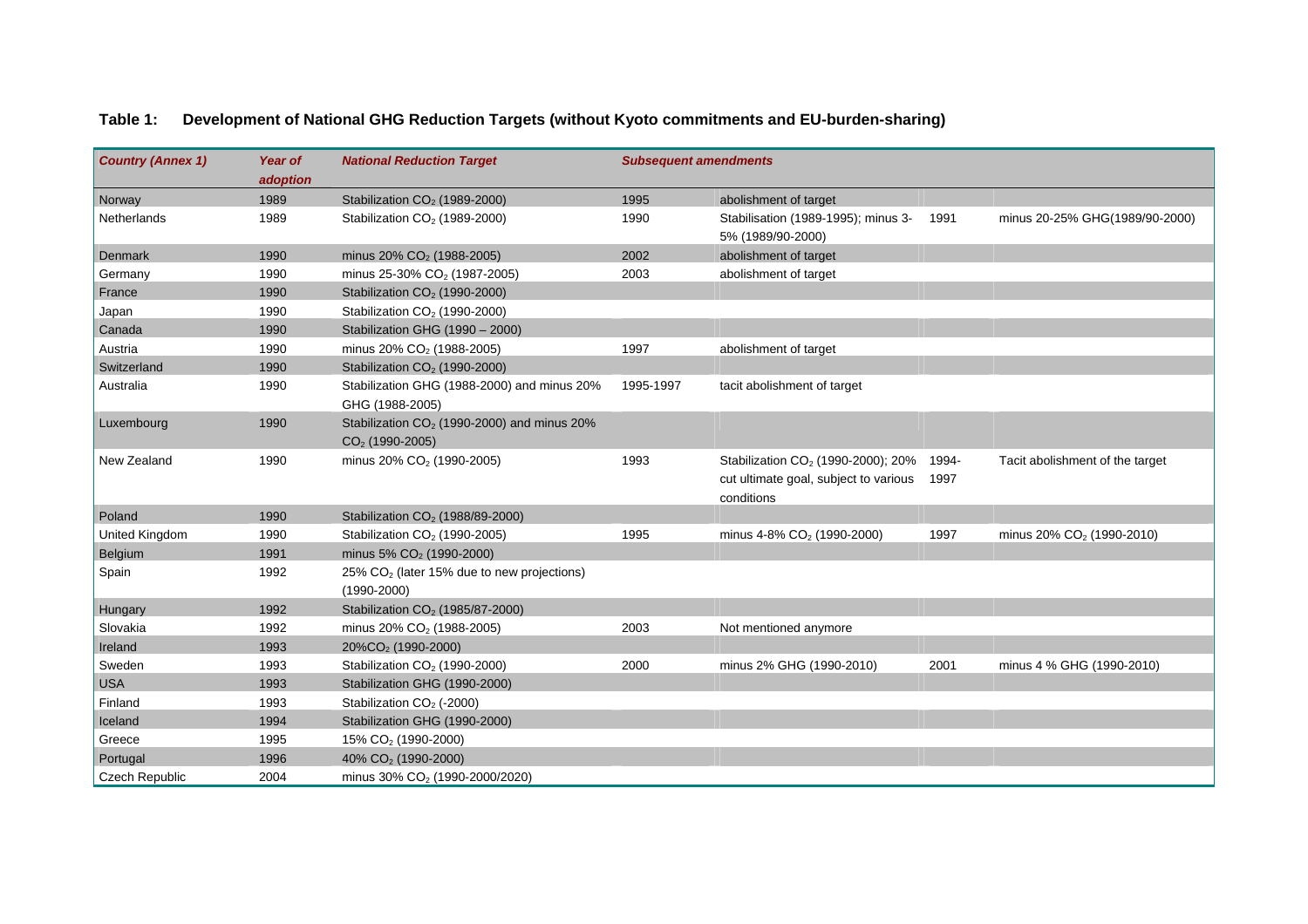#### <span id="page-12-0"></span>**2.4 Awareness, competition and bandwagoning – the sources of unilaterally targeting GHG emissions**

In this section, we describe the national goal-setting processes in selected countries and compare the level of ambition announced with the level of emissions reached at the end of the 20<sup>th</sup> century<sup>[4](#page-12-1)</sup>. It will be demonstrated that apart from unilaterally pushing for international cooperation to tackle a serious problem, the jumping on the international bandwagon and domestic party competition were the main sources of unilaterally announcing GHG reduction targets.

#### *Norway*

Norway, one of the first two countries to adopt a unilateral  $CO<sub>2</sub>$  stabilisation target in 1989, obviously did so in order to increase the credibility of the Norwegian international efforts to push multinational agreements. Norway had a very high reputation at the international environmental scene since the mid 1980s. Gro Harlem Brundtland, Norway's Prime Minister and chair of the World Commission of Environment and Development, not only firmed as the label of the socalled "Brundlandt Report" which singled out climate change as a major environmental problem but also was the only head of government attending the Toronto conference apart from the Canadian host. She even called for new international institutions with non-unanimous decision making at the Hague Conference as the only way to manage this global risk. Norway (together with the UNECE) convened the Bergen Conference in 1990.

The Norwegian position changed quite rapidly in autumn 1991. The Norwegian government still maintained that domestic actions are necessary, but it announced its unwillingness to sign any international agreement without the option of joint implementation – a tension which characterized international negotiations from the very beginning (Andresen & Butenschøn 2001; Andresen et al. 2002). The changes in the Norwegian position are attributed to the fact that new domestic actors entered the scene (ibid.). During the initial period when the ambitions were announced, potential economic costs were not discussed. Instead, the environment was one of the most important issues in the elections in 1989: parties overcalled each other in proposing national emission targets. This visionary stage of the early Norwegian climate policy was characterized by defining the global problem as a serious challenge in political terms both internationally and domestically. Yet, little emphasis was put on domestic implications.

However, shortly after the national goal had been adopted, industry associations, research institutions and politicians started to question it. A new understanding of the Norwegian situation occurred – as a country with few potential for emission reductions in energy industries due to hydropower as the main source of electricity, a large transport sector due to Norway's geography and an already high taxation. It was argued that the cheapest domestic measures had already been taken. Industry brought the "gas argument" into the climate change debate – selling gas in order to replace coal in other countries was perceived to "…do far more to preserve the envi-

<span id="page-12-1"></span>The emission data used in these figures are from the on-line searchable database of GHG inventory data of the UN-FCCC [\(http://ghg.unfccc.int/\)](http://ghg.unfccc.int/). Since there are no data available für years before 1990 and for 1990 only for those countries which have not chosen another year for base year, the data for the reported base year (mostly 1990) were used as a proxy for missing data before 1991 in designing the red arrows representing the voluntary national targets. These arrows start in the year when they were first declared (i.e. not necessarily in the respective base year).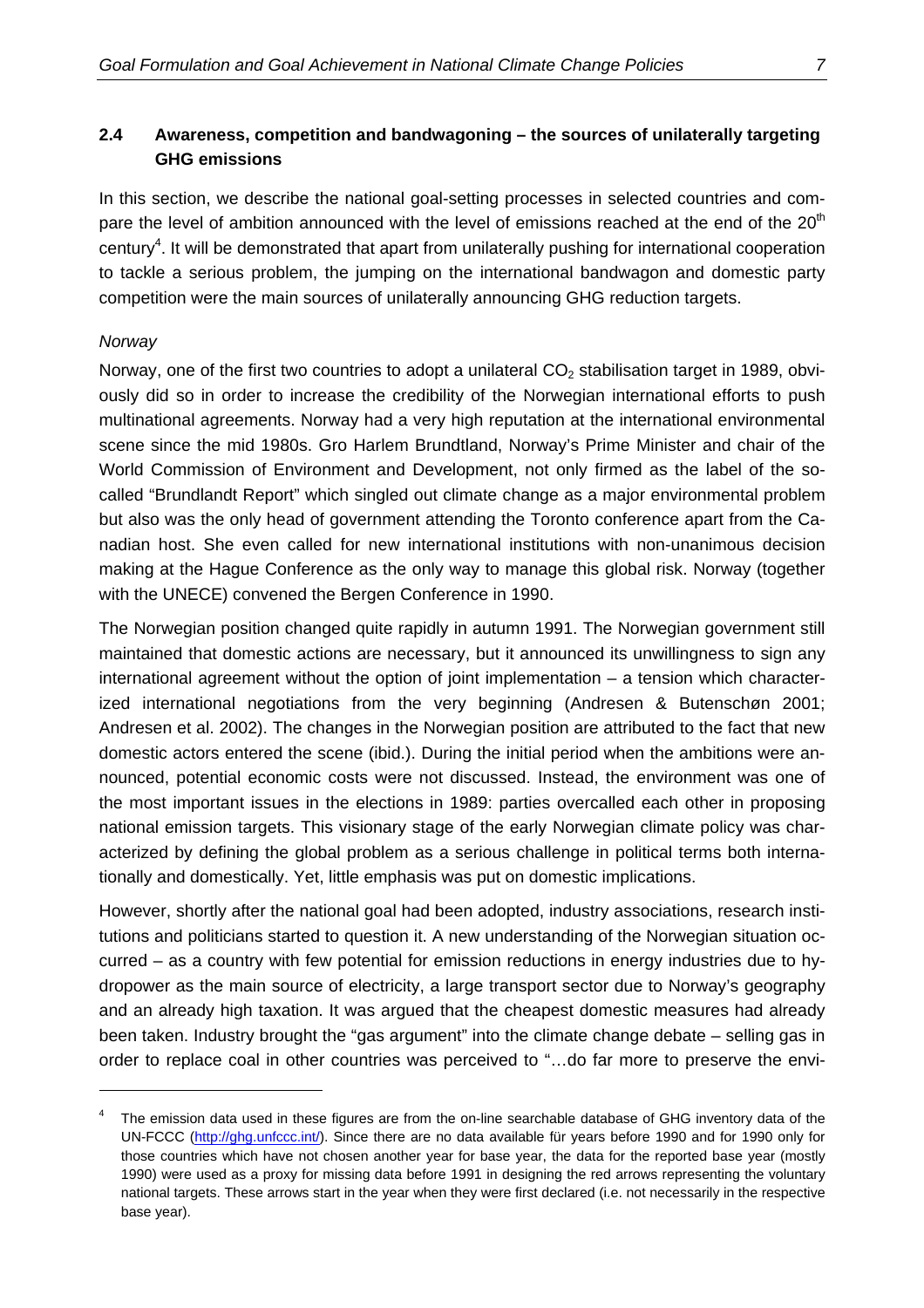<span id="page-13-0"></span>ronment than … domestic actions" (Andresen & Butenschøn 2001). The argument was echoed by the governing Conservatives and their successors, the Labour Party. Key research institutions also put the finger on the high cost of additional domestic measures and voted for joint implementation and tradable quotas (ibid.). This downplaying of the domestic approach became officially visible five years after the announcement of the goal in the Governments White Paper focussing on international measures, as it would be much more costly for Norway to reduce  $CO<sub>2</sub>$ emissions than in most other OECD countries.

This gradual dissociation of a national emission target is reflected in the actual development of emissions (Fi[g. 2\): Du](#page-13-1)ring the first half of the 1990s, Norway faced a tremendous increase in emissions which came to a halt but not a reverse in the second half, resulting in  $17\%$  CO<sub>2</sub> emissions increase during the decade. Relatively early – in 1995 – the national stabilization target was openly abolished as "it was not possible to plan a policy that will ensure stabilisation of our total  $CO<sub>2</sub>$ -

<span id="page-13-1"></span>



emissions by 2000" (Government Report to the Storting Stortingsmelding No. 41, quoted in Andresen & Butenschøn 2001: 340).

#### *The Netherlands*

In 1989, the Netherlands adopted the target to stabilise  $CO<sub>2</sub>$  emissions by the year 2000 within its first National Environmental Policy Plan (NEPP). One year later the government extended its target. It announced to reach the stabilisation target already in 1995 and to reduce  $CO<sub>2</sub>$  emission to 3-5% below 1989 levels by the year 2000 (NEPP-Plus). Similar to Norway and Canada, it was quite active in organising scientific and political meetings to put the issue on the international political agenda. In 1989 for example, the Dutch Government (together with the Norwegian and French Governments) organised the already mentioned The-Hague-Conference and later that year the Noordwijk Ministerial Conference. Both are perceived as crucial in the international agenda-building of climate change (Andersson & Mol 2002). In documents prepared for the international audience, the Netherlands were keen on pronouncing that "the Netherlands' climate change policy had been already established before the FCCC was signed in 1992" (Second NC: 2).

According to IEA sources, an even more ambitious "additional target to reduce emissions of all greenhouse gases by 20-25% by the year 2000 – on a  $CO<sub>2</sub>$  equivalent basis – from their 1988/89 levels [was] set out in a white paper on climate policy forwarded to parliament in September 1991 by the Minister of Housing, Physical Planning and Environment" (IEA 1994: 117). This target has not been mentioned anymore.

In contrast, the domestic targets set out in the NEPP-plus were re-announced several times as for example in the second NEPP from 1993. However, already in 1995 the Netherlands started to water down its ambitions concerning  $CO_2$ -emission reductions. In the so called "CO<sub>2</sub>-letter"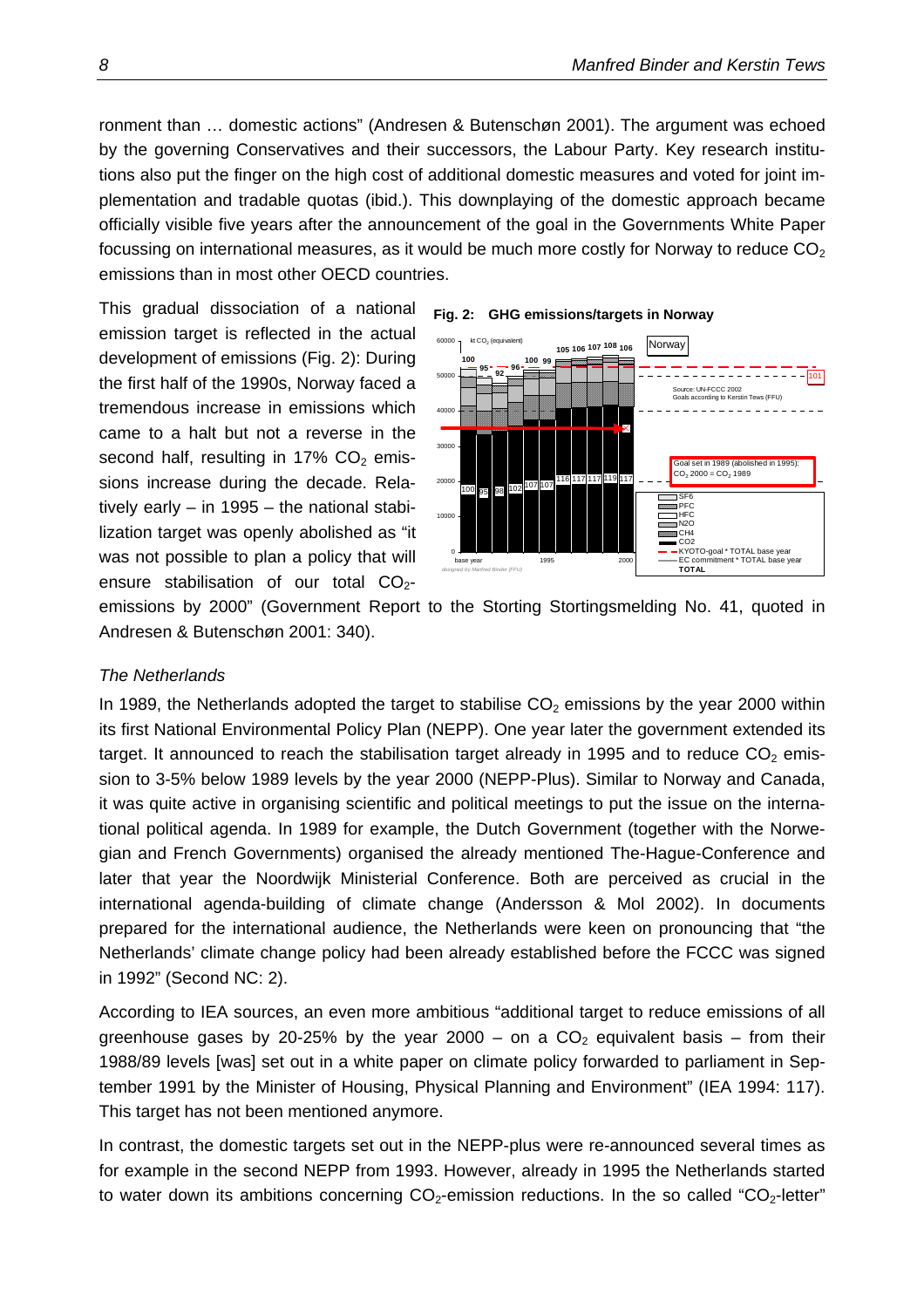<span id="page-14-0"></span>sent by the VROM (Ministry of Housing, Spatial Planning and Environment) to the parliament, the  $CO<sub>2</sub>$ -goal for 2000 was lowered to minus 3%. In a follow-up policy document on climate change issued in the same year, this goal was formulated slightly differently as aiming at a post-2000 stabilisation at minus 3% compared to 1990. In 1999, the domestic goal was finally substituted by the EU-burden-sharing commitment to reduce greenhouse gases by 6% in 2008/12 compared to the 1990 level (Minnesma 2003: 47pp). Additionally, it was claimed to realise half of the reduction domestically and the rest of it abroad by using the Kyoto-mechanisms.

In fact, emissions were not stable in the early 1990s but increased and did also not decline afterwards when they were supposed to [\(Fig. 3](#page-14-1)). GHG emissions have decreased slightly since 1996, yet hardly so because of  $CO<sub>2</sub>$  but of  $CH<sub>4</sub>$  and  $N<sub>2</sub>O$  emission decreases. In 2002, the VROM openly stated that even the watered-down domestic targets were not met:  $CO<sub>2</sub>$ -emission had risen by 8% compared to 1990 levels (according to Minnesma 2003: 48), reportedly due to

<span id="page-14-1"></span>



the highest economic growth compared to its European neighbour countries, but also to climate policy failure (ibid.).

#### *Denmark*

In Denmark, the Brundtland Report and the Toronto Conference stimulated a parliamentary discussion on sustainable development. Parliament and Government decided that there should be sector strategies for sustainable development. In 1990, the Danish Government adopted national action plans on transport and on energy with specific targets for the energy industries (-28%  $CO<sub>2</sub>$ ) and the transport sector (stabilisation) whose combined effects and timeframe correspond to the

<span id="page-14-2"></span>**Fig. 4: GHG emissions/targets in Denmark** 



Toronto target of -20%  $CO<sub>2</sub>$  (1988-2005). The national target was approved by parliament. This goal was valid until a new government took over in November 2001. By then, major climate policy decisions had been made by a "green majority" in the parliament (1987-1993) and by governments led by the Social Democratic Party (1993-2001).

Denmark is the only industrial country which managed to reverse a trend of increasing emissions substantially ([Fig. 4\)](#page-14-2). Therefore, the Toronto goal eventually looked achievable. However, climate change and environmental policy changed dramatically in Denmark under the new liberal government since 2001, which couldn't be balanced by the parliament – there was no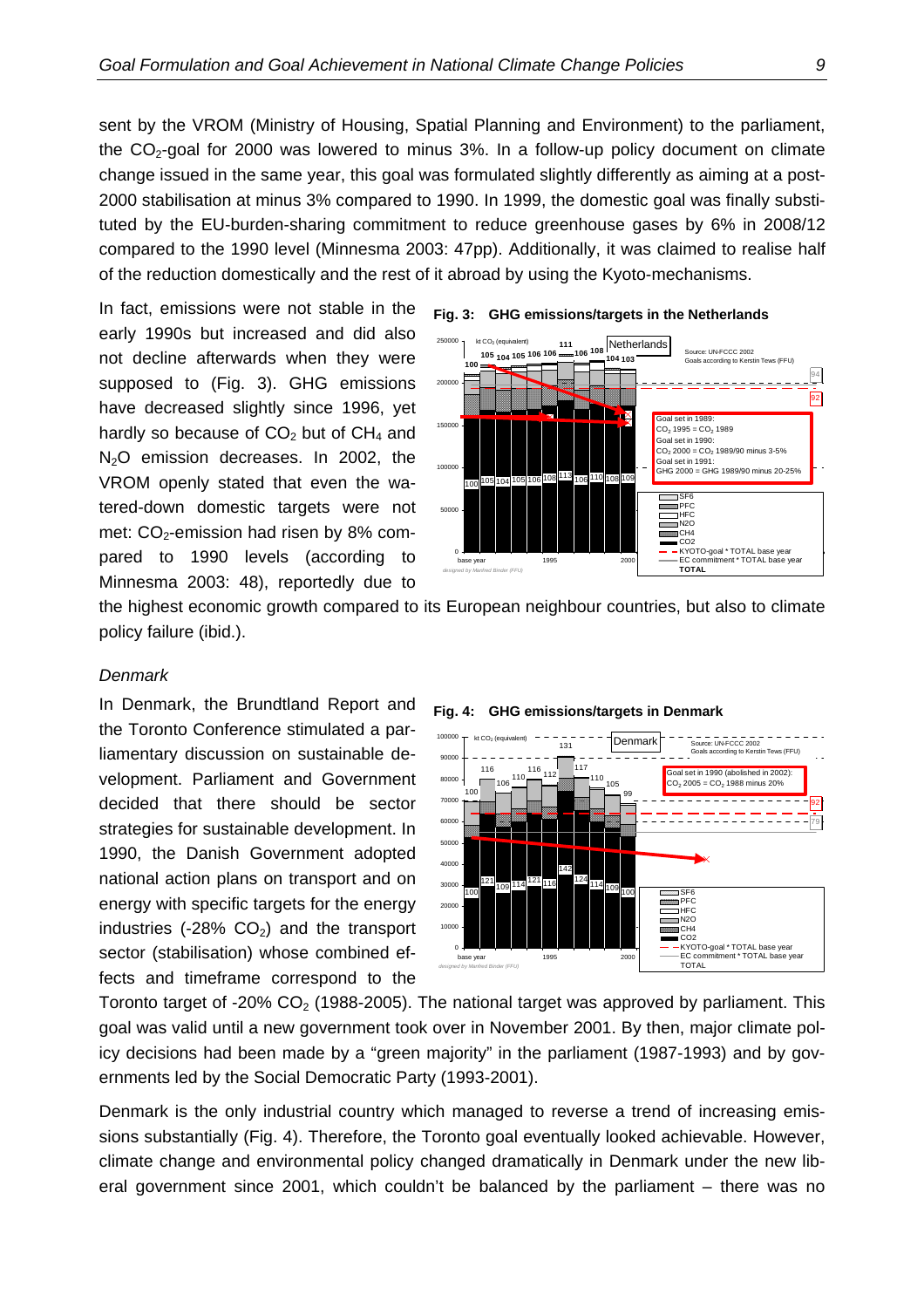<span id="page-15-0"></span>longer a "green majority". The new government gave up the  $CO<sub>2</sub>$  target of minus 20% by 2005 compared to 1988, cut away most of the support for renewable energy sources, reduced energy taxation for the commercial sector etc. (Boye Olesen 2003: 160).

Denmark now pursues the Kyoto target negotiated within the EU-burden-sharing (minus 21% GHG) and is increasingly inclined to use flexible mechanisms to buy emission credits abroad. It combines this new direction in climate policy with insisting on its previous front-runner policy and early actions: "The latest calculations indicate that only relatively few national policies and measures with a significant potential that do not exceed DKK 120/tonne CO<sub>2</sub> equivalent<sup>[5](#page-15-1)</sup> would be able to compete with the price of flexible mechanisms. This must also be seen in the light of the fact that Denmark has already done a great deal nationally up through the 1990s, while there is a large, unexploited potential in other countries." (Third NC 2003: 17).

#### *Germany*

Germany did already in 1987 establish a parliamentary Enquete Commission on "Preventive Measures to Protect the Earth's Atmosphere" ("Vorsorge zum Schutz der Erdatmosphäre"). The Commission took the Toronto goal as a reasonable starting point in assessing the feasibility and the impacts of a national target in Germany (Levy et al. 2001: 100). Based on the commission's recommendations, a national target was adopted by a cabinet resolution under a Christian democrats' government on June 13<sup>th</sup> 1990. It aimed at a 25-30% reduction of  $CO<sub>2</sub>$  emissions until 2005 compared to 1987<sup>[6](#page-15-2)</sup> levels for the old "Bundesländer". Immediately afterwards, the government appointed an inter-ministerial working group "CO<sub>2</sub>-reduction" and on November the  $7<sup>th</sup>$ 1990 the government adopted its first  $CO<sub>2</sub>$ -reduction program (first report of the inter-ministerial working group " $CO<sub>2</sub>$  reduction") as the core of the German climate change strategy.

Thus, Germany adopted the most ambitious national target. On the one hand, the Kohl government wanted internationally to keep pace with other leader countries in the climate change process. Domestically, the climate issue and the German front runner role was perceived as a promising issue in the election campaign as the climate change threat gained a lot of public attention. Behind the doors the 25% goal wasn't unanimously shared. Whereas the ministry for the Environment pushed for this political target and the measures to achieve it, the Ministry of Economics was more reluctant to a binding quota for emission reductions and stressed the costs and prospective losses in national competitiveness and growth. These conflicts over goals are perceived to be responsible for the weakness of the first  $CO_2$ -reduction program presented by the inter-ministerial working group in November 1990. It was criticised for failing with respect to concrete measures compared with e.g. the action program recommended by the Enquete Commission (Wille 1990). Consequently, the Government reduced its level of national ambitions due to these conflicts. In a Cabinet's Resolution from December 1991, the target was confirmed but now related to the whole area, the older and the new *Bundesländer*, i.e. the former GDR (Loske 1996:285). Herewith, the case of Germany already indicates that the level of domestic policy ambition not necessarily corresponds to an equally high level of national implementation due to conflicting goals and ambitions. Obviously, those who advocate more ambitious policies have advantages to push them domestically through when internationally the issue ranks very

<span id="page-15-1"></span><sup>5</sup> Economic benchmark for cost effective national measures set by the Danish Government (3. NC 2003:17).

<span id="page-15-2"></span>Later, 1990 was defined as base year.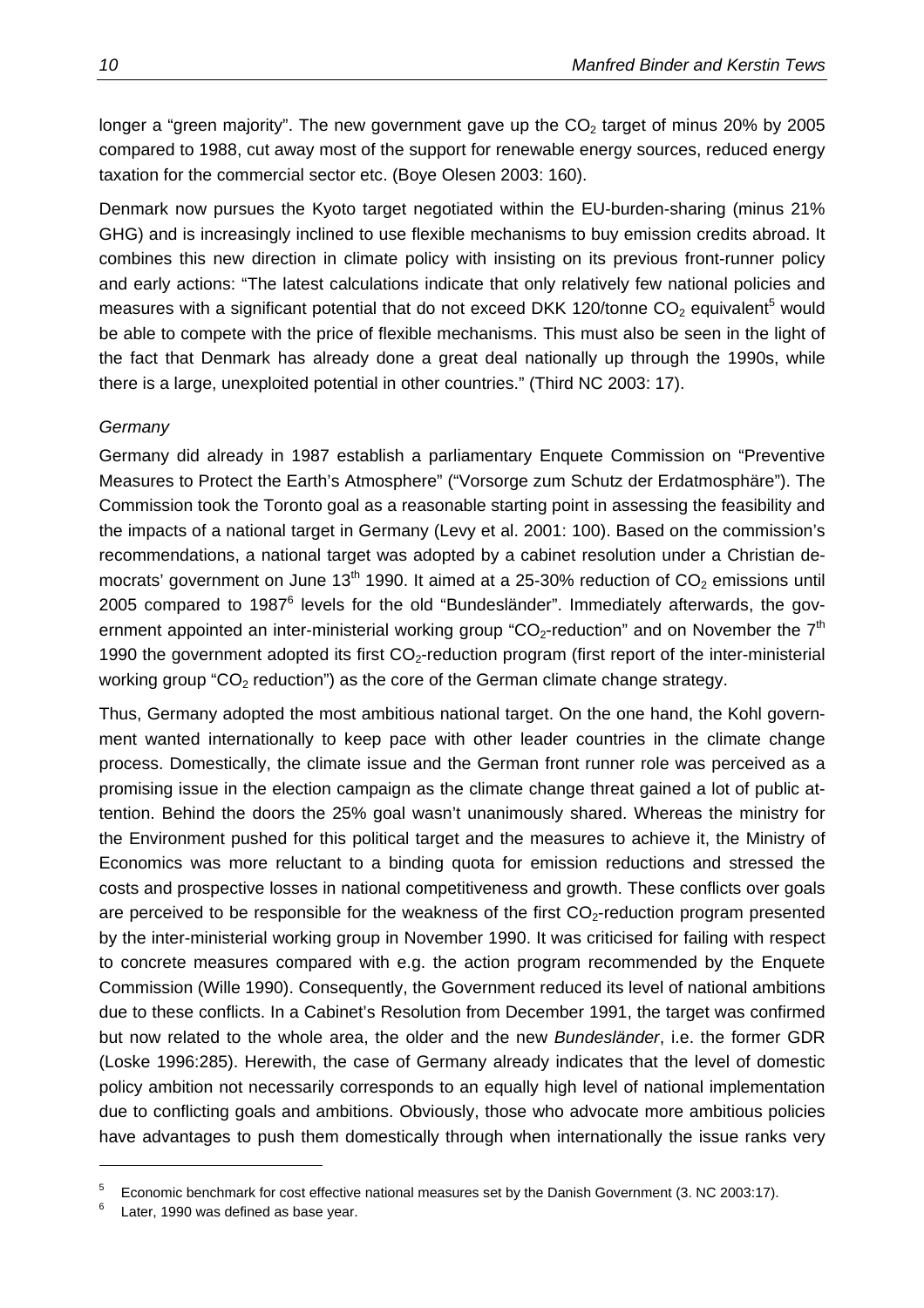<span id="page-16-0"></span>prominently. Yet, the facilitating function of those international stimuli seems to be restricted to the formulation of goals, the decision on concrete policies is framed more by the domestic constellation of interests. However, the very clear signal to set this ambitious target given by Chancellor Kohl and it's Cabinet in June 1990 has been characterized apart from the Dutch and Danish front runner ambitions and efforts as one central driver for the EU council decision at the end of October 1990 to formulate the common stabilisation target of  $CO<sub>2</sub>$  by 2000 at the level of 1990 (Loske 1996).

At first glance, the German goal looks feasible given the decline in emissions by 15% in 2000 compared to 1990, i.e. after two thirds time until 2005 ([Fig. 5\).](#page-16-1) But the reduction rates have slowed down remarkably after the first three years following re-unification. Germany's  $CO<sub>2</sub>$  balance benefited enormously from the decline of the socialist system resulting in economic structural change in the new *Bundesländer*, which had not even been analysed by the Enquete Commission in calculating a reasonable national target.

<span id="page-16-1"></span>



In October 2003, the German Government took leave of the national CO2-reduction goal. The red-green government was forced by opposition parliamentarians by the means of a "kleine Anfrage" (Drs. 15/1542) to officially announce the abolishment of the 25% reduction goal. Already in June 2003, parliamentarians from CDU/CSU complained that the red-green government had tacitly taken leave of the national  $CO<sub>2</sub>$ -reduction target and oriented itself at the much less ambitious obligation under the European burden-sharing. Yet, the goal defined by the Kohlgovernment in 1990 had been frequently confirmed by the red-green government not only in the coalition agreement of 1998 and 2002 but also in the national climate change programme of 2000.

The abolishment of the target did not gain a lot attention in the public. Hardly a handful of newspapers - most from the more leftist spectrum - mentioned it with some critical comments (e.g. Frankfurter Rundschau, TAZ, Neues Deutschland). In contrast, scientists had warned that the measures undertaken so far, will not suffice to meet the goal (Ziesing 2002).

#### *United Kingdom*

In contrast to most other countries the United Kingdom successively sharpened its national reduction target. Already in Mai 1990, Premier Thatcher announced the target to stabilise  $CO<sub>2</sub>$ emissions at the 1990 level by the year 2005 (Michaelowa 2000). Before the Rio-conference in April 1992, the government brought forward its previous target and, provided other countries took similar action, set itself the target of returning  $CO<sub>2</sub>$  emissions to 1990 levels by 2000 (IEA 1992: 112).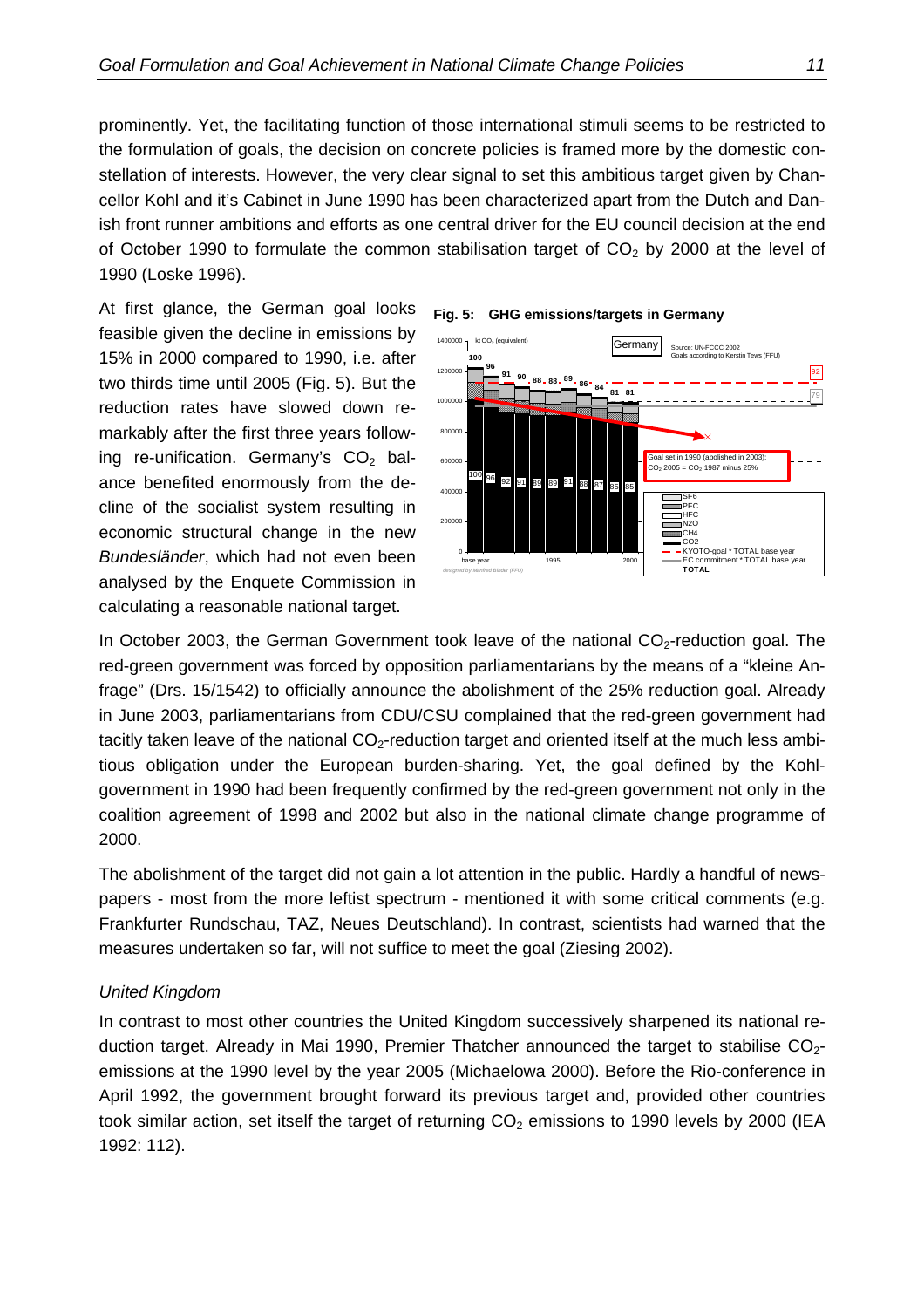<span id="page-17-0"></span>In 1995 new emission projections allowed for a more stringent target to reduce  $CO_{2}$ emissions of about 4-8% by 2000, which was essentially again a stabilisation target, now for the second half of the decade. In 1997 the new Prime Minister Tony Blair announced a new national target to reduce  $CO<sub>2</sub>$ -emissions by 20% in 2010 compared to 1990 levels, reflecting the decreasing trend which had started five years before [\(Fig. 6](#page-17-1)). Nevertheless, the targets accepted in Kyoto (92%) and in

#### <span id="page-17-1"></span>**Fig. 6: GHG emissions/targets in Great Britain**



the following year with the EU burden sharing scheme (87,5%) were much more cautious than the voluntary goal and were already met two years later. The government claims, that the unilateral domestic target is far from being only a reflection of the expected reductions by the business as usual development, but instead an ambitious target as it corresponds to a higher than expected reduction, which is estimated at 15.3% in 2010 (UK Draft National Allocation Plan).<sup>[7](#page-17-2)</sup>

Yet, the main reason for the decline so far has been the "dash for gas", i.e. the switch from coal to less carbon-intensive natural gas as fuel in the production of electricity: This was not a result of unexceptionally ambitious climate change policies, but of the privatisation and de-regulation of the energy industries, which were done for other reasons, and the easy availability of natural gas from the North Sea.

#### *Sweden*

In its Government Bill on the Swedish Climate Strategy, adopted in 2001, the government claims "Sweden is a pioneer in the field of climate policy. A Climate Strategy was already formulated in the energy and climate policy resolution in 1991. Also in that year, Sweden introduced the world's first really effective carbon dioxide tax" (Summary Gov. Bill 2001/02:55: 16)<sup>[8](#page-17-3)</sup>. However, it was not until the Swedish Riksdag ratified the Climate Convention in 1993 that a Government Bill on Actions to limit Climate Change set a national CO<sub>2</sub>-stabilisation target (1990-2000) (First NC 1994). In contrast to most of the other countries, policy measures as for example the CO2-tax had been adopted *before* national emission reduction targets were proclaimed.

The first National Communication to the UNFCCC strongly focussed on international measures to cope with goal achievement: "In Sweden marginal cost for further reduction of carbon dioxide emissions is high, compared to most OECD countries. As part of our national programme we have taken initiatives in the Baltic countries and Eastern Europe in order to finance measures in the field of renewable energy, energy management and certain supportive measures. The pos-

<span id="page-17-2"></span><sup>7</sup> "The latest provisional projections of UK  $CO<sub>2</sub>$  emissions suggest that, taking into account the impact of the measures set out in the UK Climate Change Programme which have already been implemented or for which firm plans are already in place (referred to as the 'with CCP' projections), total UK emissions of  $CO<sub>2</sub>$  in 2010 will be around 512.4 Mt CO<sub>2</sub> (139.75 MtC) (a reduction of 15.3% from 1990 levels)." (UK DRAFT NATIONAL ALLOCATION

<span id="page-17-3"></span>PLAN FOR 2005-2007, January 2004, page 4).<br><sup>8</sup> Finland was the first country to introduce a carbon tax in 1989. Norway and Sweden both adopted energy/carbon taxes in 1991.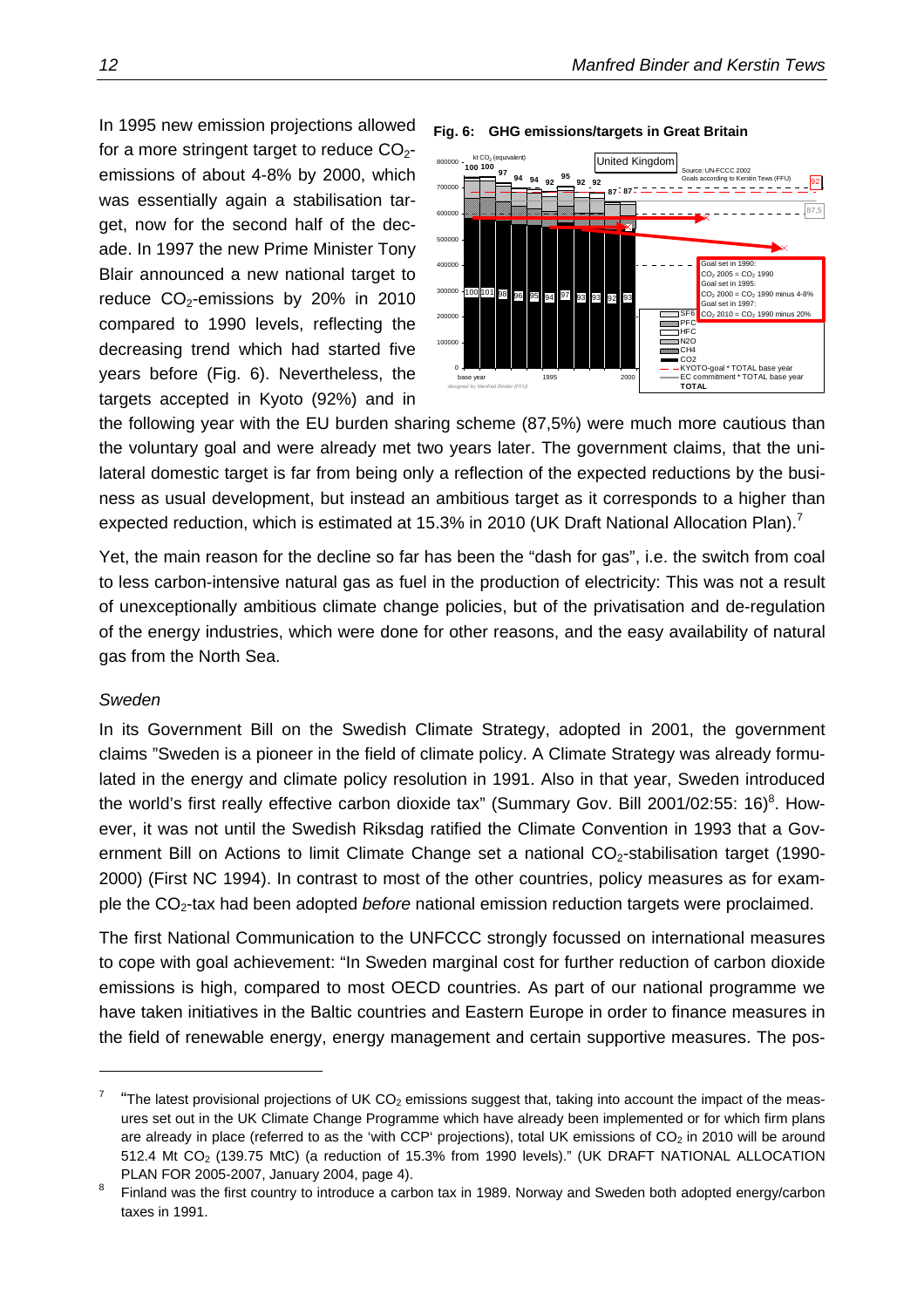sibilities for joint implementation or similar policy measures are of great importance for Sweden" (1. NC 1994: 11). Within the EU-burden-sharing to implement the Kyoto-commitment Sweden committed to prevent greenhouse gas emissions from exceeding 1990 levels by more than 4%. A parliamentary commission for measures against climate change, appointed by the government in May 1998, proposed a draft Swedish Climate Strategy in 2000 aiming at a reduction of greenhouse gas emission by the year 2010 by 2%. This target should be realised domestically for example by additional energy taxation measures. Another parliamentary commission established at the same time was charged with examining the potential application of the Kyoto mechanisms in Sweden. This commission came to quite contrary conclusions culminating in the recommendation to replace "the current carbon taxation system … entirely with an emission trading scheme integrated with those of other countries." (for more details see: Hodes & Johnson Francis X 2002).

Among the rather late adopters of a stabilisation goal, Swede[n \(Fig.](#page-18-0) 7) showed  $CO<sub>2</sub>$  emission levels in 2000 roughly the same as in 1990. In November 2001, the Swedish government presented the Government Bill of The Swedish Climate Strategy based on recommendations of the Climate Change Commission, and it even aimed to reduce GHG emission by 4% in 2010 compared to 1990 levels. Most strikingly and in contrast to the announcements of previous Swedish gov-

<span id="page-18-0"></span>



ernments and the recommendations of the Parliamentary Commission on Flexible Mechanisms, the Bill states: "This aim is to be achieved without any compensation for uptake in carbon sinks or by the use of Flexible Mechanisms" (Summary Gov. Bill 2001/02:55: 2). It legitimates this "substantial unilateral commitment" (ibid.) in the following manner: "Other countries have also announced stricter targets than they are legally committed to under the Kyoto protocol and the agreement within the EU" (ibid.). Progress on targets will be evaluated in 2004 where adjustments will be made as needed, including the utilisation of the flexible mechanisms.

Critical voices in Sweden do criticize this approach as legislation which reflects a "…political driven domestic agenda" which "appears short-sighted and seems unlikely to be sustainable or desirable" as the trends do suggest that achieving the target would be difficult and costly by domestic measures alone (Hodes & Johnson Francis X 2002: 62). Others add that the Swedish unilateralism is not only costly but also ineffective for a small country as it sets incentives to other countries "to utilize the 'room' created by Sweden's voluntary decision to abstain from a certain amount of carbon emissions granted by the Kyoto protocol" (Hill & Kriström 2002b: 21)<sup>[9](#page-18-1)</sup>.

<span id="page-18-1"></span> $9$  This argumentation reflects the classical argument that unilateral action to address a problem of common goods would reduce marginal benefits of actions of the others – or in other words – induce free rider behaviour (see for example Hoel 1991; Hill & Kriström 2002a).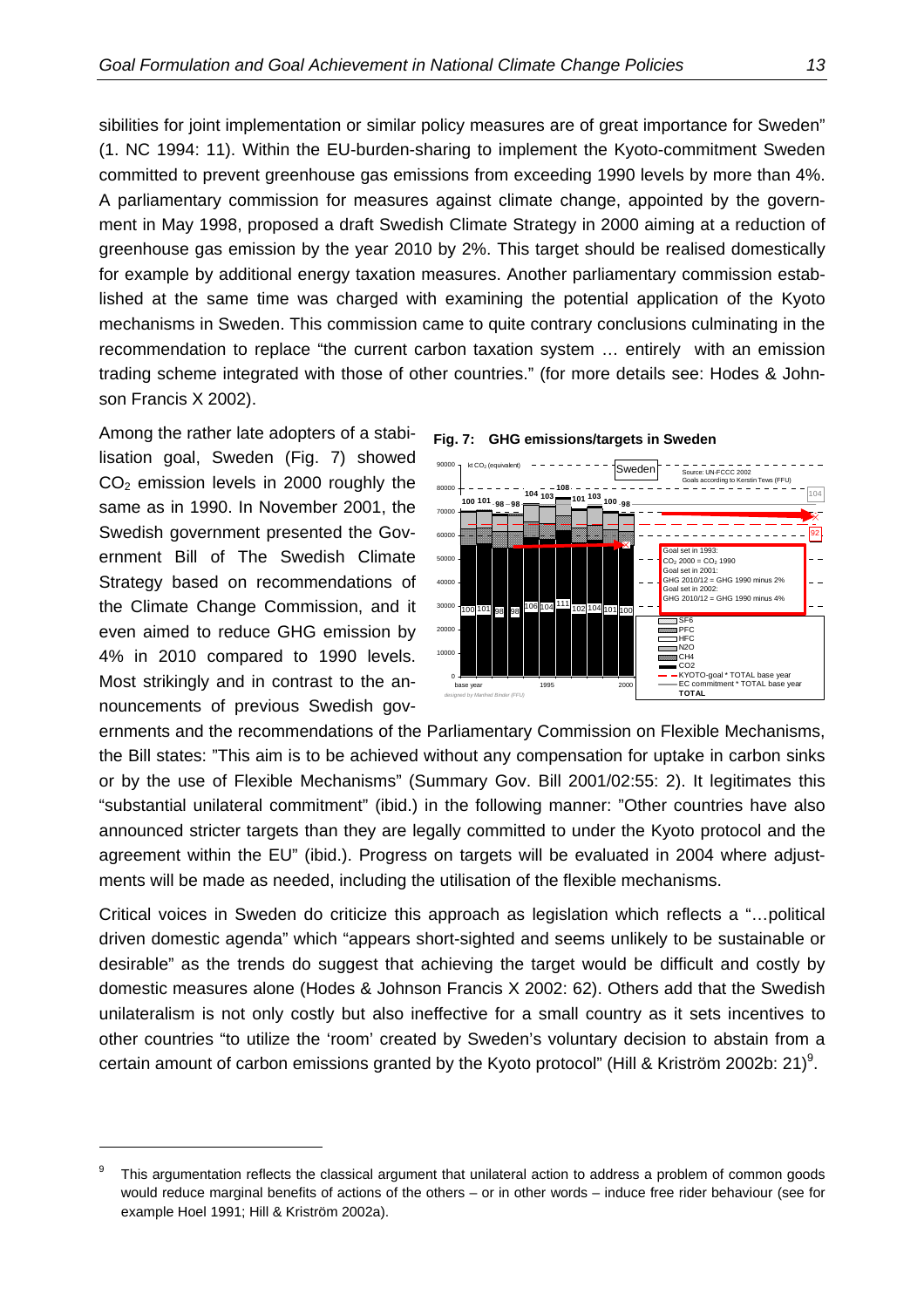<span id="page-19-0"></span>It is interestingly to note that within this early group of industrialized countries which committed themselves unilaterally to domestic reduction targets without being forced by any international obligation, there are even countries which in the subsequent stages of the regime formation process strongly opposed the domestic approach pushed by the EU. Already during the international negotiations which led to the Kyoto protocol, they rather favoured the utilisation of JImeasures and other flexible mechanisms to buy emission credits abroad as well as the inclusion of sinks – for example Norway, Australia, Canada, Japan and New Zealand, all members of the informal JUSCANZ group led by the USA.

#### *Canada*

Canada was an early pusher for a multilateral management of the climate change issue. While Canadian scientific research in atmospheric issues including global warming had developed rapidly since the 1950s, their warnings and recommendations gained only little public and political interest at the domestic level until the late 1970s. In contrast, Canadian scientists or scientifically trained officials were active in pushing WMO activities to advance the climate change agenda in-

<span id="page-19-1"></span>

ternationally – e.g. as organizers of the First World Climate Conference in Geneva 1979 convened by the WMO and as chair of the subsequent Villach Conference in 1980. Governmental bodies were also involved in these initial efforts as for example the Atmospheric Environment Service (AES) as a part of the environment ministry headed by an assistant deputy minister responsible for all research concerning atmospheric issues. Following a suggestion of the AES, in the mid-1980s the Canadian Environment Minister announced to host a major conference on global atmospheric change. The Toronto Conference which took place in June 1988 originally intended to consider several forms of atmospheric change but became dominated by the climate change issue, mainly due to the situational factor of an extreme drought and heat wave at the North American continent in this summer. Though not an official international conference, additionally to scientists and NGOs also representatives of about a dozen governments attended. The signal effect of the target recommended in the final conference statement have been already mentioned. In Canada, it marked a starting point of increasing political attention. In late 1988, the energy minister formed a task force to review the Toronto target and commissioned a study to assess the cost of meeting it. While a preliminary draft of this study suggested that the Toronto target would be achievable even with net savings, the revised official study later found substantial costs (Parson et al. 2001:242). By pointing to the costs estimated in the revised study, Canada at that time deferred to adopt a national reduction target. Only a couple of months later the Canadian environment minister announced at the Bergen conference in May 1990 that Canada would stabilize  $CO<sub>2</sub>$  emissions by 2000 at current levels.

According to observers, this announcement was made in order to destroy rumours that Canada would support the US position in opposing the European fixed target and timetable approach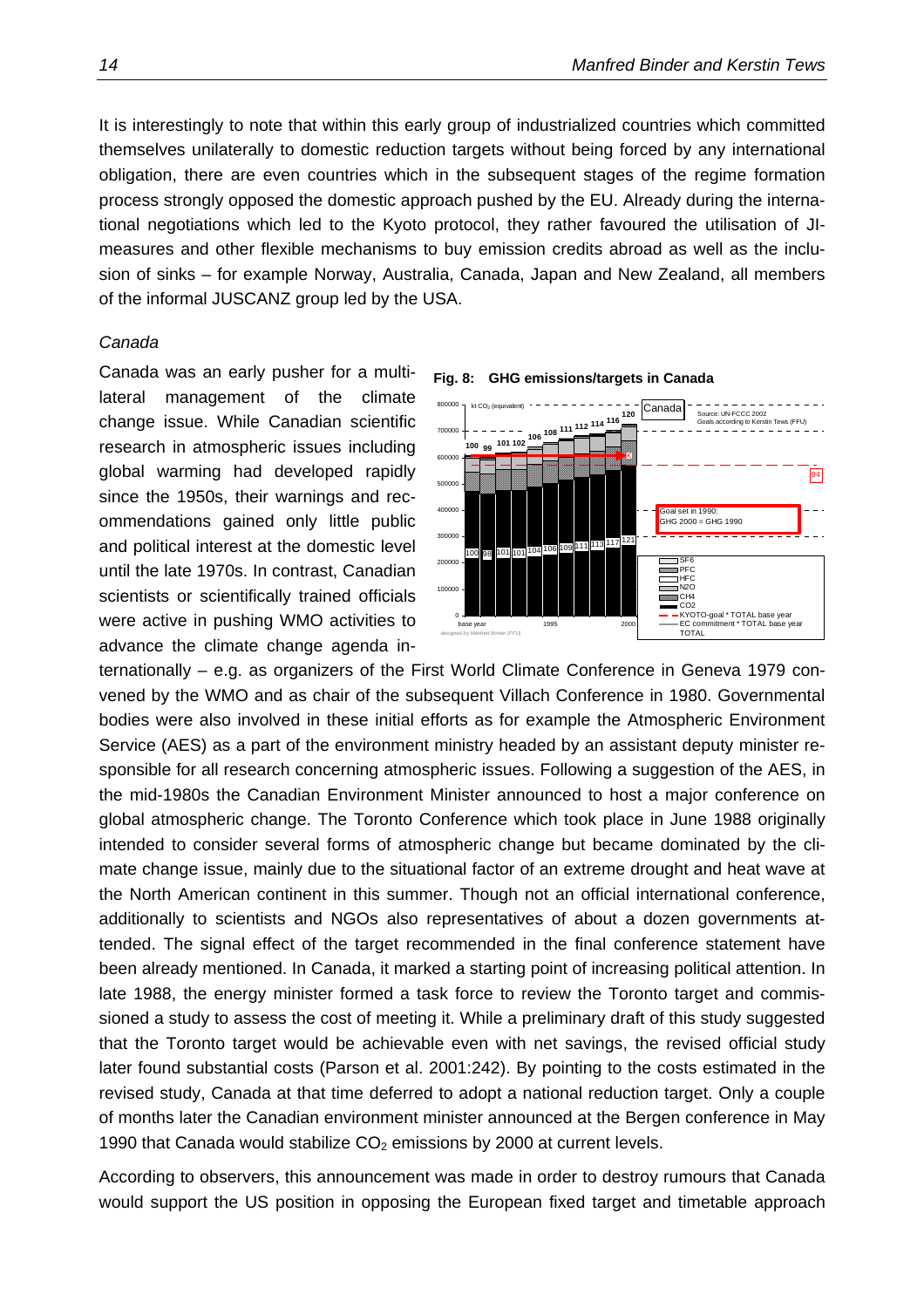<span id="page-20-0"></span>(Parson et al. 2001: 246). The subsequent environment minister had to develop a more sophisticated position during intense and conflictual consultations and a draft of the National Action Strategy on Global Warming was released by the Canadian Council of Ministers of the Environment in November 1990 for Geneva Second World Climate Conference. At this conference, the environment minister committed Canada to stabilize emissions of all GHG at 1988 levels by 2000. In the draft action plan the stabilization target was added by four principles which should guide further greenhouse gas commitments including that Canada would not act unilaterally and commitments must be comprehensive across all GHG and sinks. The official comprehensive environment strategy, the "Green Plan" released later in December 1990, restated the stabilisation target of GHG and explicitly referred emission reductions to net emissions reductions (i.e. including the effects of sinks), which according to the projections then were estimated to be nearly zero (Parson et al: 2000 footnote 56). Both of these amendments to the initial announcement made at the Bergen Conference, which was a much more environmentally aggres-

sive position than that of the USA, exhibit similarities to the so called comprehensive approach favoured by the US government (Fisher-Vanden 1997). Nevertheless, Canada missed its stabilisation target by a wide margin with no change in trend in sight *(*[Fig. 8](#page-19-1)*).*

#### *Japan*

Japan was a latecomer in addressing global environmental risk. This seems to be quite surprising as Japan was one of the most successful countries implementing air pollution control measures and improving energy efficiency (Schreurs 2001). It was not until the late 1980s that the global risk of climate change gained more attention among Japanese scientists, the NGO community and politicians. In most of the other countries non-state actors as scientists and NGOs were the main actors in pushing for political responses to the growing threat of climate change. Not so in Japan. In part this is explained by the overwhelming improvements in the quality of the environment pressured by citizen organisations, and local governments which were achieved by the national government in the 1970s and 1980s. Yet, the globalization of these transboundary environmental issues reanimated Japanese environment movement and stimulated politicians to respond – not only for environmental reasons. The greening of politicians was mainly forced by political considerations that global environmental issues might become the suitable area to play a more active role in international relations (Schreurs 2001: 201).

Consequently, a domestic system was gradually established: in May 1989, the Council of Ministers for Global Environment Conservation was established. In July 1989, the Director General of the Environment Agency was appointed by the Prime Minister as minister in charge of global environmental issues against strong opposition of the Ministry for International Trade and Industry and the Ministry of Foreign Affairs.

The Noordwijk ministerial conference in 1989, where Japan still resisted an international  $CO<sub>2</sub>$ stabilization target together with the USA, the Soviet Union and China, introduced the plan for a second World Climate Conference to be held on October 1990 in Geneva. It was quite clear that Japan had to present a kind of plan how to deal with climate change. The domestic debate on response options was mainly shaped by the Ministry of International Trade and Industry (MITI) and the Environment Agency. Whereas the latter backed the idea of a stabilisation target, as it was demanded by the EU, the former rejected such a fixed short term target for economic con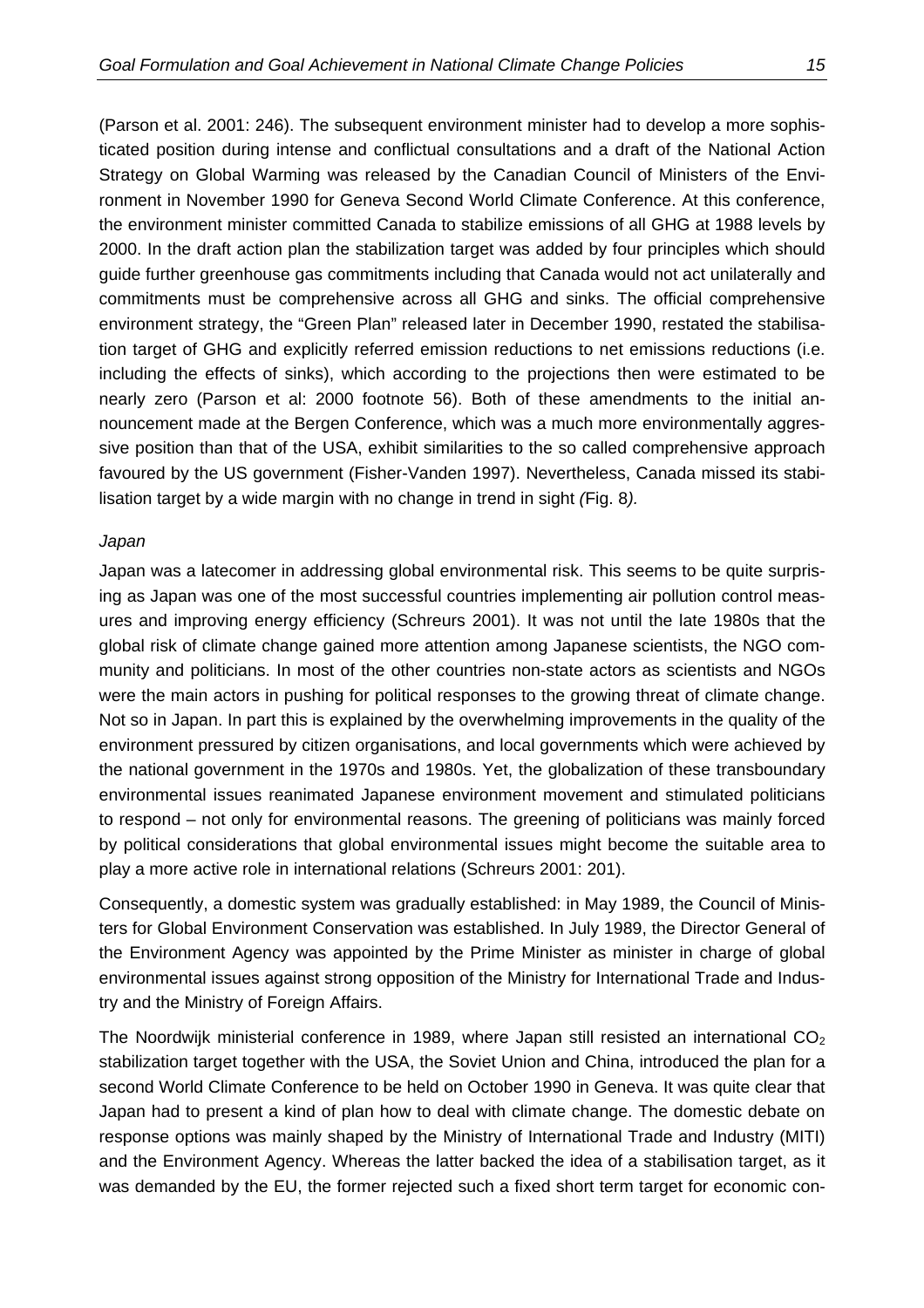<span id="page-21-0"></span>siderations and for concerns related to the divergent positions regarding the stabilisation target between the EU and the USA. Yet, the compromise between the divergent positions within Japanese government became possible only because the Environment Agency was supported by other important ministries as for example the Ministry of Foreign Affairs and the governing party. The Liberal Democrats were keen on having a  $CO<sub>2</sub>$  stabilisation target to bring to Geneva (Schreurs 2001: 203). Hence, one week before the Geneva conference on 23 October 1990 the Japanese Council of Ministers adopted the Action Program to Arrest Global Warming. This Program bundled the divergent positions on the fixed-target approach as it stated two goals: first, to stabilize per capita emissions of  $CO<sub>2</sub>$  at the 1990 level in 2000 (MITI position) and, second, to undertake efforts to stabilize total amount of  $CO<sub>2</sub>$  roughly at the 1990 level in 2000 (Environment Agency position) (IEA 1992: 78; Schreurs 2001: 203).

Although Japan already in the beginning of the 1990s favoured Joint Implementation measures it still intended to focus on domestic abatement measures at that time: "Japan (…) does not intend to include emission reductions from joint implementation in the calculation of total greenhouse gas emissions under current commitments." (IEA 1994: 108).

In following the successful course of action of the 1970 air pollution policies which made Japan the world's most energy efficient country and leading producer of pollution control technology, the government defined the climate change challenge mainly as one of technology development. It began to demonstrate internationally the desire to become a leader in technology efforts to address global warming. Yet, it became clear that even with its strong technological capa-

<span id="page-21-1"></span>



bilities emissions would rise and it would be difficult to meet the domestic stabilisation target. Thus, in its first Communication to the UNFCCC the Environment Agency stated that the second part of the domestic target – the stabilisation of total amount of  $CO<sub>2</sub>$  – would require additional measures. The in-depth-review of the first communication even stated that Japan would have problems to even meet the per capita stabilisation target. Nevertheless, Japan did not officially abolish its target, although the problems to meet it were repeatedly mentioned and emissions proceeded to grow ([Fig. 9\)](#page-21-1).

#### *Australia*

Australia adopted a national interim planning target on 11 October in 1990, just before the second World Climate Conference (29.10.-07.11.1990). This target committed the government to stabilise Greenhouse gas emission to 1988 levels by 2000 and to reduce these emissions by 20% until 2005. Yet, the target was added by the caveat that no measures will be adopted which have negative impacts on national competitiveness (IEA 1992: 37). This policy caveat reflects contradictory policy goals already obvious at that time. In the early 1980s – shortly before Australian scientists gained more public and political attention for their warnings concerning cli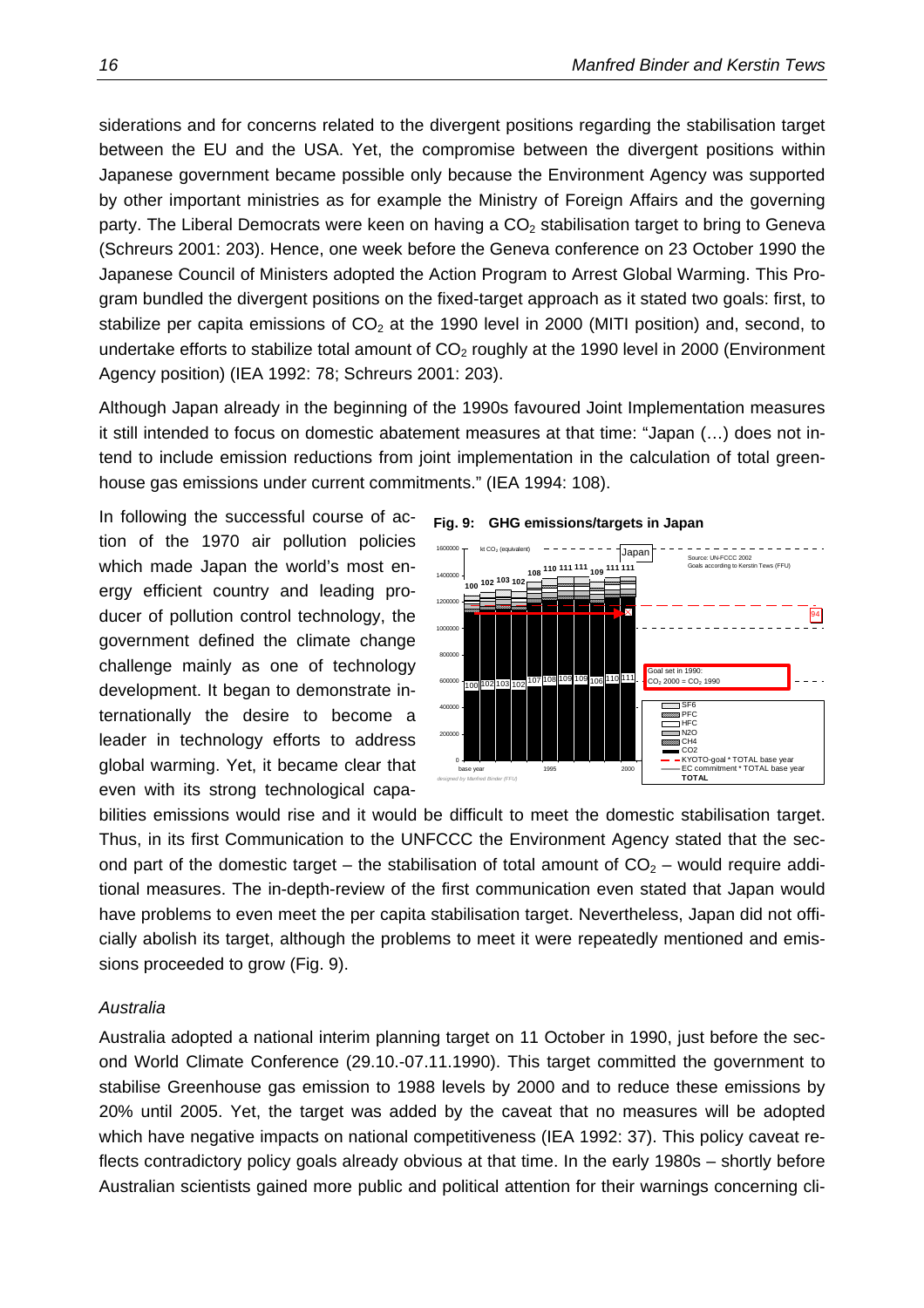<span id="page-22-0"></span>mate change and issue related institutions were set up at state and federal government level – large state government investments in coal power plants contributed e.g. to a more than fourfold increase in aluminium production (Hoerner & Muller 1996).

Australia with its very energy intensive economy and being the world's largest exporter of coal and third largest of aluminium seemed to be a very unlikely early adopter of ambitious national reduction targets. However, it did – due to the international momentum combined with increased credibility of concerns expressed by the domestic scientific and NGO-community (Bulkeley 2000: 38). Nevertheless, government failed to implement measures foreseen in the Na-



<span id="page-22-1"></span>**Fig. 10: GHG emissions/targets in Australia** 

tional Greenhouse Response strategy (1992). In 1994 it became clear that Australia would not achieve any national or international commitments publicly made<sup>10</sup>. Thus, the Federal Government adopted a more hesitant and cautious attitude in the international negotiation process and aligned itself with the JUSCAANZ group, opposing further domestic commitments (Taplin & Yu X. 2000). At the domestic level in 1996 a new government took power, which immediately "wound back or abolished several of the already meagre federal programs aimed at reducing emission." (Hamilton 2000a: 67). Among the few countries which adopted both goals, Australia ([Fig. 10\)](#page-22-1) showed the most disappointing results in achieving the goals. Emissions have grown with an increasing pace, resulting in 18% higher GHG and 25% higher  $CO<sub>2</sub>$  levels by the end of the decade. Incidentally, the emission target which Australia accepted in Kyoto (+8% compared to 1990) was a kind of stabilisation goal, but now with 1997 as base year, the year of the Kyoto protocol, when Australian GHG emissions had already grown by 8% compared to 1990.

#### *New Zealand*

New Zealand's climate policy formation process started in 1988 with the establishment of New Zealand's Climate Change Program – a framework comprising four expert working groups (facts on climate change, impacts, policy response and Maori matters) coordinated by the visionary and entrepreneurial Environmental Minister, Geoffrey Palmer. Climate awareness was mainly pushed by New Zealand's scientific community which was strongly cooperating with Australian scientists (Basher 2000; Hamilton 2000b). On the other hand international norm pressure to respond nationally to a high ranking global issue gave impetus to express national willingness. Similar to Japan and Australia, New Zealand's target was announced by both the governing Labour and the opposing National Party shortly before the Second World Climate Conference in 1990. Prior to the government's election in October 1990, the National Party was even forced by environmentalists to follow suit the example of the governing Labour Party and to adopt a target. They argued that "government officials would be attending the Ministerial level international meeting…[starting two days after election] without a climate policy should the National party

<span id="page-22-2"></span> $10$  Critical discussion on reasons for failure see Hamilton 2000a; Diesendorf 2000.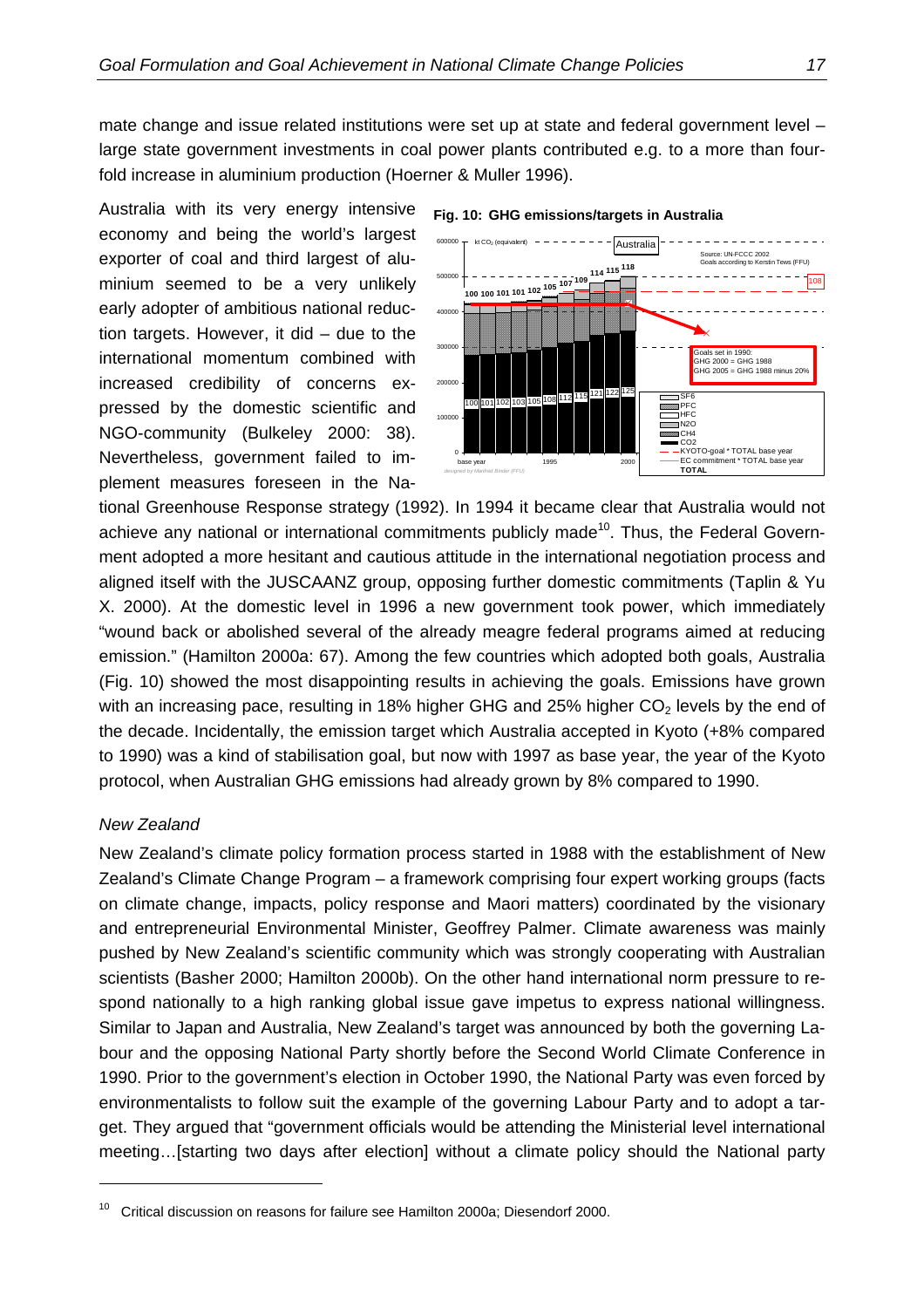come to power. Accordingly, it too adopted a 20% reduction target …" (Hamilton 2000b: 147). Thus, domestic scientific studies and increased public concerns<sup>11</sup>, international momentum and party competition brought about the consensual national target to cut  $CO<sub>2</sub>$  by 20% by 2005.

Since New Zealand is one of the very few OECD countries where energy intensity increased markedly in the 1980s and early 1990s and where conditions for producing energy from renewables are favourable, many scientist and environmentalists hoped that the aim was achievable or even not ambitious enough, especially due to the feasibility of no regret measures in increasing energy efficiency. However already in 1991, first doubts about the willingness of the government to reach the target arose. In the  $CO<sub>2</sub>$ -Reduction Plan adopted in July 1992 only few concrete actions were included. The disclosure of interdepartmental correspondence revealed that the Treasury blocked the funding of further climate change measure (Hamilton 2000b: 153). A power crisis in 1992 forced New Zealand's energy consumers to cut down on energy consumption what induced the main state-owned Energy Company to complain to the Ministry about the adversely effects on the corporation's revenues (ibid.). The Parliamentary Commissioner for Environment conducted a comprehensive study with recommendations for energy restructuring and efficiency improvements – the report was ignored by the Energy Minister. A "low Level Carbon Charge" was proposed in 1994 within a package of climate change measures. The proposal failed not only due to resistance from industry but also to strong opposition from within government. Policy decisions to build new gas power plants were estimated to increase emissions additional to the projected increases in a business as usual scenario. These decisions were legitimated by utilizing the net emission approach – meaning the inclusion of sinks – which would allow the achievement of the stabilisation goal.

At Kyoto, New Zealand was strongly opposing any commitment without the inclusion of sinks and finally was granted a zero reduction target. The dominating government's ideology concerning climate change policy from 1994 at the latest, proclaimed a "minimal inference in the market" and "if actions are required only with the total lowest cost to society" (Gillespie 2000).

Among the countries which have tried to meet the Toronto goal of a 20% decrease in  $CO<sub>2</sub>$  emissions by 2005, New Zealand ([Fig. 11\)](#page-23-0) fared worst with a 22% *in*crease by 2000 and no change in trend in sight. A target restricted on  $CO<sub>2</sub>$  emissions does not make much sense in New Zealand anyhow, because it is the only country where  $CO<sub>2</sub>$  is responsible for less than half of total GHG emissions.

One of the core problem as stated by scientists, that the response options of "in-

<span id="page-23-0"></span>



creased energy efficiencies and renewable technology … remain fundamentally restrained by an overall pricing system which makes nearly all forms of NZ's energy comparatively cheap"

<span id="page-23-1"></span> $11$  Not at least influenced by the indigenous Maori having close linkages to the South Pacific neighbours – making New Zealand sensitive against the concerns of the Small Island States (Basher 2000:136) .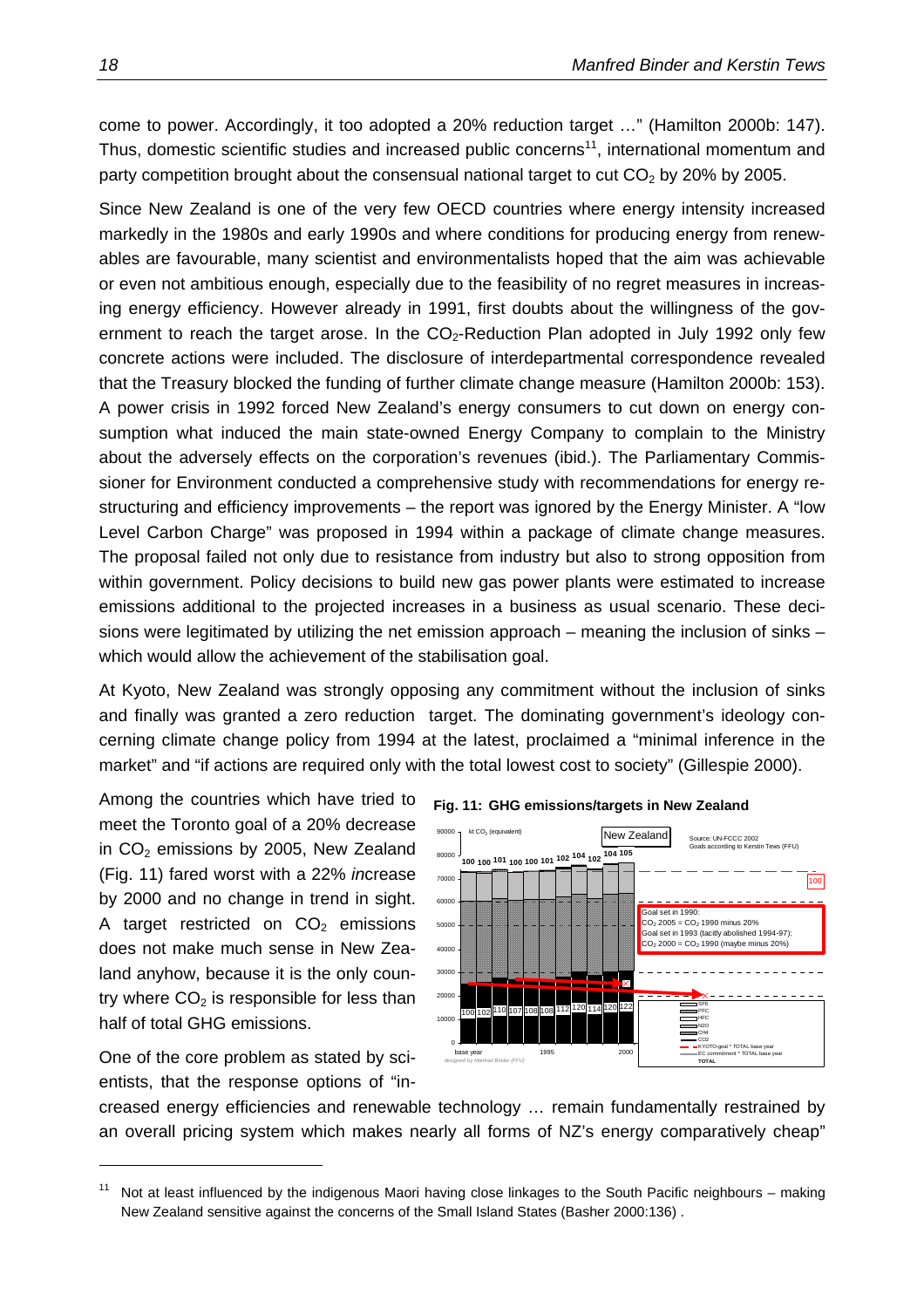<span id="page-24-0"></span>(Gillespie 2000: 185) wasn't approached by the government due to a lack of political will in market intervention and the failure of environmentalists to use policy windows during the energy crisis in 1992 to mobilise support among the society. It is unclear, whether New Zealand's government has officially abolished the domestic target. However, in 1993 the cabinet adopted the less ambitious stabilisation target and redefined the 20% cut of  $CO<sub>2</sub>$  until 2005 as the ultimate objective, *subject to various conditions*. At the Kyoto negotiation at the latest, the domestic target can be perceived as tacitly abandoned by government.

#### *USA*

Despite early efforts and a dominance in climate change research and assessment, the United States have been relatively hesitant in taking political actions. Efforts to coordinate national climate research programs started already under the Carter Administration in the 1970s and prompted the adoption of the National Climate Program Act in 1978, which increased the level of research funding and established the National Climate Program Office which was in charge with organising all federally-funded climate research (Fisher-Vanden 1997). Under the Reagan Administration the situation changed, previous federal decisions on research funding were perceived to be too excessive. Policy climate changed to an already existing national trend towards more conservative views – including the desire for less government and for industry deregulation (ibid.). The level of certainty concerning the climate problem was perceived by key politicians as too vague to move the issue further and to develop policy options. The discovery of the ozone hole, the increasing international policy response to these atmospheric global risks combined with a severe drought and heat waves in summer 1988 alarmed not only the American public but also the U.S. government. Presidential Candidate George Bush promised the nation in the election campaign to bring a "White House effect" to bear in the battle against global warming. As president he even called at international meetings for common efforts to limit emissions and to create a framework convention on climate change (Clark & Dickson 2001: 270).

These and further announcements finally awoke industrial and business interests to the issue they had ignored so far. They formed associations to prevent "uneconomic climate legislation" and criticized the scientific basis of anthropogenic climate change. They found open ears in the White House: In an effort to explore other options, the Bush Administration requested the Department of Justice (DOJ) to propose recommendations on the type of climate policy it should advocate. In 1991 the DOJ presented the Comprehensive Approach to Addressing Potential Climate Change. Specific features of this approach were that no specific policy actions were recommended, instead a bottom-up approach of no regret measures was proposed, what was in conflict with the approach chosen by most of the other countries (top-down in favour of targets and timetables); all greenhouse gases and all sources and sinks had to be considered when deciding policies; and the idea of establishing a tradable permit market to achieve lower cost emission reductions was promoted (Fisher-Vanden 1997). This approach to refuse any commitment to specific targets and timetables became the official American position at negotiations for the Climate Convention.

Although concerned as well about the political and economic cost, the Clinton administration was more ambitious with reducing emissions domestically. Yet, it was concerned about the political willingness to commit to actions. Shortly after taking office, Clinton proposed an energy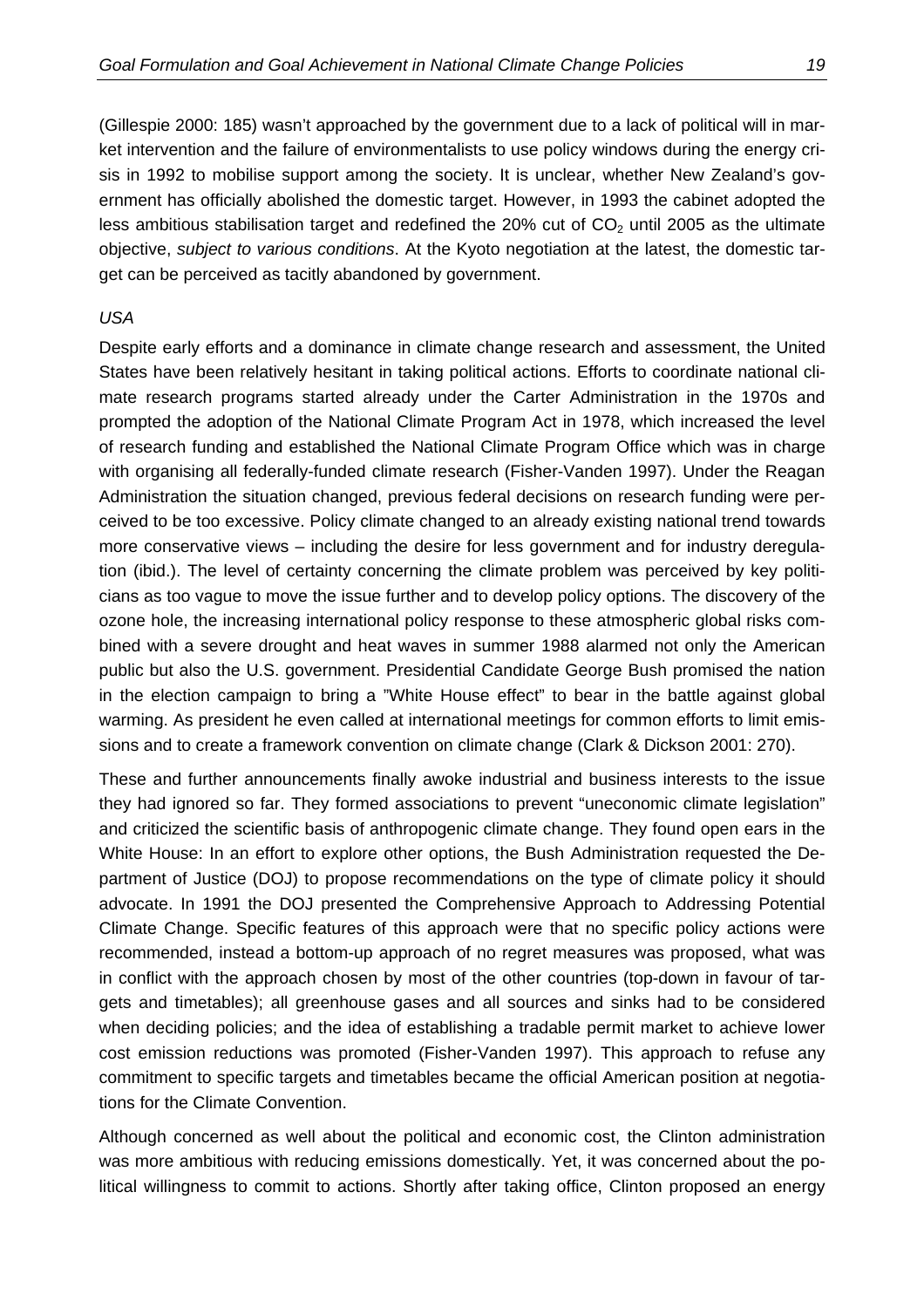tax (BTU-tax) to find synergies between his own policy goal to reduce federal deficit and Vice president Gore's environment agenda. It was perceived as a kind of testing the public's willingness to bear climate actions (Fisher-Vanden 1997). According to some observers they failed, mainly due to the concessions they made too early to the opposing business, which did not soften the political restrictions to adopt the tax, but instead made business lobbying even more demanding and aggressive. Political mismanagement to mobilize a supportive actor coalition both among pro-environmental senators and the environmental NGOs may have caused the failure of this proposal (Hoerner & Muller 1996). Furthermore, a political climate characterised by the public's animosity against state intervention and taxes in general has hampered fiscal measures like that (Fisher-Vanden 1997).

In 1993, the Clinton Administration adopted its Climate Change Action Plan and submitted it as required under the UNFCCC (article 4) to the secretariat. It mainly contained the extension of existing programs and voluntary measures undertaken by US business. The plan aimed at stabilizing GHG emissions at 1990 levels by 2000 and the US claim to "achieve its target for the year 2000 with domestic measures alone, but has not excluded the possibility that some joint implementation projects could be considered in meeting the domestic commitments if it later appears that the target will not be met." (IEA 2004: 175). The climate change issue disappeared quite quickly from the political agenda. It began to peak again as the climate regime approached the negotiations for a binding protocol. Due to concessions mainly made by the EU – concerning the incorporation of six (instead of three) greenhouse gases, the inclusion of sinks, the use of multi-year instead of single-year targets, the incorporation of the flexible mechanisms and the EU's renunciation to cap the use of them  $-$  enabled the US  $$ previously strongly opposing to binding targets and timetables – to sign the protocol and commit to cut emissions by 7%. The US are perceived to be the most decisive player in shaping the protocol (Agrawala & Andresen 2001; Hovi et al.

<span id="page-25-0"></span>

<span id="page-25-1"></span>**Fig. 13: GHG emissions/targets in Luxembourg** 



<span id="page-25-2"></span>

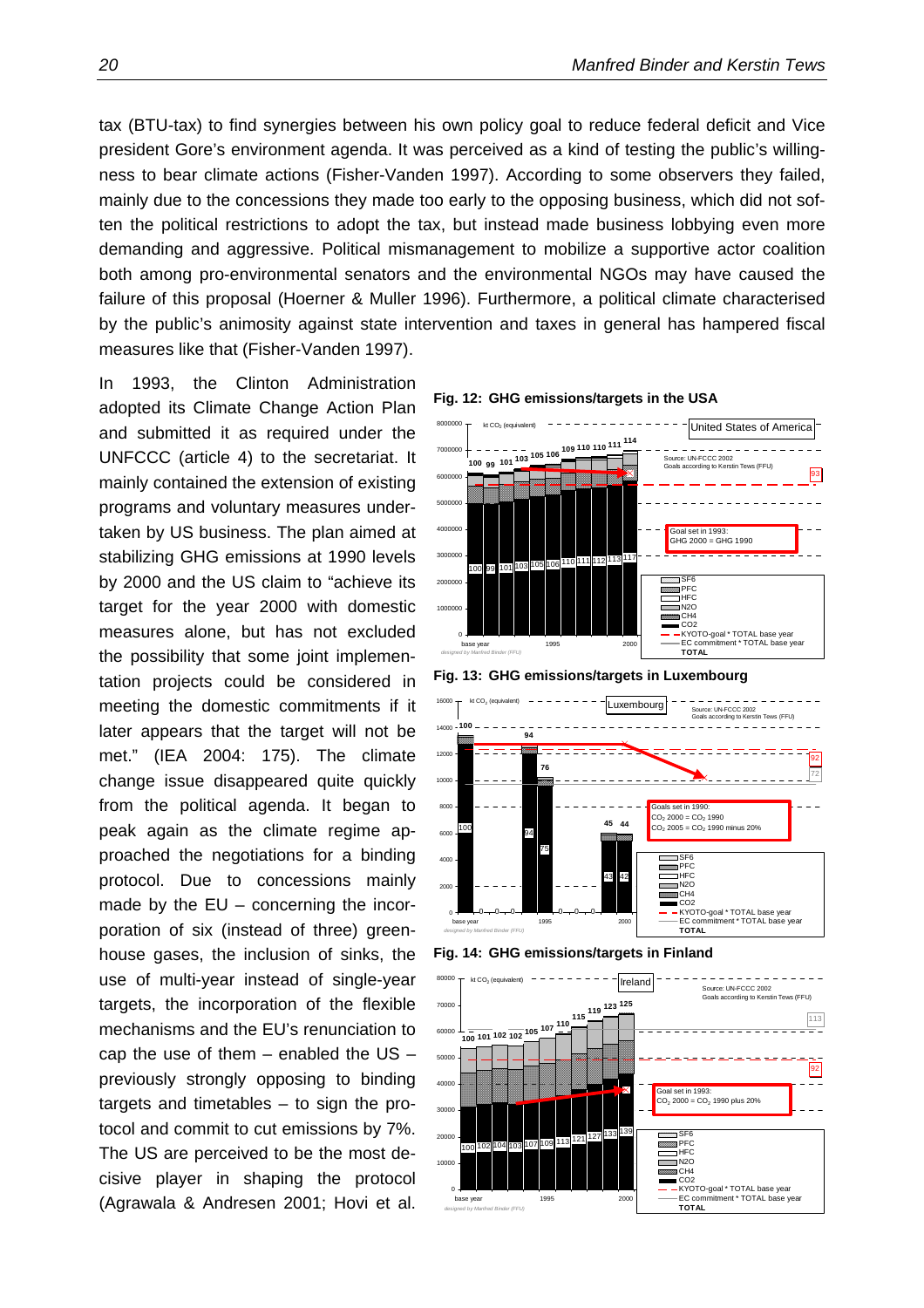<span id="page-26-0"></span>**Fig. 15: GHG emissions/targets in Austria** 2003). Yet, in 2001 President Bush Jr., who in the election campaign in September 2000 still tried to outgun his environmental opponent Gore with the announcement that he would regulate carbon dioxide instead of only proposing voluntary measures, rejected a ratification of the Kyoto Protocol with the statement that he would not accept any plan that will harm the national economy and workers welfare.<sup>12</sup> During all these debates in the 1990s, emissions have risen continually ([Fig. 12\)](#page-25-0), GHG by 14% and  $CO<sub>2</sub>$  by 17%. If the USA would ratify the Kyoto protocol now and would try to achieve its goal with domestic measures alone, a reduction in emissions by some 20% of the current level would be necessary in the remaining few years.

#### *Further Annex I countries*

Only Australia and Luxembourg adopted both the Toronto and the stabilisation goal, Australia for GHG, Luxembourg for  $CO<sub>2</sub>$  emissions. But the development in Luxembourg was completely different from the one in Australia, with a cut in G[HG emissions by more than hal](#page-25-1)f (Fig. 13). During the 1990s, the last blastfurnaces as well as major electricityproducing facilities in Luxembourg were de-commissioned. Today, almost all electricity used in Luxembourg is imported, and steel is not produced anymore by raw materials (coke and iron ore), but recycled from scrap with electricity as the major energy input due to the regional primary resources' loss in competitiveness. Especially the development in the steel sector was more or less a continua-

<span id="page-26-2"></span>

<span id="page-26-3"></span>



**Fig. 17: GHG emissions/targets in Switzerland** 







<span id="page-26-1"></span>For some comprehensive analyses on US climate policy evolution see Agrawala & Andresen 2001, Fisher-Vanden 1997, Clark & Dickson 2001.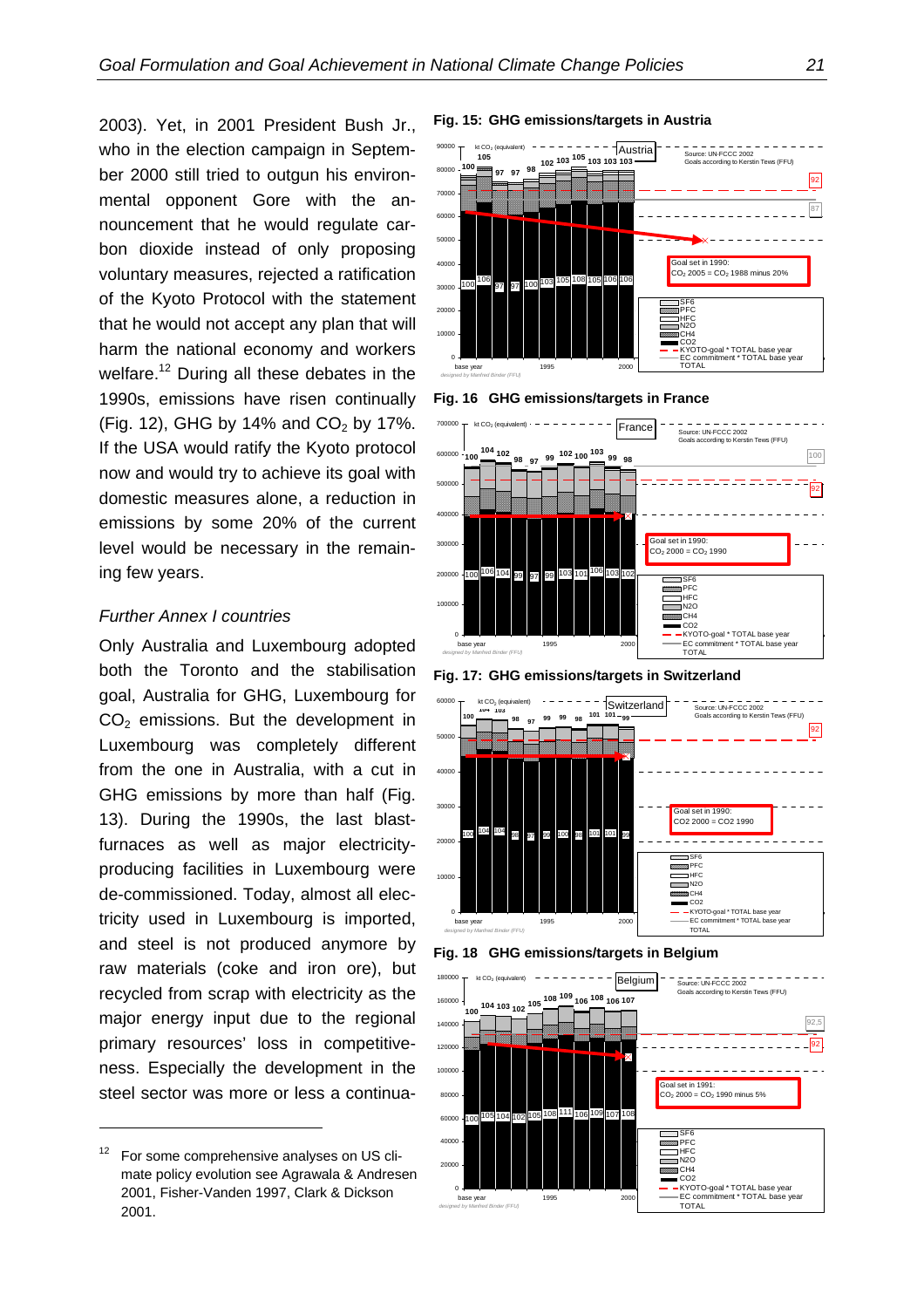tion of trends starting as early as 1974 Fig. 19 GHG emissions/targets in Poland (world steel crisis). Insofar, it is striking, that Luxembourg did not set more ambitious targets, but simply adopted the most fashionable goals at the time

The Finnish trend is not easy to discern ([Fig. 14](#page-25-2)). The data for  $CO<sub>2</sub>$  emissions from fuel combustion suggest increasing emissions with strong annual variations since the mid-1980s. The re-increase since 2000 – as reported by the national statistical office (Statistics Finland 2004) – indicates no change in the medium and long-term development, which is roughly in line with Finland's stabilisation target.

In Austria [\(Fig. 15](#page-26-2)), the trend of increasing  $CO<sub>2</sub>$  emissions was stopped but not reversed in the second half of the 1990s. Thus, emissions in 2000 were 33% higher than the emission level intended for 2005 according to "our Toronto goal" of the government's "Energy Report 2000" from 1990. According to the third national communication the target has lost importance since 1997 (FCCC/IDR.3/ AUT 2003: 4).

Among the other early adopters of stabilisation targets, France [\(Fig. 16\)](#page-26-3) and Switzerland (Fig. 17), actually ended the decade at almost exactly the same emission levels as they started. But, at least with respect to energy related  $CO<sub>2</sub>$  emissions, this was not a reversal of trends for the better: Switzerland continued its very slightly increasing trend since 1975, and the decreasing French trend since 1979 – due mainly to the increasing use of nuclear energy – came to a halt by the end of the 1980s (IEA 2003)

Among countries in transition, Polish emissions decreased even further after the sharp drop 1987-90 (base year is not 1990 but 1988!), thus over-achieving the

<span id="page-27-0"></span>

<span id="page-27-1"></span>**Fig. 20 GHG emissions/targets in Hungary**



<span id="page-27-2"></span>**Fig. 21 GHG emissions/targets in Slovakia** 



<span id="page-27-3"></span>

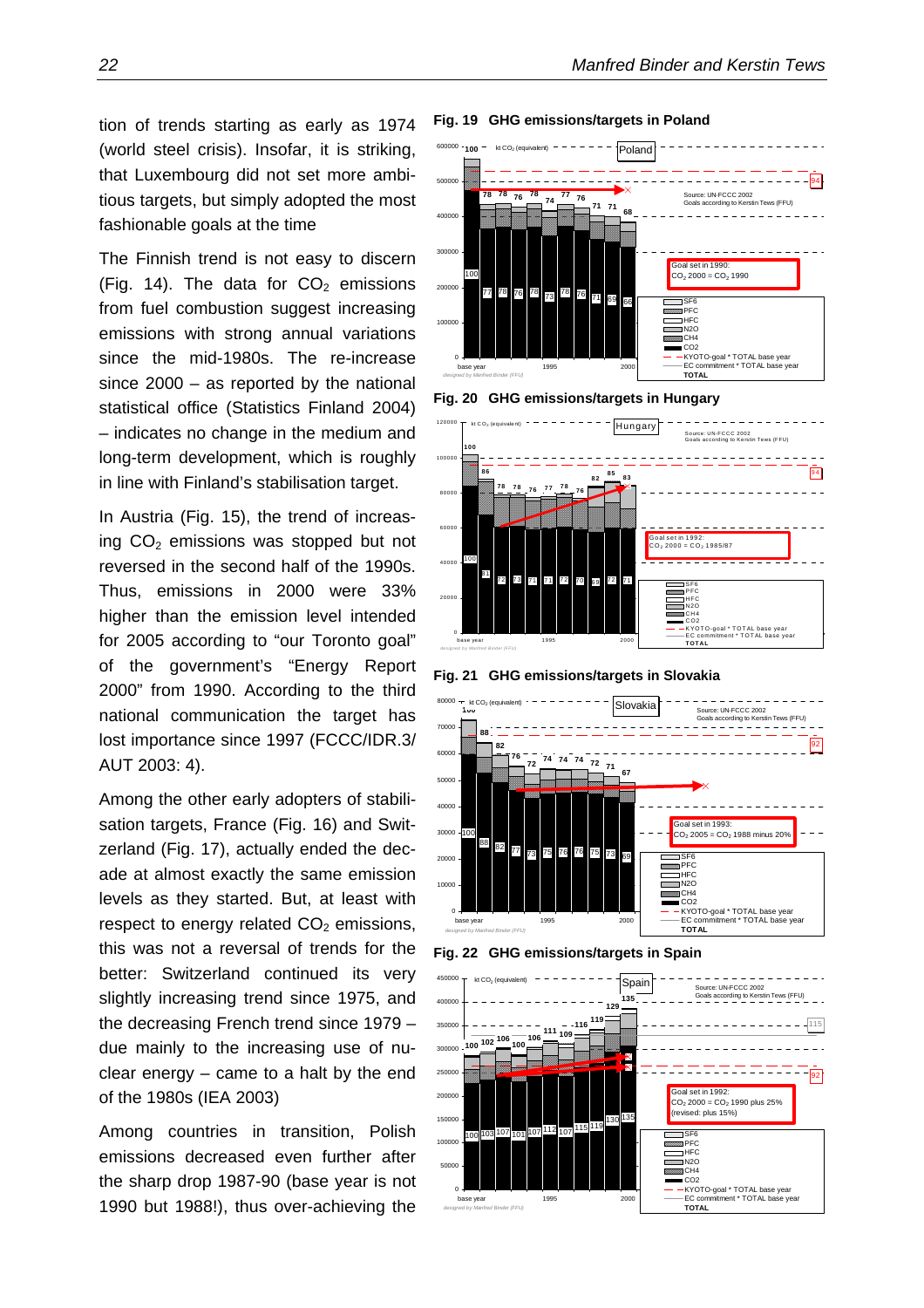stabilisation target of the government Fig. 23 GHG emissions/targets in Ireland ([Fig. 19\).](#page-27-0) In Hungary (F[ig. 20\) th](#page-27-1)e stabilisation goal for the period 1990-2000 would have resulted in a substantial reincrease compared to the emission level in 1992, when the target was announced<sup>13</sup>. But actually,  $CO<sub>2</sub>$  emissions have remained stable since. In the case of Slovakia [\(Fig. 2](#page-27-2)1) the Toronto goal turned out to be a stabilisation target at the time when it was decided, due to the tremendous drop in emission in the beginning of the transition period. Since then, emissions have decreased even further, despite a temporary re-increase 1994-97.

The poorest countries of the European Community set voluntary national  $CO<sub>2</sub>$ emission targets as well – Spain (1992, [Fig. 22](#page-27-3)), Ireland (1993[, Fig. 2](#page-28-0)3), Greece (1[995,](#page-28-2) [Fig. 24](#page-28-1)[\) and Portugal \(1996,](#page-28-2) Fig. 25) –, but all of these targets allowed for substantial increases in order to give leeway for higher economic growth. The national GHG emission targets negotiated in the EC burden sharing also allowed for emission growth in these countries compared to the levels of 1990, but to a smaller degree (with the exception of Greece). Given the higher than expected emissions growth until 1998, when the burden sharing was agreed upon, these targets could only be met by stabilising

<span id="page-28-0"></span>

<span id="page-28-2"></span><span id="page-28-1"></span>

emissions in the following years – but growth has rather accelerated since.

<span id="page-28-3"></span><sup>&</sup>lt;sup>13</sup> The arrow in Fig. 20 over-states the actually intended re-increase, since Hungary has chosen the annual average of the emission levels in 1985-87 as base year for its Kyoto goal. Nevertheless,  $CO<sub>2</sub>$  emissions from fuel combustion was still some 13% lower in 1992 than in 1990 (according to IEA).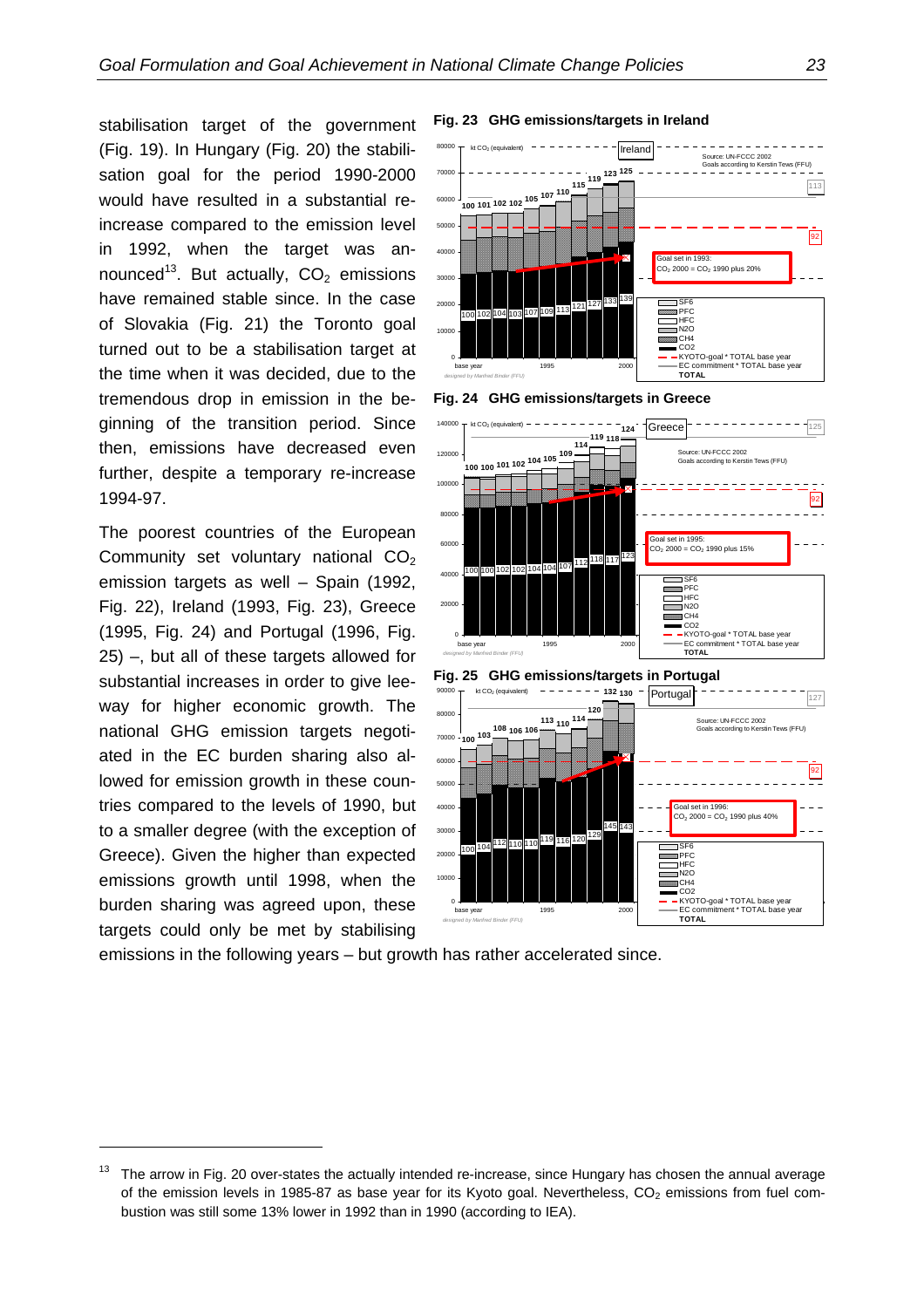#### <span id="page-29-0"></span>**2.5 Negotiated Targets: Kyoto and EU Burden Sharing**

In Kyoto in 1997, almost all industrial countries agreed upon a set of national goals for GHG emissions with the purpose of making them legally binding according to international law. Today (early 2004), it seems that the change in GHG emission in almost every country is developing contrary to the goals agreed upon by national governments in the Kyoto protocol or in the EC burden sharing commitments. These goals have been set to be achieved by the annual average of 2010 +/- 2 years. Therefore, one would expect that the national emission in 2000 should have been somewhere halfway between the level in the base year and the goal, i.e. in [Fig. 26](#page-29-1) national data points should lie between the horizontal line representing 0% change and the green line representing emission levels identical with the national goal. But there is no single country which fits to this description. Instead, we find

- the wildly over-achieving countries in transition and Luxembourg.
- Germany and the United Kingdom which have achieved their goals in one decade instead of two and who will over-achieve by a wide margin if emission trends continue,
- Denmark, Switzerland and Liechtenstein which planned to decrease, but haven't done so,
- a lot of countries with increasing instead of their intended decreasing or stable emission trends (e.g. Canada, USA, Japan, New Zealand, and several EC member countries),
- countries which were allowed to grow their GHG emissions to a certain extent but have grown already that much or even more in one decade instead of two (Portugal, Spain, Greece, Australia, Norway and Iceland),
- Finland, Sweden and France which decreased without the intention to do so (according to their EC burden sharing goals).

#### <span id="page-29-1"></span>**Fig. 26: GHG emission change in Annex-B countries (Kyoto Protocol) base year-2000 and national goals according to the Kyoto Protocol or EU Burden Sharing**



**Goals base year-2008/12 according to Kyoto-Protocol / EC burden sharing**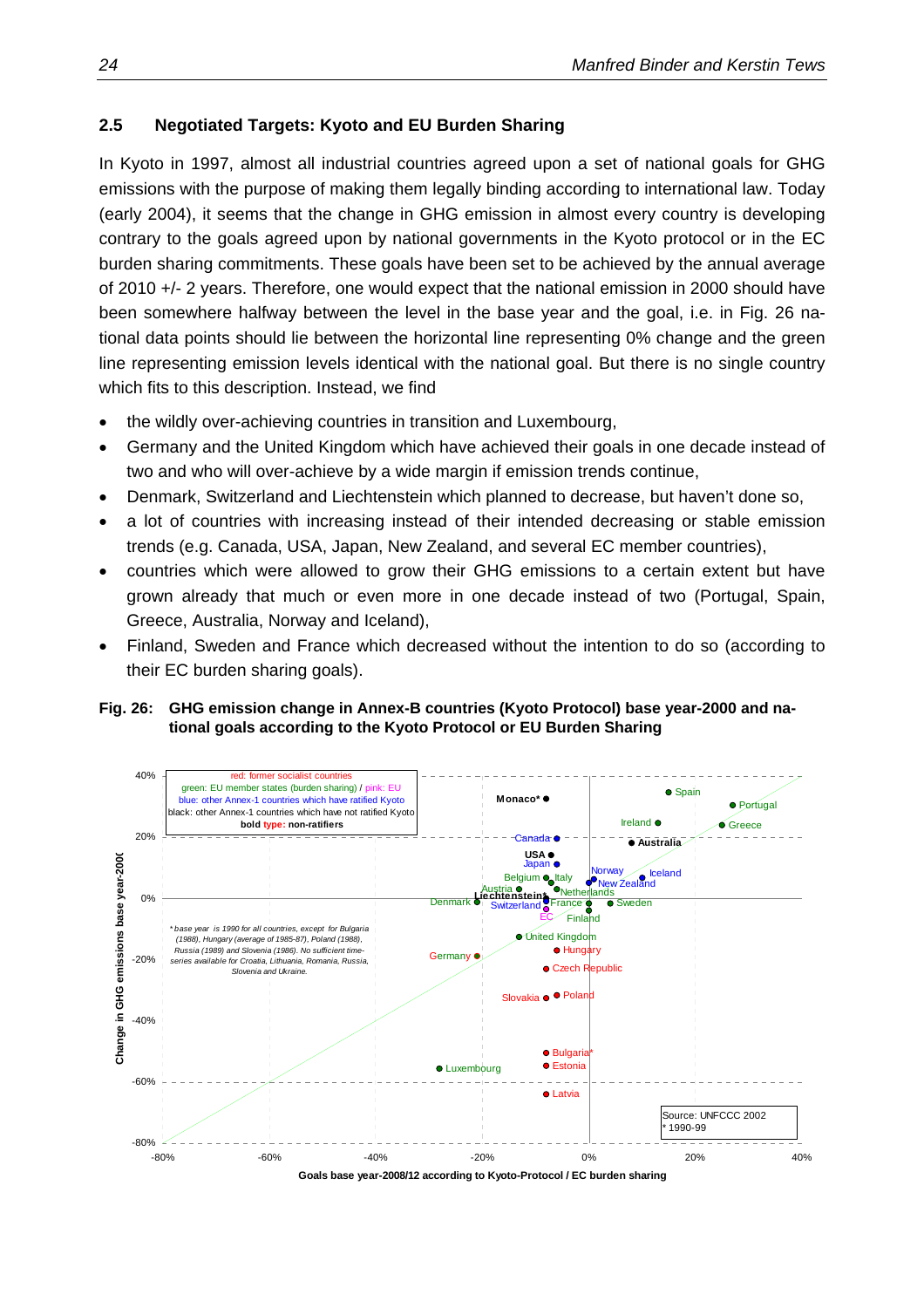<span id="page-30-0"></span>The only signatory of the Kyoto protocol whose emission level in 2000 was halfway between its 1990 level and its goal for 2008-12 is the European Community while none of its member states has developed as intended. Of course, these data do not prove that the development in many countries may not finally reach exactly the intended GHG emission levels in 2010: E.g. fast economic growth in Eastern Europe might lead to dramatic re-increases in national GHG emission.

#### **2.6 Why have the goals hardly ever been achieved?**

The first round of medium-term targets in climate change policy was perfectly voluntary but still comprehensive: Almost all industrial countries set one or more targets for national  $CO<sub>2</sub>$  or GHG emission levels in 2000-2005 during the first half of the 1990s. But this first round ended with many misses, often by a wide margin, and only a few hits, which were probably all by chance: Hardly a country showed a change in its emission trend which seems to be due to successful climate change policies. In many countries, trends were worse than expected in business-asusual scenarios before, since the decreases in emission intensities (emissions per unit of GDP) as results of (among others) the oil crises and the growth of nuclear power in some countries during the 1980s slowed down substantially in the 1990s (IEA 2004).

The targets of the second round of medium-term goals were negotiated in Kyoto and subsequently in the EU. They do not seem to fare better: The USA and Australia have already officially abandoned their goals and will not ratify the Kyoto protocol, a lot of other countries plan to fulfil their Kyoto commitments by the so-called flexible mechanisms, i.e. by helping or recompensing other countries for over-achievements instead of achieving the national target on their own territory.

How is this total failure to achieve the self-imposed goals to be understood and what lessons can be drawn for the target-setting process in the future? As a starting point, it might be helpful to understand what these goals could *not* be and were not meant to be:

• *Firstly, they were not meant to declare only what would be desirable, but also – and even more so – what is achievable. Therefore, the failure to achieve these goals was really a failure, and not only a disappointment – which, of course, does not mean, that the setting of the goals had no positive effects at all.* 

Not all kinds of goals necessarily imply the possibility to achieve them, but all goals we discussed in the analysis above. E.g. the objective of the UN-FCCC – "stabilization of greenhouse gas concentrations in the atmosphere at a level that would prevent dangerous anthropogenic interference with the climate system"  $(Art. 2) - is a goal that does not bother$ with achievability. *This* goal should be met, must be met, because anything else would mean an intolerable disaster, which has to be prevented by all means possible. This also means, that even if you doubt the achievability of this goal and rather expect the disaster, it is still a noble goal worth fighting for. On the other hand, imagining unattainable utopias and the quest for perfection may inspire and stimulate the troubles for even small improvements: "Man would not have attained the possible unless time and again he had reached out for the impossible" (Weber 1946).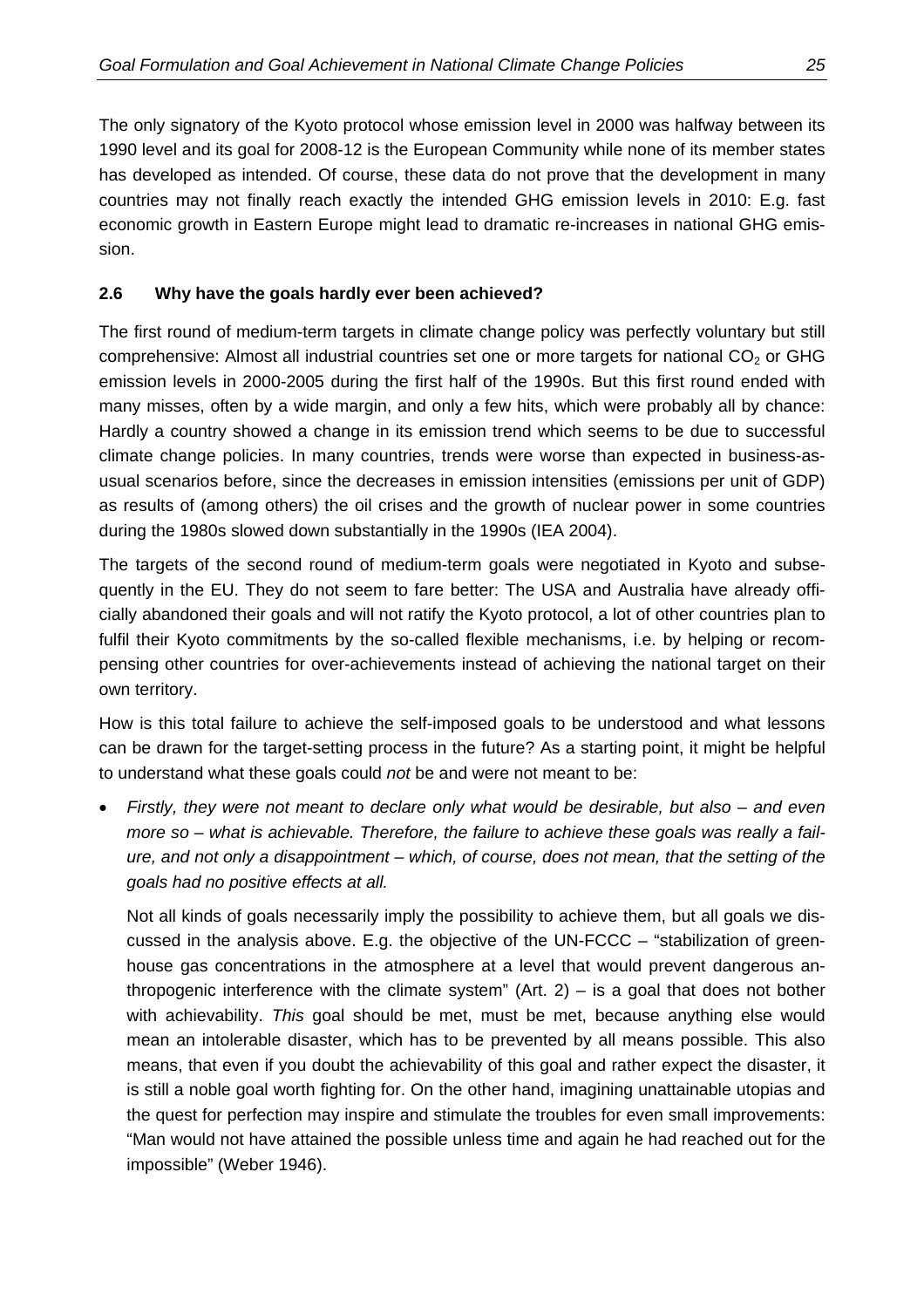But contrary to such goals which define what is desirable without bothering with whether it is achievable, the mid-term goals we are discussing here are all about achievability: The world climate would not be measurably different today, if the stabilisation goal had been achieved (or if *Norway's* stabilisation goal had been achieved). As has been pointed out correctly and repeatedly, even the perfect fulfilment of the Kyoto targets would change hardly anything in the course of the world climate. All these targets were meant to be first steps on a long journey, and if we happen to stumble on our first steps a bit, it will not make much of a difference. We can make up for that in the innumerable steps to come. Of course, stumbling with the first steps might be seen as a bad omen for the journey, but it is nothing more than that. Maybe we learn from our mistakes, maybe we have better luck tomorrow. These goals were not chosen because their non-achievement would be an intolerable disaster, but because they were thought to be achievable, and in this respect the non-achievement is definitely a failure, either a failure to achieve a desirable and achievable goal or a failure to correctly assess the achievability of that goal.

• *But, secondly, the failure was not the failure of the goal-setters alone, because the governments did not and could not control the development of national GHGs in the first place. They were goals for all energy users and producers combined, i.e. for whole societies, set by their governments with or without the collaboration of other major actors. The governments could influence, but they could not control the behaviour of all societal actors important to the outcome. Indeed, the setting of goals was one instrument aimed at influencing the behaviour of all societal actors, but the results proved to be disappointing, and it is important to understand this failure in influencing others.* 

Again, not all goals are like that. When a person is setting a goal for himself or herself or if a hierarchical organisation is giving itself a target and a plan to achieve it, they try to organise their own actions, which – properly organised and with a little bit of luck – are sufficient to achieve the goal. They need not even communicate this goal to others. In a more or less controllable situation, goals may have the function to calculate the means to reach them: Given a proper road map, the knowledge of your destination is both necessary and sufficient in order to decide which road to take with which means of transportation, and once you made this decision, only a change in mind or an accident can detain you from reaching your end. But to know the national emission target is neither a sufficient condition in determining who should do what in order to meet this target nor are the goal-setters able or willing to force these actors to do whatever must be done for that end. Investors are to a large extent free to invest as well as citizens are free to consume whatever they can afford, and each of these decisions has impacts on energy consumption and the generation of GHGs. It is one thing for a government or a parliament to set a limit to the growth of National Debt, and another thing to set a limit on the number of unemployed, the rate of inflation or the level of national GHG emissions, because the National Debt is controlled almost totally by the decisions of government and parliament, but employment, inflation and emissions are not *controlled* by governmental action, but at best influenced, and often influenced in unknown or uncertain ways.

In complex situations where goal-setters have little control on most of the decisions important for the achievement of the goal, the purpose of goals has to be perceived totally differently from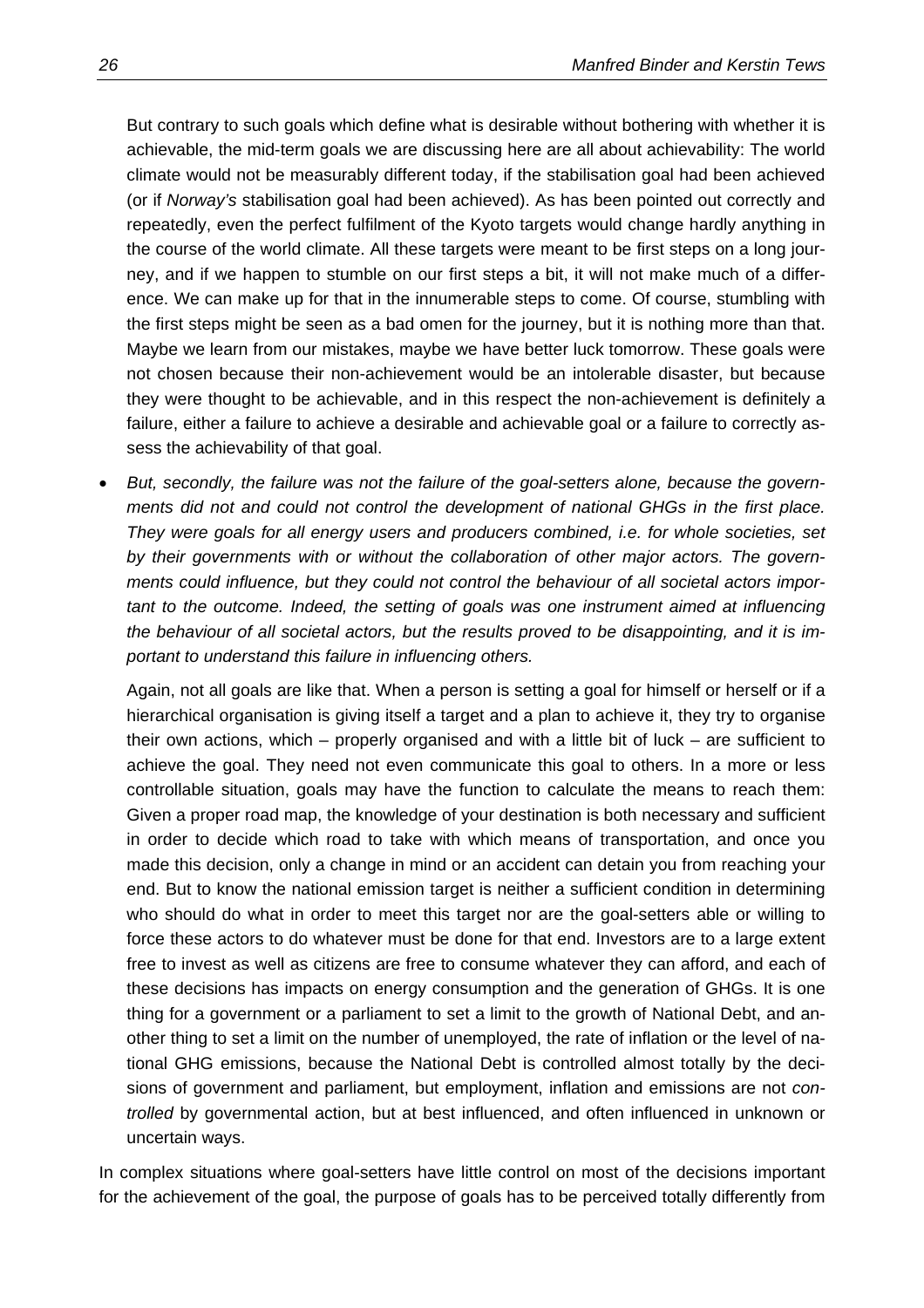hierarchical decision-making. To have little control means in this respect that the goal-setters either do not know in detail what other actors can and should do or they cannot or do not want to force actors to do it (or both). Of course, this does not mean that there is nothing a government can or should do or enforce, but that all it can do and enforce will be far from sufficient in reaching the goal. The goal-setter has to entice others to look for solutions and to do things beneficial for the goal without being forced to do so. But why should the other actors do this, and, especially, why should the setting of a national goal entice them to do so?

For those actors who are sympathetic with the government at least in respect of the target in question, the goal – or the current degree of fulfilment of the goal – may indicate the urgency of the problem and how much effort is still needed by everyone who is willing to contribute whatever only he or she knows to be able to. This effect can be perceived a bit like that of a goal for the sum of donations to be collected at a charity event which might give potential donators second thoughts about how much they can afford to donate. The goal bonds all contributors and provides them with a team spirit and, if successful, with a sense of achievement they would lack if they had only a common cause but not a common purpose. And with respect to climate change policies we are not talking only about altruistic behaviour motivating sacrifices for the common good, because there is still a lot of win-win potential to be detected and used. In order to join the team and enjoy its successes, many actors do not have to do anything else than minding their own business more efficiently. In addition, there are a lot of professional actors profiting from climate change policies who could use an uplifting experience. And lastly, it might not be the care for the world climate or for the wishes of the current government, which entices actors to join the team, but e.g. the reputation in doing so or the disgrace of publicly refusing to do so.

But not only sympathetic actors might be influenced by such a goal, but unsympathetic ones as well, i.e. as long as they have no veto or exit options: E.g., if technologies necessary or helpful in achieving the goal are known by an actor who is not especially interested in climate change issues or even fearing disadvantages by these technologies, this actor might come forward with this knowledge lest someone else does this before him or her and thus gain first-mover advantages of some kind. Say, the most efficient way to reach the goal would be to substitute coal power plants by gas fired plants but the electricity companies are the only ones who really know it or can do it and are disinclined to do it as long as their already existing coal power plants make good money. If the goal is announced and reliable, each electricity company has to fear competitors coming up with the idea, thus receiving permission and political backing in superseding coal power plants. The first mover might still be better off with everyone producing with coal alone, but it's worse to produce with coal when others produce with gas or renewables. Thus, a properly designed goal may  $-$  in combination with expected first mover advantages  $$ reinforce or even create a typical prisoners' dilemma. Once a goal is formulated, the competition may begin for the best ideas to reach that goal.

But all these arguments depend critically on the goal's *respectability*, which includes both the level of consent to the goal (and/or the goal-setter) and the reliability of its achievement: If no one sympathises with the government and its goal, if it is clear from the outset that it will never be achieved and that no-one will ever care whether it has been achieved, if it is common prac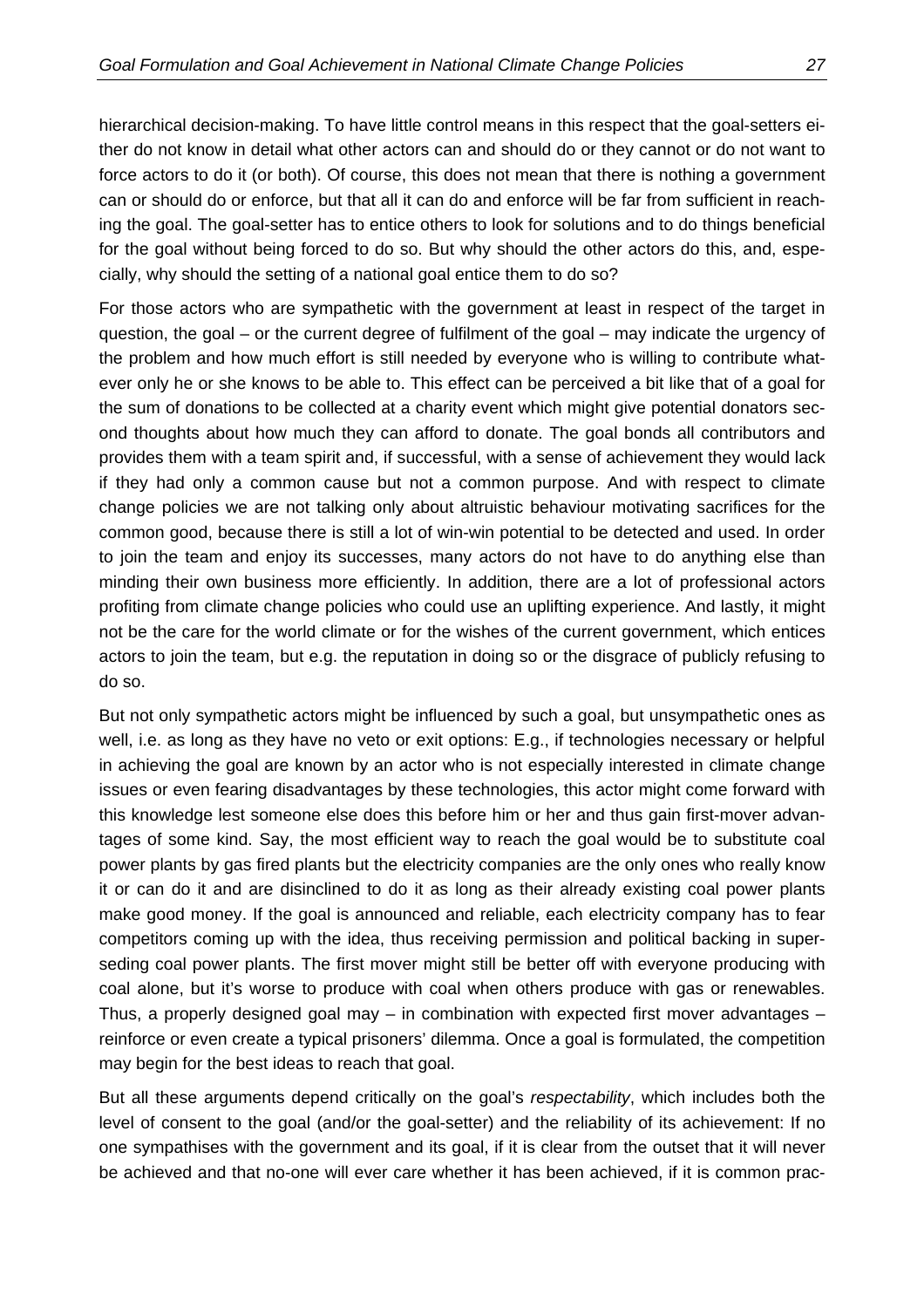tice for politicians, governments and scientists to set up goals and forget about them immediately, these goals cannot have any impact in the ways just described.

And if the goal-setters can be sure that the goals will be eventually forgotten or ignored, they are free to choose goals for totally different reasons. Maybe most importantly: With setting the goal, the goal-setter does not only tell something about the problem, about the dangers involved and the opportunities perceived, but he tells something about himself or herself. An actor choosing a target perceived as ambitious will probably be perceived as an ambitious actor, and another one who chooses a more cautious target will be perceived as a more cautious actor. Whether eventually the target will prove to be really ambitious or really cautious or in fact unachievable or on the other hand way too tame, will be unimportant, because the goal will be forgotten, whereas the image of the goal-setter stays. Yes, even if the goal will not be forgotten, nobody can blame the once seemingly ambitious actor for his or her in fact much too tame goal, because most of the other actors and observers were even more cautious at the time, and the actor was still (one of) the most ambitious one(s) then. Thus, there is an enormous incentive for the goal-setter to set the goals according to the self-image he or she wants to communicate instead of according to the necessities of the problem in question, especially when the future prospects of the problem are unsure or highly controversial. But goals set in this manner are very likely to have no impact on the problem.

With this discussion in mind, several interpretations of the over-all failure in achieving the goals for national climate change policies in industrial countries come to mind which we will discuss briefly in the following paragraphs. Each interpretation suggests different recommendations for subsequent goal-setting processes. We think, that all of these interpretations are true to some extent, while the relative importance of each interpretation is difficult to assess and will be different in each individual case. Unfortunately, sometimes the recommendations based on single interpretations contradict each other. In order to choose the appropriate recommendation for an individual actor in an individual situation it will be necessary to assess the relative importance of each interpretation in each goal-setting process. This is a highly difficult task, and in the end the decision will have to depend to a certain extent not only on an impartial analysis of the situation in question but also on pre-scientific general attitudes and expectations as well as on the preferences of the actor.

1. *Goal achievement is an indicator for success, and therefore under-achievement one for failure.* In discussing the actual developments in GHG emissions by now, we already dismissed this interpretation as implausible to explain the major cross-national *differences* in achievement. Nevertheless, the *general* tendency of under-achievement might still be due to bad policies, while the national deviance from the general tendency might have other reasons. Additionally, to *some* extent the differences in the performances of national climate change policies may still have had influence on the differences in the level and the change of national GHG emissions, even if they have obviously not been the dominant driving forces.

Inasmuch this interpretation is appropriate, the recommendation for future goal-setters would be: Define new goals, but this time mean it and actually do what you pretend to do!

2. *Many of the driving forces for national GHG emissions have not been well understood and have therefore been almost impossible to predict.* The failure in achieving the goals would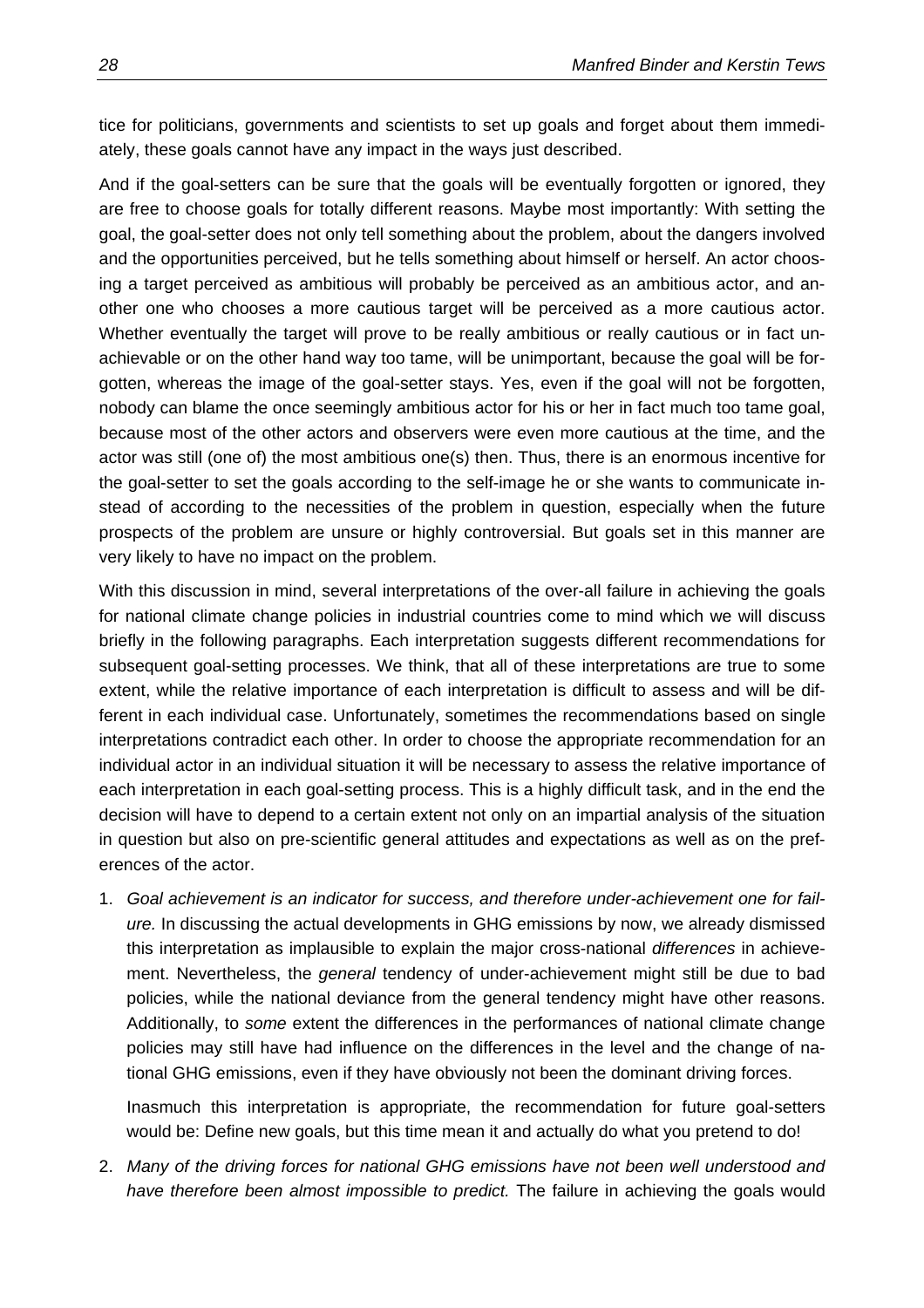be in this respect virtually a failure in assessing its achievability. This is clearly the main reason for the tremendous over-achievement by the former socialist countries. But all mediumand long-term predictions for energy consumption are notorious for their inaccuracy, which is hardly astonishing since they are based i.a. on medium- and long-term predictions for GDP growth and structural change which have also shown disappointing results due to the extremely complex nature of their driving forces. Additionally, in most of the countries the goals were not even based on elaborate predictions, models or cost-benefit analyses. Otherwise, it would not have made much sense to set almost the same targets for so many so different countries. But the lack of detailed analysis can hardly have been the main reason for unrealistic targets: In Germany, the enormous research projects and discussions in the course of the parliament's Enquête-Commission resulted in the most ambitious goal in international comparison. That Germany's emissions have been at least somewhere close to the projected development was to a large extent due to the decline in emissions in the former GDR, which was not analysed and definitely not foreseen by the commission.

Inasmuch this interpretation is appropriate, the recommendation would be: Define new goals, but this time more realistic ones! It is doubtful that the forecasting skills have improved so much in recent years that future forecasts of national GHG or  $CO<sub>2</sub>$  emissions will be much more accurate than the ones in the past. Therefore, goals for other indicators than absolute national emissions may be more important, e.g. goals for emissions per unit of GDP or even sector specific energy or emission intensities (sectoral energy use or emissions per unit of sectoral activity, e.g. per kilometre travelled by car or per ton of steel produced). Of course, such indicators are unsatisfying from a purely ecological point of view, since the world climate is endangered by rising absolute GHG emissions and any goal achievement in terms of intensities can easily be outbalanced by faster growing activities. But as we pointed out before, the intermediate goals we are talking about are mainly chosen for their feasibility and not so much for their desirability: They define feasible steps on a journey to a desirable end. And in this respect, it does not make much sense to define these steps with indicators which cannot be predicted let alone controlled.

3. *The actors who set the goals simply changed their mind or, even more simply, the actors in charge changed.* Several national governments were replaced during the 1990s, some by markedly less eager proponents of climate change policies: Most prominently, the Clinton administration was followed by the administration of the former oil manager George W. Bush. On the other hand, in Germany and the United Kingdom parties with a somewhat stronger commitment to environmental issues than the former conservative incumbents were elected which may have prevented an otherwise slackening of efforts in climate change policies. Such changes are not only conceivable with *new* national governments: Each administration consists of competing forces whose respective power may change over time even for reasons which have nothing to do with the issue at stake. And finally, people may change their mind as well, both politicians and voters (and other actors). The emission trends do not suggest strong impacts of changes in course, since there are so few breaks in trend to see, but again this factor might have had some impact in some countries.

Inasmuch this interpretation is appropriate, the recommendation for future goal-setters would be: Define new goals, but this time make sure that the goals are shared by your pos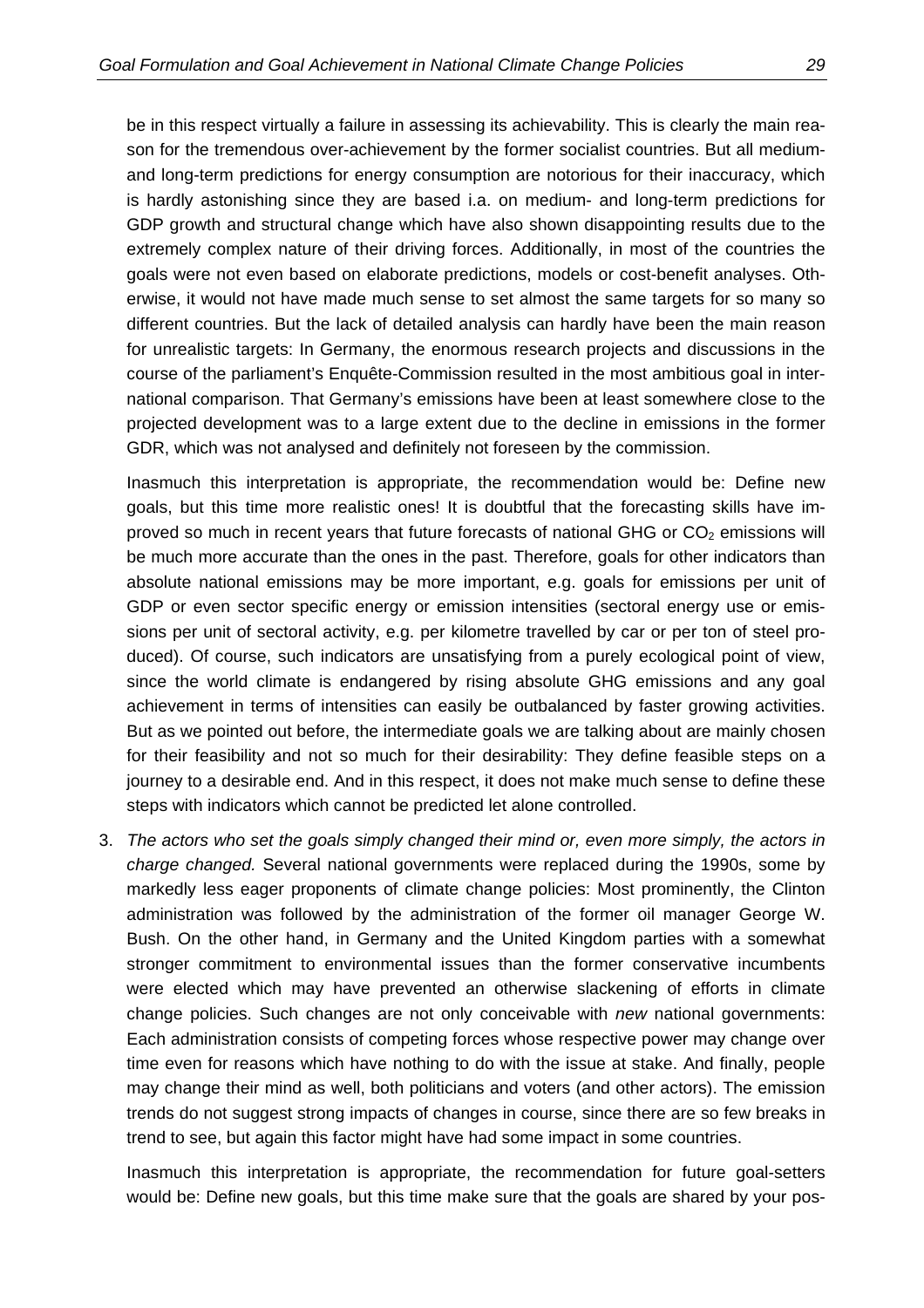sible successors! While party competition over goals might be helpful to gain attention for the issue, the final setting of medium-term emission goals does hardly make any sense without consensus including the most important opposition parties. Inasmuch the goalsetters themselves change their mind, there is nothing really to recommend, since there is no point in achieving a no longer desired goal.

4. *The goals were not respectable and thus had no effect on other actors.* There are many reasons to believe that the voluntary goals were not taken very seriously. For example, there is no single country where the non-achievement of the goal led to some kind of political crisis. Usually, it did not even get much attention. For most of the countries, it is very difficult to get the information when exactly the government abandoned its goal and what the consequences were, if any. In many cases the goal was tacitly abandoned, i.e. it was simply forgotten. When the German government finally recognized that its goal will not be met, it went almost unnoticed by the media.

Since the goals usually were not met, those who did not respect them were perfectly right. Thus, every other interpretation discussed here, if expected by the actors, undermined the respectability of the targets: Every actor who knew or suspected that the government did not really mean it, that it would not take the necessary actions to achieve the goal, that it would not very likely back actions by others beneficial to the goal and provide first-mover advantages, that the targeted indicators were mostly influenced by uncontrollable factors anyhow and that the goal-achievement was therefore merely a matter of chance, that the goalsetters themselves might very likely have changed their minds or be replaced by the time aimed at, that most other major actors held similar opinion in these respects, etc. rationally ignored the goal.

Besides, much of what has been said in the general discussion of what makes a goal a respectable one can explain why these were not: Oftentimes, goals were set without the participation of major actors. Governments announced them as if they could achieve them alone. Consequently, they were perceived as the goals of the government, no-one else identified with them, and their non-achievement was seen as the failure of the government and not of the whole society. No wonder that governments were not inclined to give the abolishment of the targets much public attention – unless the goals had been set by their predecessors and had already been criticized by the new incumbents (as in Denmark). Since it was clear from the outset that the non-achievement will have little or no consequences for anybody, no new prisoner's dilemma situation occurred. The goal was a wish and no fact to be counted on.

Inasmuch this interpretation is appropriate, one recommendation for future goal-setters would be: Define new goals, but this time make sure that the goals are shared and will be pursued by as many actors important to the goal as possible! Of course, there are limits to this approach, since climate change policies are not only about conflicting opinions but also and foremost about conflicting interests. Again, it might help to define goals (also) for other indicators than national GHG emissions, namely sectoral indicators, in order to reduce the number of actors to be involved and to increase the pressure on individual actors. Sure enough, a single goal is much more easier to communicate than goals for an armada of sectoral indicators. But on the other hand, what's the use of easy communication if the content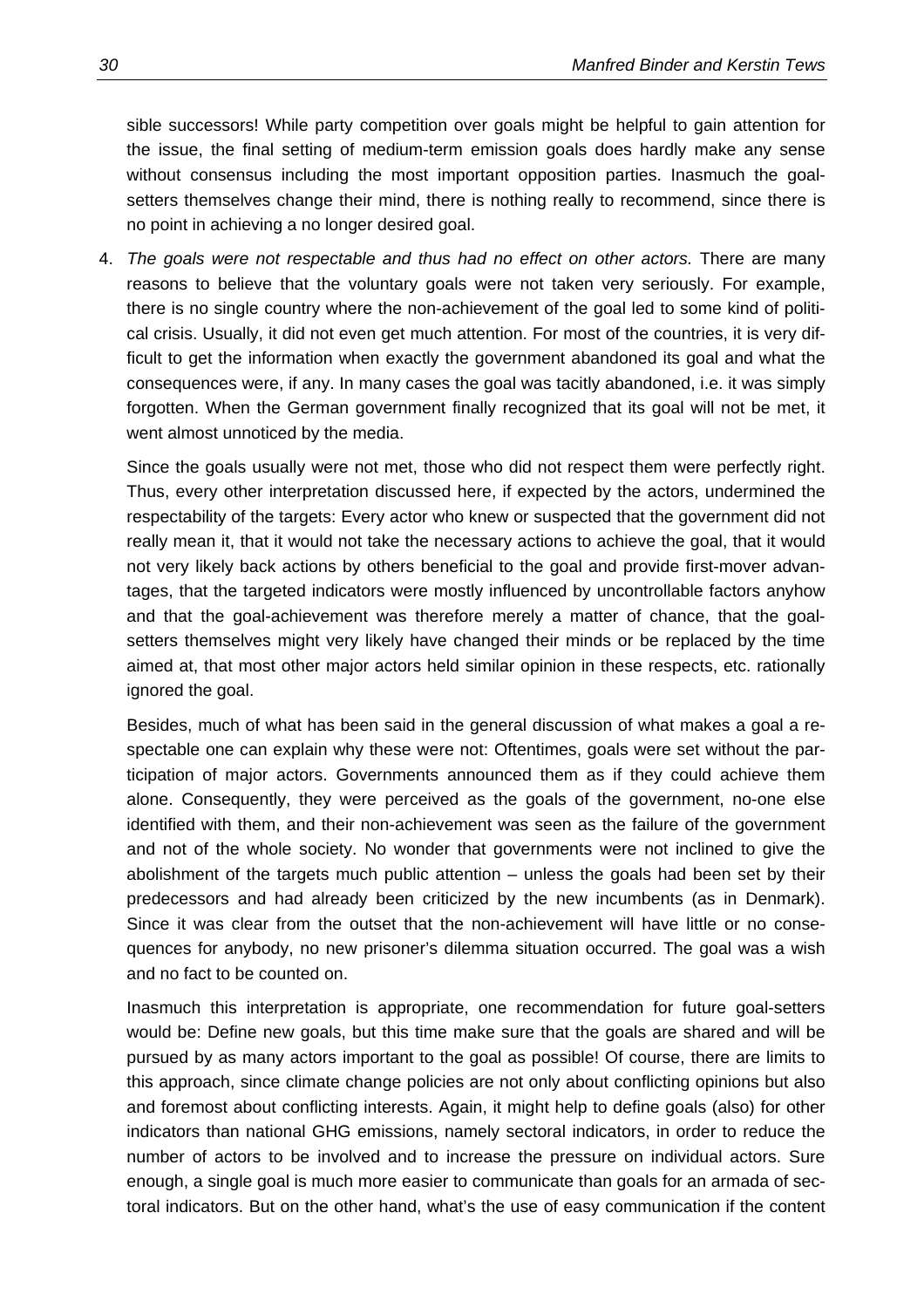communicated does not make much sense or is irrelevant for the actual decisions of most actors involved? Another recommendation in order to increase the reliability of goals by increasing the credibility of the government's commitment is: Rise the stakes! Make sure – and make known! – that the government will get punished if the goal is not met! In this respect, internationally binding agreements have an important *domestic* function, especially when they are known to include significant sanctions for non-achievement.

5. *The goals were not meant to be achieved in the first place.* As has been shown for several countries, goals were often set in reaction to the international discussion, e.g. immediately before important international conferences. The similarity of the voluntary goals also suggests that they were often set for the sake of international reputation and not so much for their impact on domestic actors which is decisive for the final achievement of the goals. It is also reasonable to assume that for many actors the symbolic value of setting a goal was much more important than its actual design and, consequently, the level of its achievement a decade later: To set a national goal for the near future showed clearly that idle talk and scientific discussion would not suffice anymore but that the time for action had come here and now. The target also set a benchmark in order to put further discussion in concrete terms of present investment decisions: For each sector, even for each individual actor, it could be asked whether its emissions would develop in line with the national target, and, if not, for what justifiable reasons and which other sectors had to outbalance the excess emissions in order to reach the national target. For this purpose, it was not really important whether the goal had been chosen more or less arbitrarily or whether it would be finally met. It was even forgettable once this kind of discussion on sectoral or even individual decisions had started.

But as we have argued in the general discussion above, there are a lot of other reasons to choose targets without meaning to achieve them which do not help solving the problem in question, e.g. to cultivate a certain image of the government and its representatives. Some actors who do not believe in the effects of goal-setting might even accept or promote a goal as a *substitute* for real action, e.g. in compromises with proponents of climate change policies.

Whatever the motives are for choosing a goal without the intention or expectation to achieve it: Such a behaviour can only be reasonable, if there are other actors believing in the seriousness of the goal. Otherwise, it is a waste of time, attention and other scarce resources. At least in dealing with professionals like major decision-makers and experts, one should expect that the same kind of bluff cannot be repeated successfully over and over again.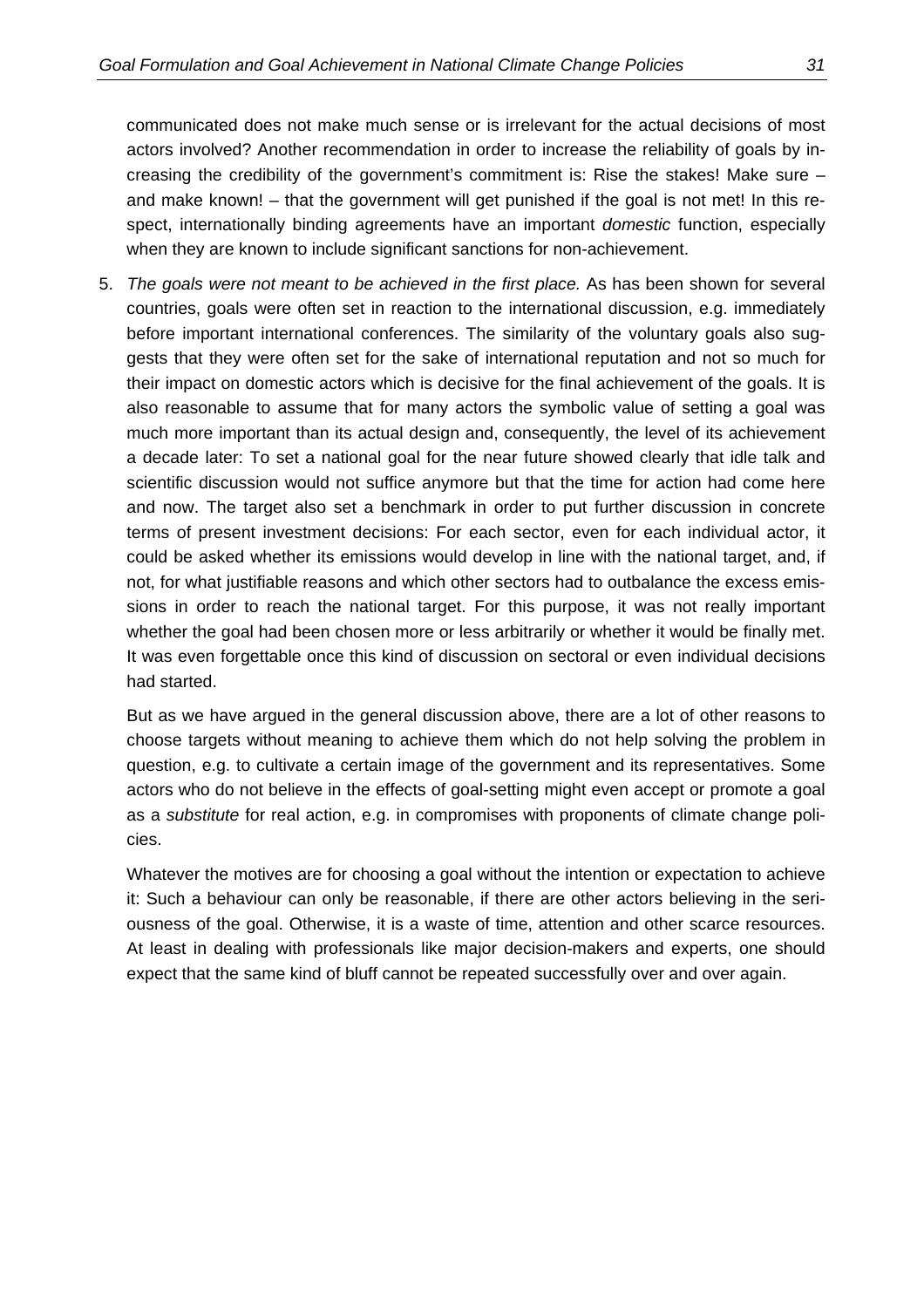# <span id="page-37-0"></span>**3 Conclusion**

The use of goals in public discourses may serve quite distinct purposes. First and foremost goals set signals. Yet these signals can be instrumental or symbolic. On the one hand, goals are instruments to induce awareness, learning and guide policy development to manage the problem at hand. On the other hand, goals are symbols for the adopting actors to gain very distinct resources – soft resources which might be decisive especially in competitive situations. The announcement of goals often aims at gaining both political legitimacy within one's own society and reputation within the international community of states.

Concerning their function as instruments in environmental governance we defined three effectiveness criteria or functions of goals: Environmental effectiveness in the sense of goal achievement, the stimulation of additional actors both at the international as well as the domestic level and the inducement of further policy responses to manage the problem. However, the question arises:

- whether there is a varying relevance of the distinct governance functions of environmental goals subject to distinct stages of the issue development process and according to that
- whether the quality of goals has to be adapted to the distinct challenges the stages of the issue evolution pose in order be effective?

In short, it can be assumed, as targets do frame the issue evolution process, that the stage of the issue evolution frames what kind of targets might be needed.

At the beginning of politically dealing with climate change, countries voluntarily committed to reduce greenhouse gases in order to express responsibility and willingness to set examples to be followed by others and/or to respond to an emerging international norm. These goal setting processes were extremely pushed by scientific and NGO actor networks. Dominant political actors were environment ministers both at the international as well as the national level. These initial activities aimed at engaging additional and new actors and countries in risk perception and management. Yet, once on the policy agenda, these domestic policy ambitions were increasingly challenged by those domestic actors who were activated by the initial target settings where they hadn't been involved. Thus, all of the national target-setting processes induced a sort of learning, e.g. awareness raising among additional actors and a partly new definition of the problem which was added by conflicts over the political feasibility of mitigation measures. Yet, setting signals in order to raise awareness and to engage new actors might be relevant when a problem is new. But is it sufficient when the issue evolves?

The risk management has to proceed and so has the quality of targets if they are meant as policy instruments which should guide or alter social actions. Targets in later stages of the issue evolvement process have to have a more sophisticated quality as they have to be based on a broader societal consensus about what is required (ecological effectiveness), achievable in the short, medium or long term (political feasibility) to costs that are tolerable for the main actors (cost effectiveness). As such they may serve as planning instruments.

The national goal-settings of the early adopters were effective in terms of their signal effect to other countries to keep pace with the emerging trend. Thus, the approach of some nation states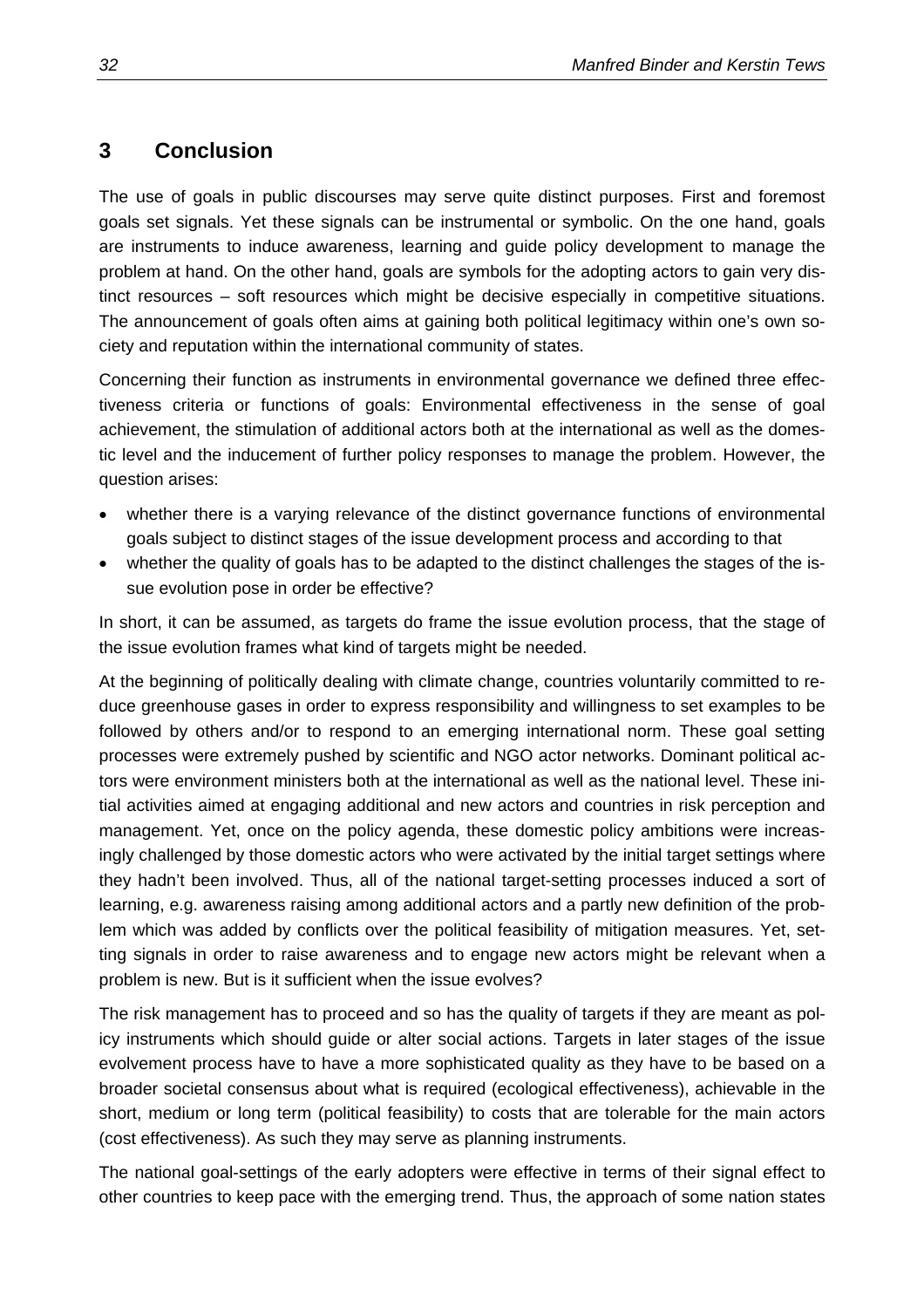to go ahead with unilaterally announcing targets in order to influence perceptions of other countries about what is possible and desirable was successful in the early phase of the issue evolution. They performed a type of leadership which is distinct from other types which refer directly to the international level (Young 1991)<sup>14</sup> insofar as it consists of demonstrative *national front runner policy*. In contrast to structural leadership which heavily relies on asymmetric power relations this type does very much depend on a certain degree of attribution by others. Soft factors as reputation and credibility play an important role. In literature it sometimes is mentioned as "environmental leadership" (Andersson & Mol 2002: 50) or "directional leadership" (Gupta & Ringius 2001: 282) or national pioneer policy<sup>15</sup> (Tews 2004). In the current phase of the climate change issue evolution – i.e. a certain threat of failure of the Kyoto-Protocol coming into force and a necessity to negotiate commitments and/or new policy options for the post-Kyoto-period – new impetus from pioneers is required and – indeed – it is even claimed by some countries to be a leader. Yet, it has become much more difficult to be accepted as a pioneer than in the earlier period. Now, not only the level of ambition but increasingly the performance is crucial to gain legitimacy for such leadership. Diffusion effects of pioneer behaviour as they were observed in the early 1990s are much more conditioned today. The level of domestic success restricts the credibility and authority to call upon others – for example transition countries or developing countries – to become more active and committed partners in the international climate change regime. Thus, the level of domestic ambitions alone will not suffice to encourage other countries to follow – domestic targets have to prove their environmental effects too.

Yet, in the light of the emission developments measured at the end of the  $20<sup>th</sup>$  century these targets were environmentally not effective as hardly a country reached its domestic target. However, this is not the point which raises the most concerns. Instead, the respectability of targets as policy instruments might become questionable due to the fact that only very few countries did actively reflect that their targets set at the beginning of the 1990s were far from being realistic in later stages of the issue evolution. Issues like cost effectiveness entered the public debate on climate change policies and dominated the discussion on feasibility assessments, but the targets stayed untouched and partly unconsidered in these debates. Most of the countries tacitly substituted their national target by the sometimes less ambitious Kyoto commitments. Only few governments openly reflected over prospective or factual non-achievement of their own ambitions, as for example Japan or the Netherlands. The stickiness of goals is a wellknown empirical phenomenon reflected in theories of learning (Levy et al. 2001) – but, a stickiness of policy goals might seriously threat the image of these instruments and the image of those adopting these instruments. When goals are not adjusted in the light of new knowledge – which will probably occur when new actors start to shape the problem definition (one of the effectiveness criteria) – they will not contribute any longer to a better risk management. As Martin Jänicke puts it: "The approach of a target-oriented policy allows for target deviation, yet it re-

<span id="page-38-0"></span> $14$  Young made a distinction between structural, entrepreneurial and intellectual leadership – all refer to the international regime formation process but base on distinct sources: power for structural leadership, diplomatic skills as a

<span id="page-38-1"></span>broker for entrepreneurial leadership and the production and use of innovative ideas for intellectual leadership.<br><sup>15</sup> Both of the other terms come quite close to our notion of national pioneer policy. From a common unders a pioneer is someone who paves the way and prepares others to follow. Therefore, we build the pioneer concept on two pillars: a) The capacity to produce *innovative* policies how to deal with a problem, and b) the capability to stimulate others to follow.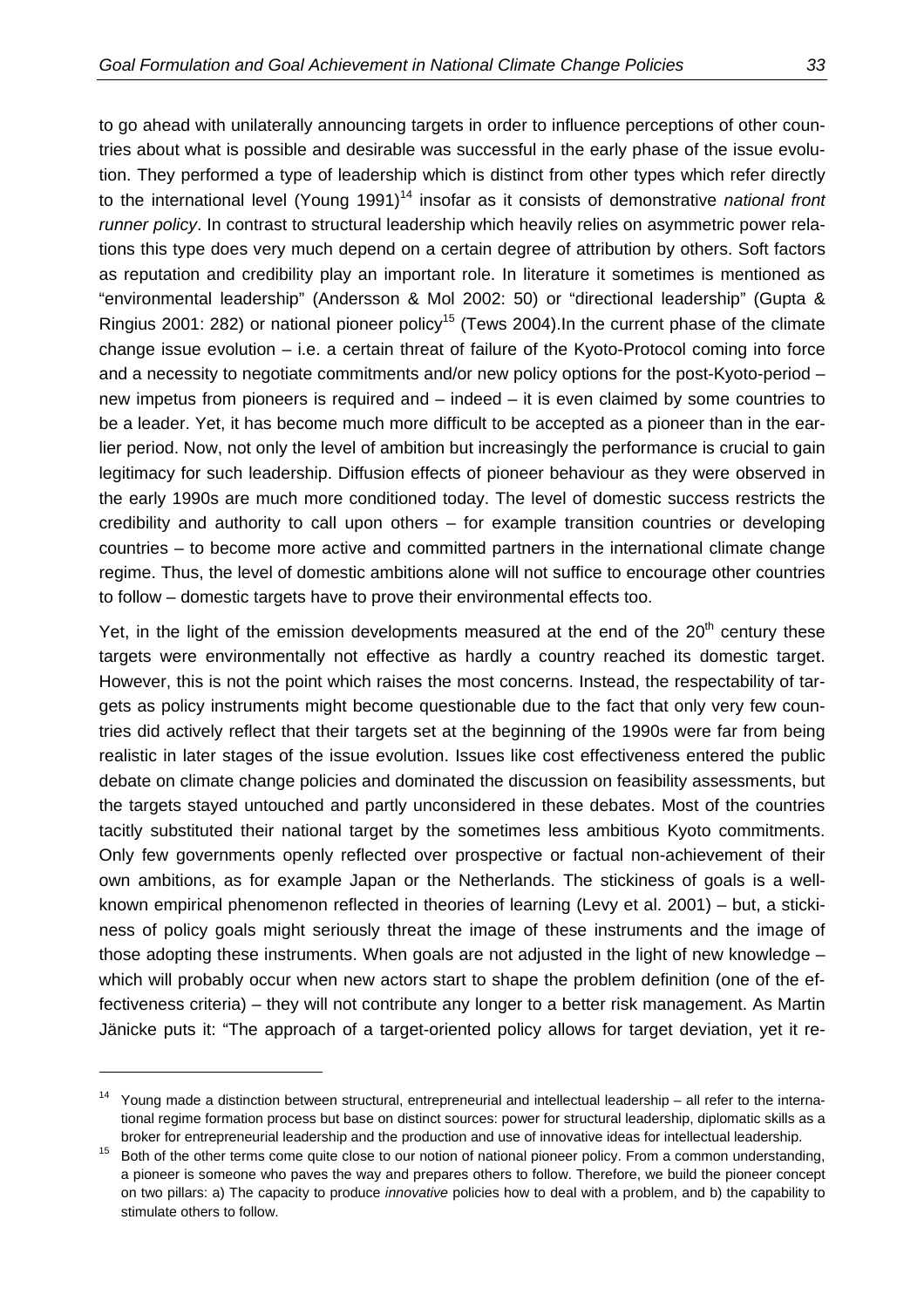quires the disclosure of reasons for deviation." (Jänicke 2003, author's translation into English). Yet, forgetting about the own ambitions sets new signals which do threat the overall credibility of environmental targets as policy instruments.

In sum, domestic emission targets did play a role in an issue area with global dimensions. Their effects in stimulating countries to keep pace are obvious, at least in stimulating countries to set national emission targets themselves. However, in the current phase of the evolvement of the climate change issue, domestic targets might stimulate others – both within and beyond national jurisdiction – to follow only when a certain degree of environmental effectiveness proves the credibility of the ambitions of nation states.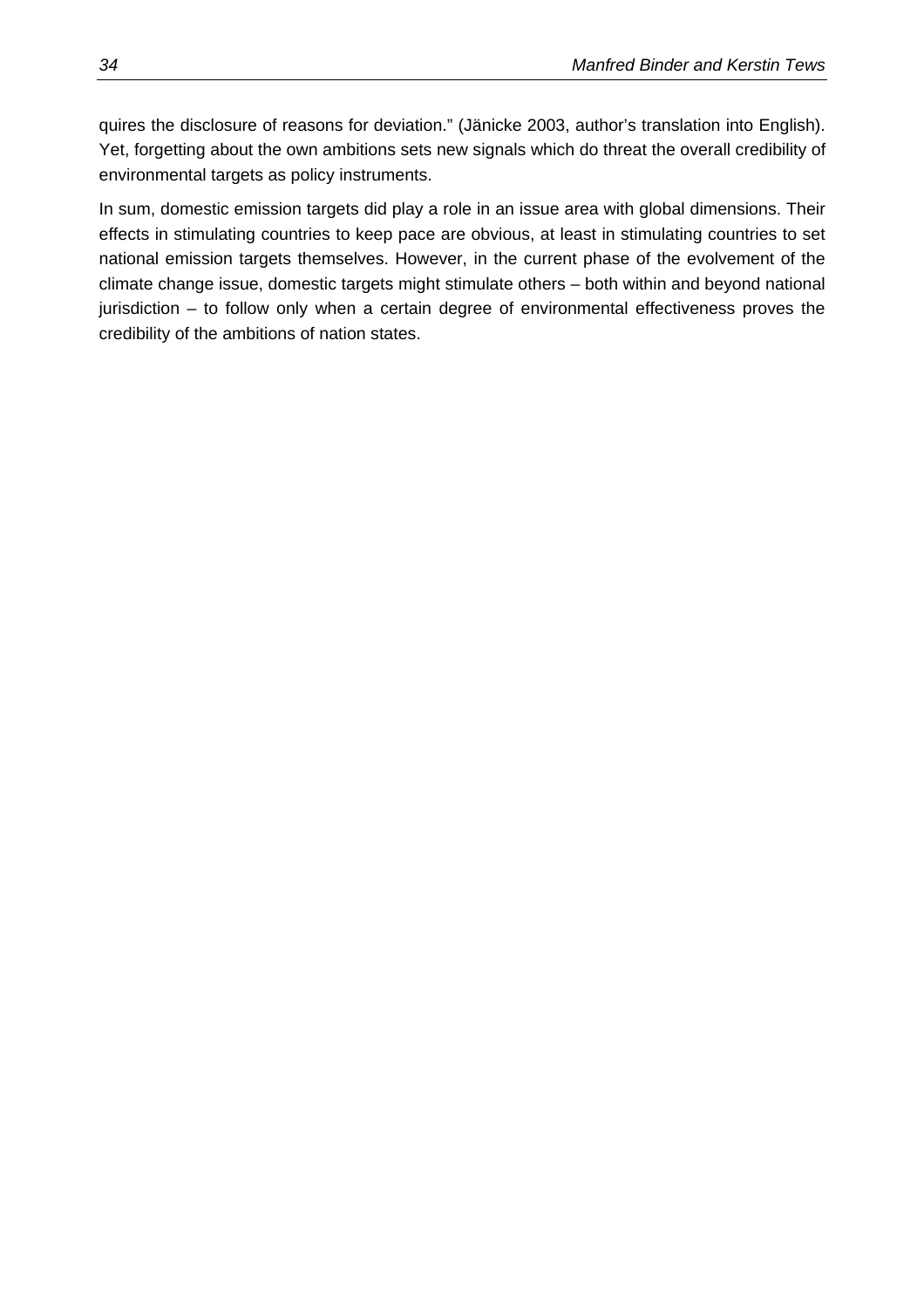## <span id="page-40-0"></span>**References**

- Agrawala, Shardul & Andresen, Steinar (2001): US Climate Policy: Evolution and Future Prospects. Energy & Environment 12 (2-3): 117-38.
- Andersson, Magnus & Mol, Arthur P. J. (2002): The Netherlands in the UNFCCC Process Leadership between Ambition and Reality. International Environmental Agreements: Politics, Law and Economics (2): 49-68.
- Andresen, Steinar & Butenschøn, Siri Hals (2001): Norwegian Climate Policy: From Pusher to Laggard. International Environmental Agreements: Politics, Law and Economics (1): 337-56.
- Andresen, Steinar, Kolshus, Hans H. & Torvanger, Asbjørn (2002): The feasibility of ambitious climate agreements. Norway as an early test case. CICERO Working Paper 2002:03, Oslo. Center for International Climate and Environmental Research.
- Basher, Reid E. (2000): The Impact of Climate Change on New Zealand. In: Alexander Gillespie & William C. G. Burns (Hg.), Climate Change in the South Pacific: Impacts and Responses in Australia, New Zealand, and Small Island States. Dordrecht, Boston, London. Kluwer Academic Publishers, 121 - 142.
- Becker, Jens, Hartmann, Dorothea M., Huth, Susanne & Möhle, Marion (2001): Diffusion und Globalisierung. Migration, Klimawandel und Aids - empirische Befunde. Wiesbaden. Westdeutscher Verlag.
- Boye Olesen, Gunnar (2003): Case Study 31: Integration of Environmental and Sustainability Policy in the Danish Energy Sector. In: European ECO Forum & EEB (Hg.), Environmental Policy Integration: Theory and Practice in the UNECE Region. Brussels. EEB, 155 - 161.
- Bulkeley, Harriet (2000): The Formation of Australian Climate Change Policy: 1985-1995. In: Alexander Gillespie & William C. G. Burns (Hg.), Climate Change in the South Pacific: Impacts and Responses in Australia, New Zealand, and Small Island States. Dordrecht, Boston, London. Kluwer Academic Publishers, 33 - 50.
- Clark, William C. & Dickson, Nancy M. (2001): Civic Science: America's Encounter with Global Environmental Risks. In: The Social Learning Group (Hg.), Learning to Manage Global Risks. Volume I. A Comparative History Of Social Responses To Climate Change, Ozone Depletion and Acid Rain. Cambridge. MIT Press, 259 - 294.
- Diesendorf, Mark (2000): A Critique of the Australian Government's Greenhouse Policies. In: Alexander Gillespie & William C. G. Burns (Hg.), Climate Change in the South Pacific: Impacts and Responses in Australia, New Zealand, and Small Island States. Dordrecht, Boston, London. Kluwer Academic Publishers, 79 - 93.
- FCCC/IDR.3/AUT (2003): AUSTRIA. Report on the in-depth review of the third national communication of Austria.
- Fisher-Vanden, Karen (1997): International Policy Instrument Prominence in the Climate Change Debate: A Case Study of the United States. ENPR Discussion Paper E-97-06, Kennedy School of Government, Harvard University.
- Gillespie, Alexander (2000): New Zealand and the Climate Change Debate: 1995-1998. In: Alexander Gillespie & William C. G. Burns (Hg.), Climate Change in the South Pacific: Impacts and Responses in Australia, New Zealand, and Small Island States. Dordrecht, Boston, London. Kluwer Academic Publishers, 165 - 187.
- Gupta, Joyeeta & Ringius, Lasse (2001): The EU's Climate Leadership: Reconciling Ambition and Reality. International Environmental Agreements: Politics, Law and Economics (1): 281-99.
- Hamilton, Clive (2000a): Climate Change Policies in Australia. In: Alexander Gillespie & William C. G. Burns (Hg.), Climate Change in the South Pacific: Impacts and Responses in Australia, New Zealand, and Small Island States. Dordrecht, Boston, London. Kluwer Academic Publishers, 51- 77.
- Hamilton, Kirsty (2000b): New Zealand Climate Policy Between 1990 and 1996: A Greenpeace Perspective. In: Alexander Gillespie & William C. G. Burns (Hg.), Climate Change in the South Pacific: Impacts and Responses in Australia, New Zealand, and Small Island States. Dordrecht, Boston, London. Kluwer Academic Publishers, 143 - 163.
- Hill, Martin & Kriström, Bengt (2002a): Effects on the Swedish Economy of Unilateral Climate Policy. Mimeo, 11. January, Dept. of Forest Economics, SLU-Umeå. http://www.sekon.slu.se/~bkr/hk1.pdf.
- Hill, Martin & Kriström, Bengt (2002b): Secoral EU-trading and other Climate Policy Options: Impacts on the Swedish Economy. 7. January, Dept. of Forest Economics, SLU-Umeå. http://www.sekon.slu.se/%7Ebkr/hk2.pdf.